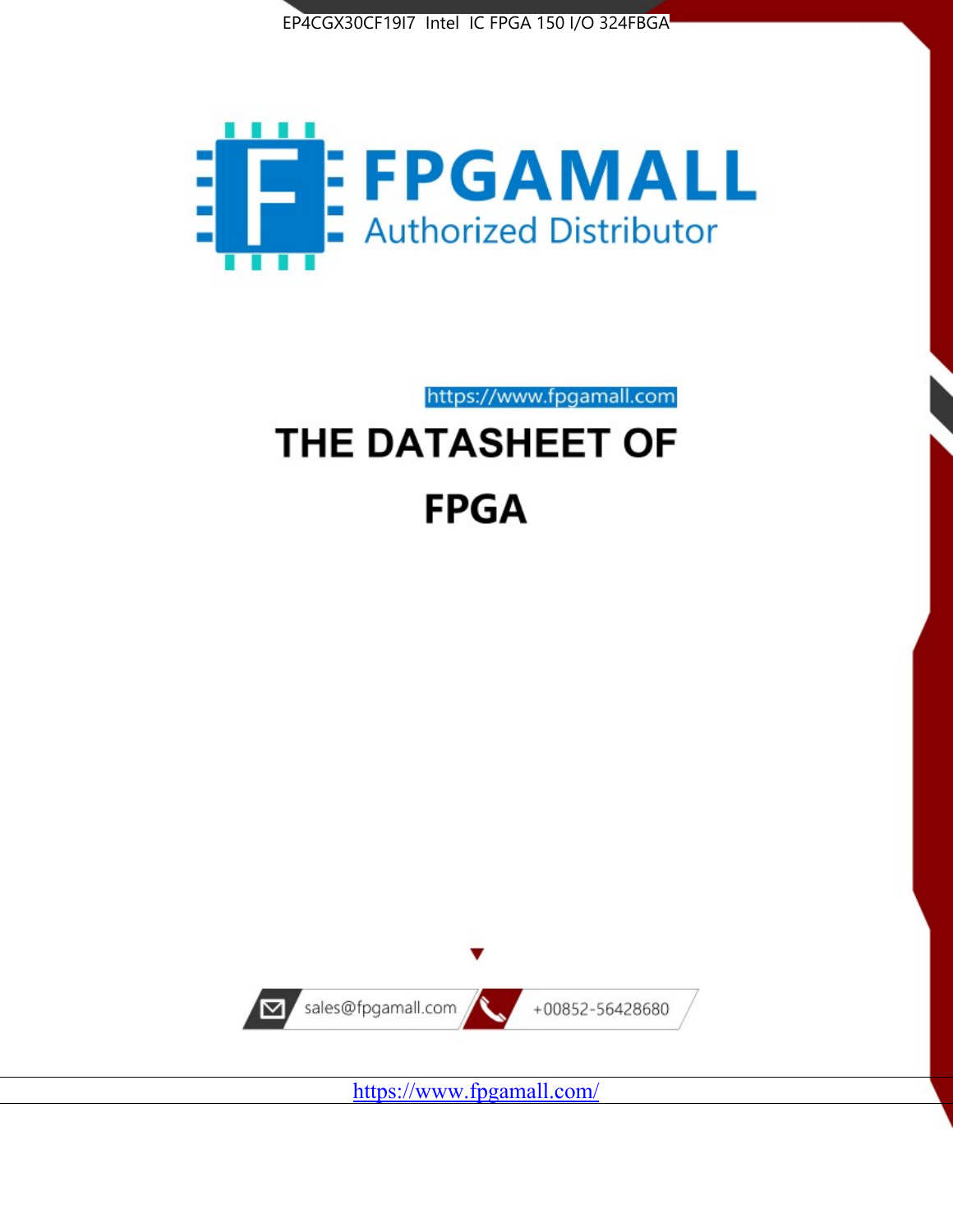

## **1. Cyclone IV Device Datasheet**

**CYIV-53001-2.0**

This chapter describes the electrical and switching characteristics for Cyclone<sup>®</sup> IV devices. Electrical characteristics include operating conditions and power consumption. Switching characteristics include transceiver specifications, core, and periphery performance. This chapter also describes I/O timing, including programmable I/O element (IOE) delay and programmable output buffer delay.

This chapter includes the following sections:

- "Operating Conditions" on page 1–1
- "Power Consumption" on page 1–16
- "Switching Characteristics" on page 1–16
- "I/O Timing" on page  $1-37$
- "Glossary" on page 1–37

## **Operating Conditions**

When Cyclone IV devices are implemented in a system, they are rated according to a set of defined parameters. To maintain the highest possible performance and reliability of Cyclone IV devices, you must consider the operating requirements described in this chapter.

Cyclone IV devices are offered in commercial, industrial, extended industrial and, automotive grades. Cyclone IV E devices offer –6 (fastest), –7, –8, –8L, and –9L speed grades for commercial devices, –8L speed grades for industrial devices, and –7 speed grade for extended industrial and automotive devices. Cyclone IV GX devices offer –6 (fastest), –7, and –8 speed grades for commercial devices and –7 speed grade for industrial devices.

**For more information about the supported speed grades for respective Cyclone IV** devices, refer to the *[Cyclone IV FPGA Device Family Overview](http://www.altera.com/literature/hb/cyclone-iv/cyiv-51001.pdf)* chapter.

 $\mathbb{I} \rightarrow \mathbb{C}$  Cyclone IV E devices are offered in core voltages of 1.0 and 1.2 V. Cyclone IV E devices with a core voltage of 1.0 V have an 'L' prefix attached to the speed grade.

In this chapter, a prefix associated with the operating temperature range is attached to the speed grades; commercial with a "C" prefix, industrial with an "I" prefix, and automotive with an "A" prefix. Therefore, commercial devices are indicated as C6, C7, C8, C8L, or C9L per respective speed grade. Industrial devices are indicated as I7, I8, or I8L. Automotive devices are indicated as A7.

@2016 Altera Corporation. All rights reserved. ALTERA, ARRIA, CYCLONE, HARDCOPY, MAX, MEGACORE, NIOS, QUARTUS and STRATIX words and logos are trademarks of Altera Corporation and registered in the U.S. Patent and Trademark



Cyclone IV Device Handbook, Volume 3 March 2016

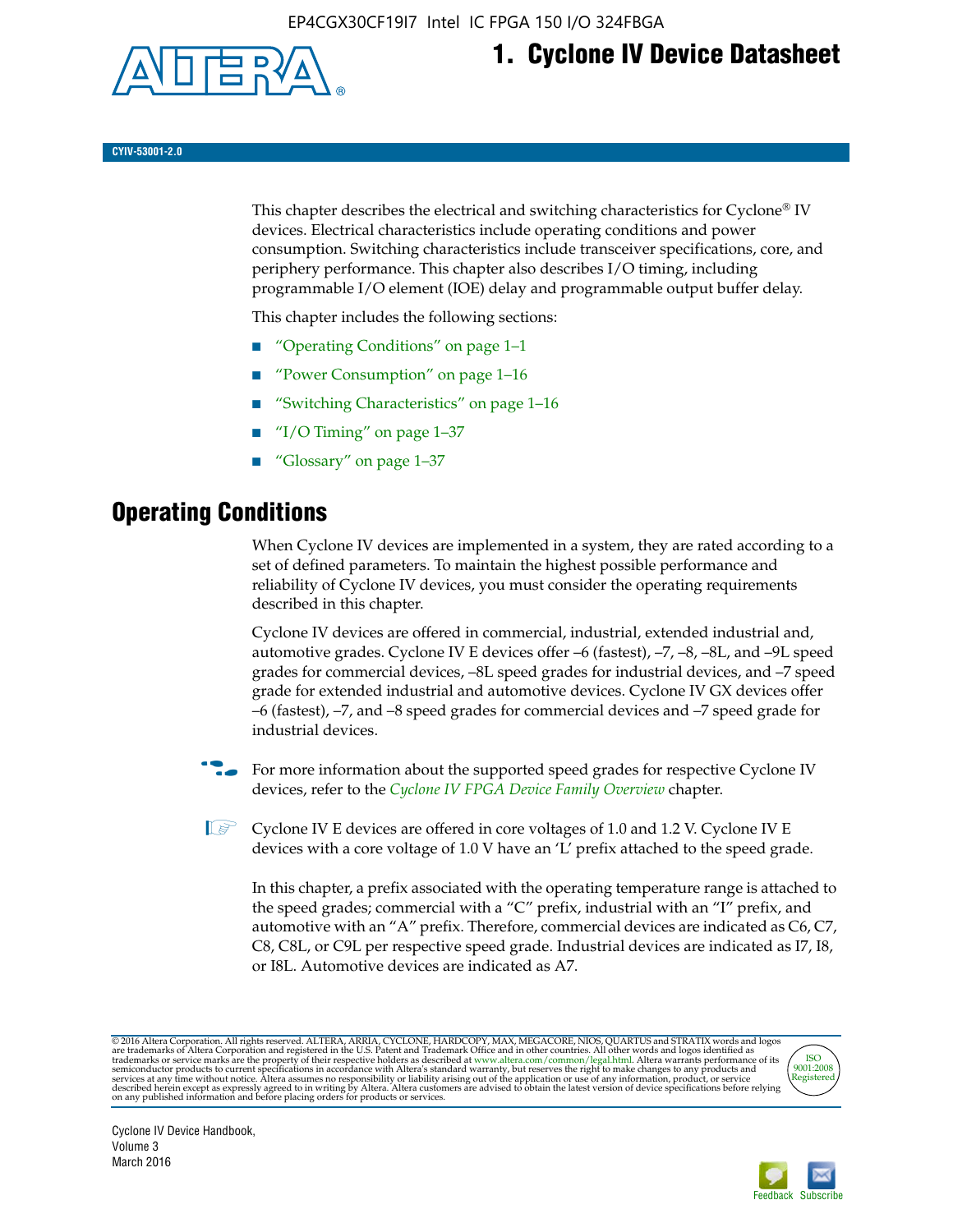**1 Cyclone IV E industrial devices I7 are offered with extended operating temperature** range.

## **Absolute Maximum Ratings**

Absolute maximum ratings define the maximum operating conditions for Cyclone IV devices. The values are based on experiments conducted with the device and theoretical modeling of breakdown and damage mechanisms. The functional operation of the device is not implied at these conditions. Table 1–1 lists the absolute maximum ratings for Cyclone IV devices.



Conditions beyond those listed in Table  $1-1$  cause permanent damage to the device. Additionally, device operation at the absolute maximum ratings for extended periods of time have adverse effects on the device.

| <b>Symbol</b>              | <b>Parameter</b>                                                                                                                | Min    | Max  | <b>Unit</b>  |
|----------------------------|---------------------------------------------------------------------------------------------------------------------------------|--------|------|--------------|
| <b>V<sub>CCINT</sub></b>   | Core voltage, PCI Express <sup>®</sup> (PCIe®) hard IP<br>block, and transceiver physical coding sublayer<br>(PCS) power supply | $-0.5$ | 1.8  | V            |
| <b>V<sub>CCA</sub></b>     | Phase-locked loop (PLL) analog power supply                                                                                     | $-0.5$ | 3.75 | $\vee$       |
| $V_{\text{CCD\_PLL}}$      | PLL digital power supply                                                                                                        | $-0.5$ | 1.8  | V            |
| $V_{\text{CGIO}}$          | I/O banks power supply                                                                                                          | $-0.5$ | 3.75 | $\vee$       |
| V <sub>CC_CLKIN</sub>      | Differential clock input pins power supply                                                                                      | $-0.5$ | 4.5  | $\vee$       |
| $V_{\text{CCH_GXB}}$       | Transceiver output buffer power supply                                                                                          | $-0.5$ | 3.75 | V            |
| $V_{\text{CCA\_GXB}}$      | Transceiver physical medium attachment (PMA)<br>and auxiliary power supply                                                      | $-0.5$ | 3.75 | $\vee$       |
| $V_{CCL_GXB}$              | Transceiver PMA and auxiliary power supply                                                                                      | $-0.5$ | 1.8  | $\mathsf{V}$ |
| $V_{1}$                    | DC input voltage                                                                                                                | $-0.5$ | 4.2  | $\vee$       |
| $I_{\text{OUT}}$           | DC output current, per pin                                                                                                      | $-25$  | 40   | mA           |
| ${\mathsf T}_{\text{STG}}$ | Storage temperature                                                                                                             | $-65$  | 150  | °C           |
| $T_{\rm J}$                | Operating junction temperature                                                                                                  | $-40$  | 125  | °C           |

**Table 1–1. Absolute Maximum Ratings for Cyclone IV Devices** *(1)*

**Note to Table 1–1:**

(1) Supply voltage specifications apply to voltage readings taken at the device pins with respect to ground, not at the power supply.

## **Maximum Allowed Overshoot or Undershoot Voltage**

During transitions, input signals may overshoot to the voltage shown in Table 1–2 and undershoot to –2.0 V for a magnitude of currents less than 100 mA and for periods shorter than 20 ns. Table 1–2 lists the maximum allowed input overshoot voltage and the duration of the overshoot voltage as a percentage over the lifetime of the device. The maximum allowed overshoot duration is specified as a percentage of high-time over the lifetime of the device.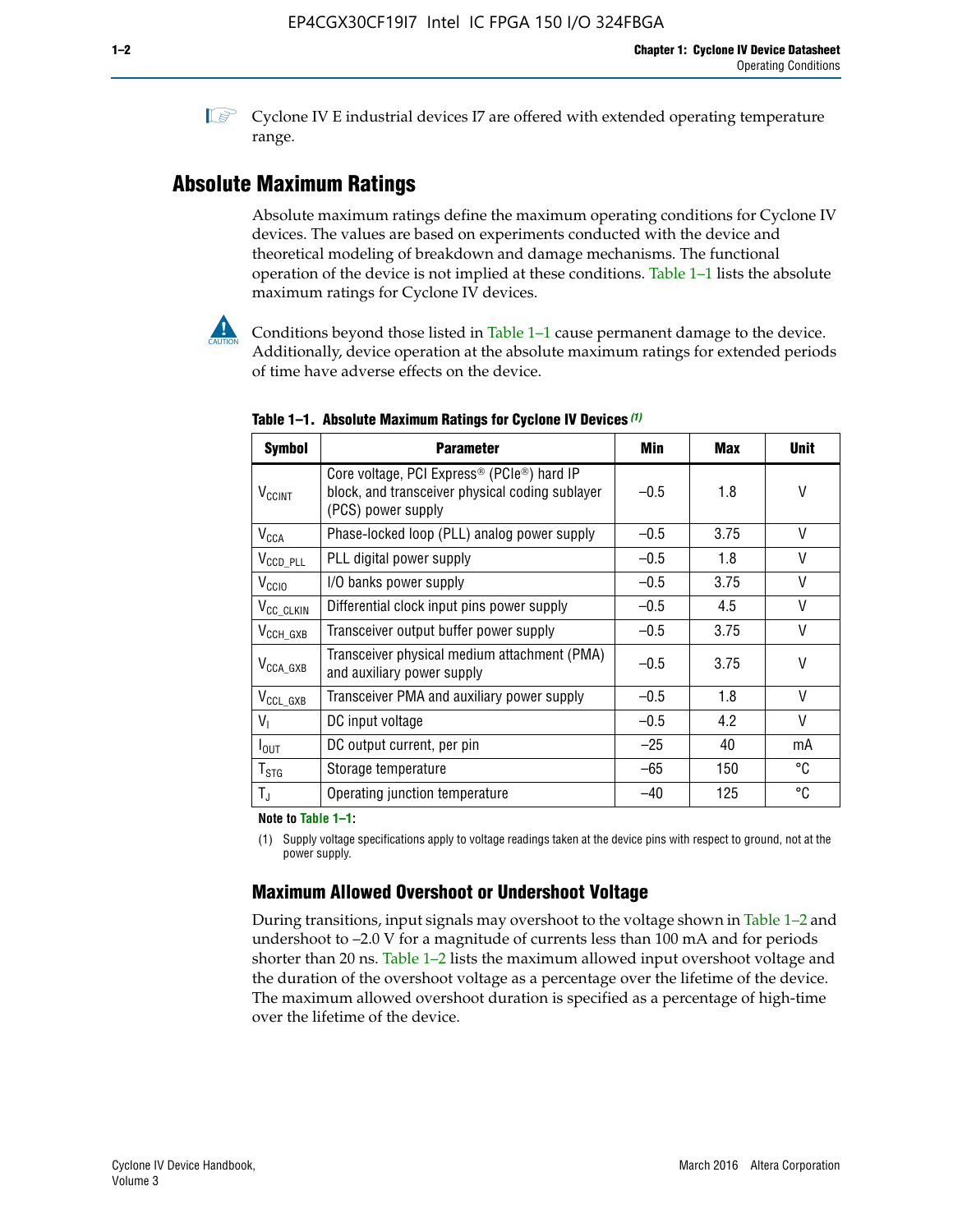$\mathbb{I}$  A DC signal is equivalent to 100% duty cycle. For example, a signal that overshoots to 4.3 V can only be at 4.3 V for 65% over the lifetime of the device; for a device lifetime of 10 years, this amounts to 65/10ths of a year.

| <b>Symbol</b> | <b>Parameter</b>    | <b>Condition (V)</b> | <b>Overshoot Duration as % of High Time</b> | Unit |  |              |    |      |
|---------------|---------------------|----------------------|---------------------------------------------|------|--|--------------|----|------|
|               |                     | $V_1 = 4.20$         | 100                                         | $\%$ |  |              |    |      |
|               |                     | $V_1 = 4.25$         | 98                                          | $\%$ |  |              |    |      |
|               | AC Input<br>Voltage | $V_1 = 4.30$         | 65                                          | $\%$ |  |              |    |      |
|               |                     | $V_1 = 4.35$         | 43                                          | $\%$ |  |              |    |      |
| $V_i$         |                     |                      |                                             |      |  | $V_1 = 4.40$ | 29 | $\%$ |
|               |                     | $V_1 = 4.45$         | 20                                          | $\%$ |  |              |    |      |
|               |                     | $V_1 = 4.50$         | 13                                          | $\%$ |  |              |    |      |
|               |                     | $V_1 = 4.55$         | 9                                           | $\%$ |  |              |    |      |
|               |                     | $V_1 = 4.60$         | 6                                           | $\%$ |  |              |    |      |

**Table 1–2. Maximum Allowed Overshoot During Transitions over a 10**-**Year Time Frame for Cyclone IV Devices**

Figure 1–1 shows the methodology to determine the overshoot duration. The overshoot voltage is shown in red and is present on the input pin of the Cyclone IV device at over 4.3 V but below 4.4 V. From Table 1–2, for an overshoot of 4.3 V, the percentage of high time for the overshoot can be as high as 65% over a 10-year period. Percentage of high time is calculated as ([delta  $T$ ]/T)  $\times$  100. This 10-year period assumes that the device is always turned on with 100% I/O toggle rate and 50% duty cycle signal. For lower I/O toggle rates and situations in which the device is in an idle state, lifetimes are increased.



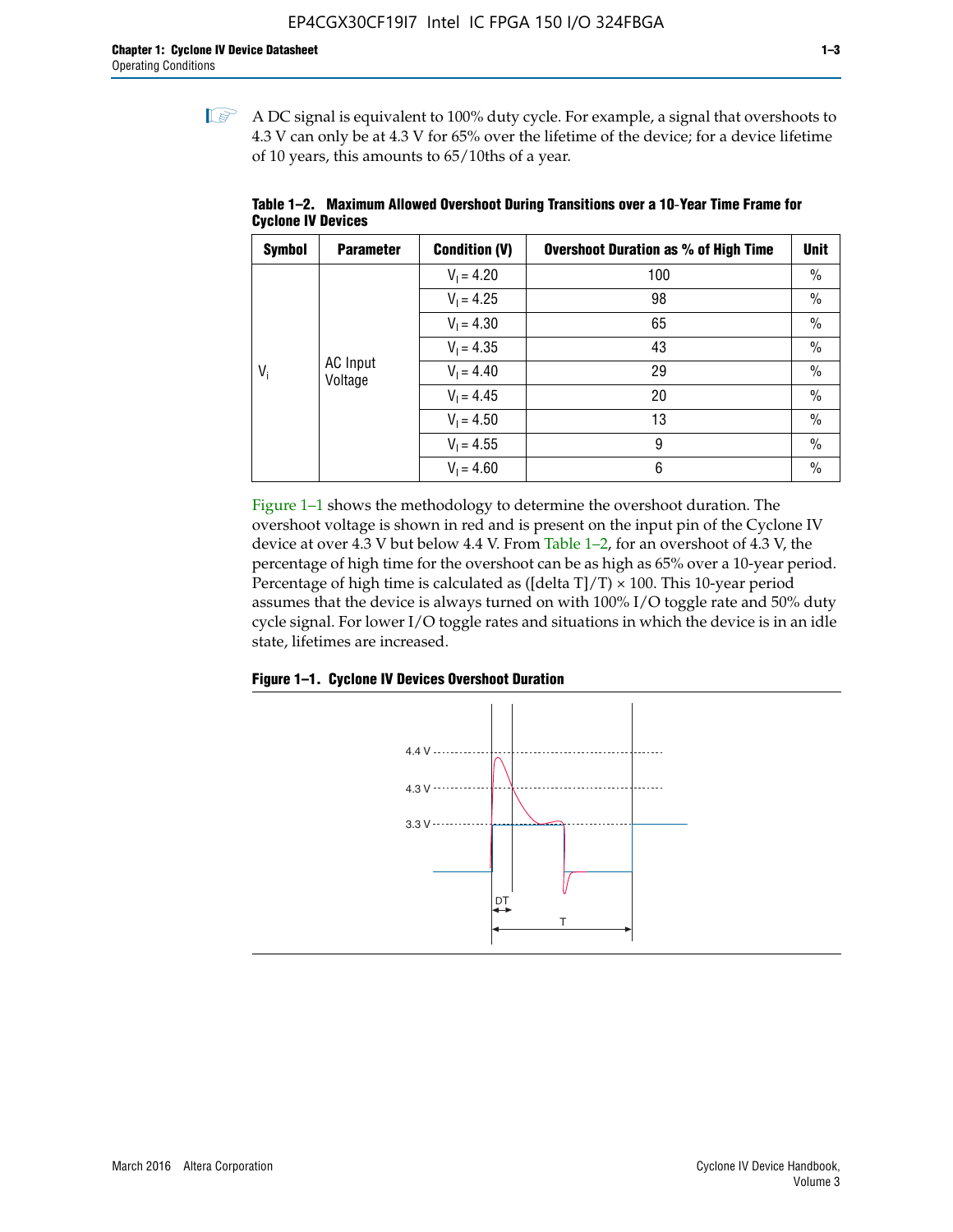## **Recommended Operating Conditions**

This section lists the functional operation limits for AC and DC parameters for Cyclone IV devices. Table 1–3 and Table 1–4 list the steady-state voltage and current values expected from Cyclone IV E and Cyclone IV GX devices. All supplies must be strictly monotonic without plateaus.

**Table 1–3. Recommended Operating Conditions for Cyclone IV E Devices** *(1)***,** *(2)* **(Part 1 of 2)**

| <b>Symbol</b>                                                                                                                                                                                                                                                                                                                                                                                                                                                                                                                                                                                                                                                                                                                                                                                                                                                                                                                                                                                                                                                                                                                                                | <b>Parameter</b>                                      | <b>Conditions</b> | Min   | <b>Typ</b>                                                                                                             | <b>Max</b>   | <b>Unit</b>  |
|--------------------------------------------------------------------------------------------------------------------------------------------------------------------------------------------------------------------------------------------------------------------------------------------------------------------------------------------------------------------------------------------------------------------------------------------------------------------------------------------------------------------------------------------------------------------------------------------------------------------------------------------------------------------------------------------------------------------------------------------------------------------------------------------------------------------------------------------------------------------------------------------------------------------------------------------------------------------------------------------------------------------------------------------------------------------------------------------------------------------------------------------------------------|-------------------------------------------------------|-------------------|-------|------------------------------------------------------------------------------------------------------------------------|--------------|--------------|
|                                                                                                                                                                                                                                                                                                                                                                                                                                                                                                                                                                                                                                                                                                                                                                                                                                                                                                                                                                                                                                                                                                                                                              | Supply voltage for internal logic,<br>1.2-V operation |                   | 1.15  | 1.2                                                                                                                    | 1.25         | V            |
|                                                                                                                                                                                                                                                                                                                                                                                                                                                                                                                                                                                                                                                                                                                                                                                                                                                                                                                                                                                                                                                                                                                                                              | Supply voltage for internal logic,<br>1.0-V operation |                   | 0.97  | 1.0                                                                                                                    | 1.03         | $\mathsf{V}$ |
|                                                                                                                                                                                                                                                                                                                                                                                                                                                                                                                                                                                                                                                                                                                                                                                                                                                                                                                                                                                                                                                                                                                                                              | Supply voltage for output buffers,<br>3.3-V operation |                   | 3.135 | 3.3                                                                                                                    | 3.465        | $\vee$       |
| $V_{CClNT}$ (3)<br>Supply voltage for output buffers,<br>3<br>2.85<br>3.0-V operation<br>Supply voltage for output buffers,<br>2.375<br>2.5<br>2.5-V operation<br>$V_{\text{CCIO}}$ (3), (4)<br>Supply voltage for output buffers,<br>1.8<br>1.71<br>1.8-V operation<br>Supply voltage for output buffers,<br>1.425<br>1.5<br>1.5-V operation<br>Supply voltage for output buffers,<br>1.14<br>1.2<br>1.2-V operation<br>Supply (analog) voltage for PLL<br>$V_{CCA}$ (3)<br>2.375<br>2.5<br>regulator<br>Supply (digital) voltage for PLL,<br>1.15<br>1.2<br>1.2-V operation<br>$V_{\text{CCD\_PLL}}$ (3)<br>Supply (digital) voltage for PLL,<br>0.97<br>1.0<br>1.0-V operation<br>$V_{I}$<br>Input voltage<br>$-0.5$<br>$\equiv$<br>$V_0$<br>$\pmb{0}$<br>Output voltage<br>$\mathbf 0$<br>85<br>For commercial use<br>For industrial use<br>$-40$<br>$T_{\rm J}$<br>Operating junction temperature<br>For extended temperature<br>$-40$<br>For automotive use<br>$-40$<br>$\qquad \qquad$<br>Standard power-on reset<br>$50 \mu s$<br>$(POR)$ (5)<br>Power supply ramp time<br>$t_{\rm{RAMP}}$<br>Fast POR (6)<br>$50 \mu s$<br>$\overline{\phantom{0}}$ | 3.15                                                  | V                 |       |                                                                                                                        |              |              |
|                                                                                                                                                                                                                                                                                                                                                                                                                                                                                                                                                                                                                                                                                                                                                                                                                                                                                                                                                                                                                                                                                                                                                              |                                                       |                   |       | 2.625<br>1.89<br>1.575<br>1.26<br>2.625<br>1.25<br>1.03<br>3.6<br>$V_{\rm CClO}$<br>100<br>125<br>125<br>50 ms<br>3 ms | $\vee$       |              |
|                                                                                                                                                                                                                                                                                                                                                                                                                                                                                                                                                                                                                                                                                                                                                                                                                                                                                                                                                                                                                                                                                                                                                              |                                                       |                   |       | $\mathsf{V}$                                                                                                           |              |              |
|                                                                                                                                                                                                                                                                                                                                                                                                                                                                                                                                                                                                                                                                                                                                                                                                                                                                                                                                                                                                                                                                                                                                                              |                                                       |                   |       |                                                                                                                        |              | V            |
|                                                                                                                                                                                                                                                                                                                                                                                                                                                                                                                                                                                                                                                                                                                                                                                                                                                                                                                                                                                                                                                                                                                                                              |                                                       |                   |       |                                                                                                                        |              | V            |
|                                                                                                                                                                                                                                                                                                                                                                                                                                                                                                                                                                                                                                                                                                                                                                                                                                                                                                                                                                                                                                                                                                                                                              |                                                       |                   |       | $\vee$                                                                                                                 |              |              |
|                                                                                                                                                                                                                                                                                                                                                                                                                                                                                                                                                                                                                                                                                                                                                                                                                                                                                                                                                                                                                                                                                                                                                              |                                                       |                   |       |                                                                                                                        |              | V            |
|                                                                                                                                                                                                                                                                                                                                                                                                                                                                                                                                                                                                                                                                                                                                                                                                                                                                                                                                                                                                                                                                                                                                                              |                                                       |                   |       |                                                                                                                        |              | $\vee$       |
|                                                                                                                                                                                                                                                                                                                                                                                                                                                                                                                                                                                                                                                                                                                                                                                                                                                                                                                                                                                                                                                                                                                                                              |                                                       |                   |       |                                                                                                                        | $\mathsf{V}$ |              |
|                                                                                                                                                                                                                                                                                                                                                                                                                                                                                                                                                                                                                                                                                                                                                                                                                                                                                                                                                                                                                                                                                                                                                              |                                                       |                   |       |                                                                                                                        |              | V            |
|                                                                                                                                                                                                                                                                                                                                                                                                                                                                                                                                                                                                                                                                                                                                                                                                                                                                                                                                                                                                                                                                                                                                                              |                                                       |                   |       |                                                                                                                        |              | °C           |
|                                                                                                                                                                                                                                                                                                                                                                                                                                                                                                                                                                                                                                                                                                                                                                                                                                                                                                                                                                                                                                                                                                                                                              |                                                       |                   |       |                                                                                                                        |              | °C           |
|                                                                                                                                                                                                                                                                                                                                                                                                                                                                                                                                                                                                                                                                                                                                                                                                                                                                                                                                                                                                                                                                                                                                                              |                                                       |                   | °C    |                                                                                                                        |              |              |
|                                                                                                                                                                                                                                                                                                                                                                                                                                                                                                                                                                                                                                                                                                                                                                                                                                                                                                                                                                                                                                                                                                                                                              |                                                       |                   |       | °C                                                                                                                     |              |              |
|                                                                                                                                                                                                                                                                                                                                                                                                                                                                                                                                                                                                                                                                                                                                                                                                                                                                                                                                                                                                                                                                                                                                                              |                                                       |                   |       |                                                                                                                        |              |              |
|                                                                                                                                                                                                                                                                                                                                                                                                                                                                                                                                                                                                                                                                                                                                                                                                                                                                                                                                                                                                                                                                                                                                                              |                                                       |                   |       |                                                                                                                        |              |              |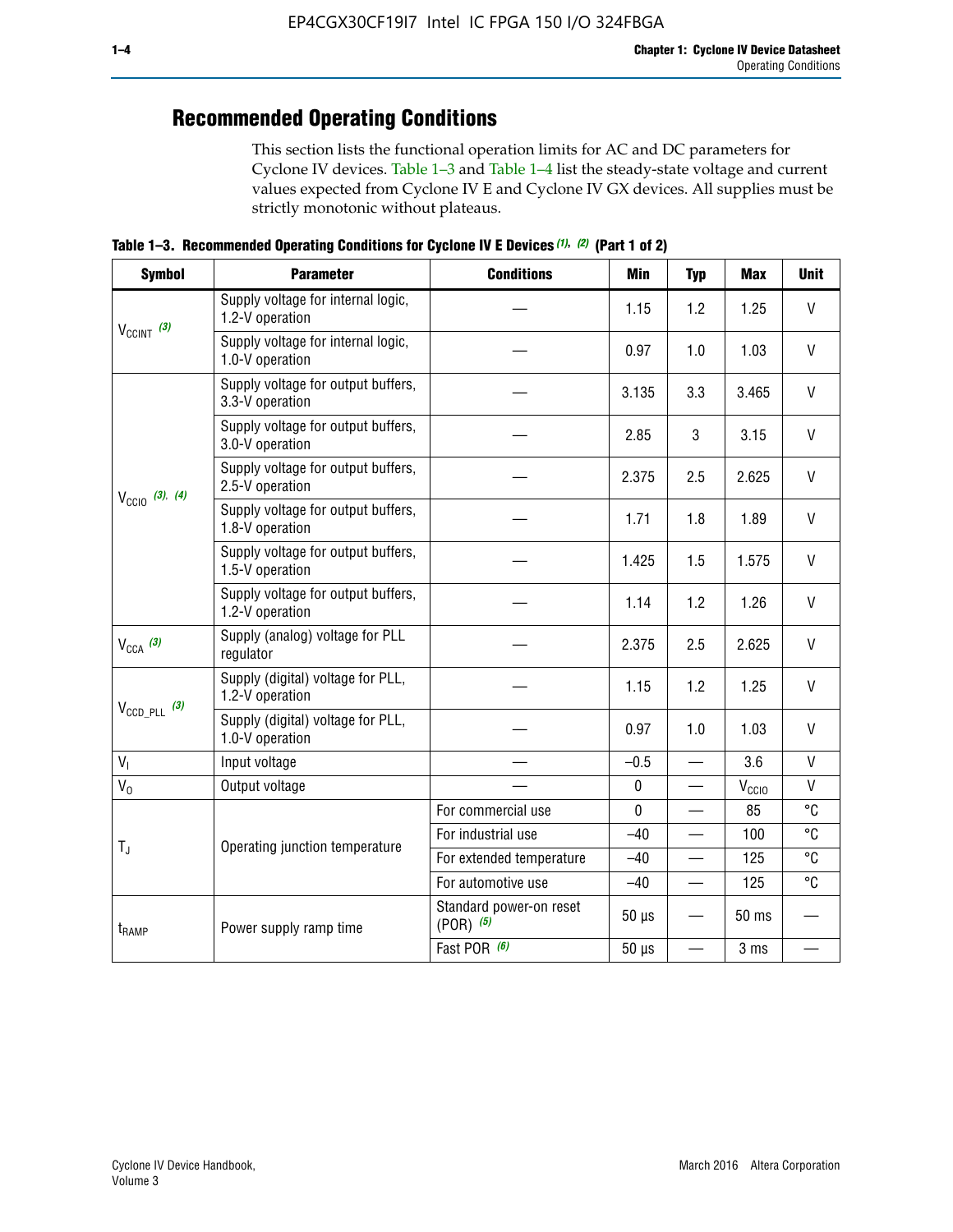#### **Table 1–3. Recommended Operating Conditions for Cyclone IV E Devices** *(1)***,** *(2)* **(Part 2 of 2)**

| Svmbol             | <b>Parameter</b>                                              | <b>Conditions</b> | Min | Typ | <b>Max</b> | Unit |
|--------------------|---------------------------------------------------------------|-------------------|-----|-----|------------|------|
| <sup>I</sup> Diode | Magnitude of DC current across<br>PCI-clamp diode when enable |                   |     | —   | 10         | mA   |

#### **Notes to Table 1–3:**

(1) Cyclone IV E 1.0 V core voltage devices only support C8L, C9L, and I8L speed grades. Cyclone IV E 1.2 V core voltage devices only support C6, C7, C8, I7, and A7 speed grades.

(2)  $V_{CCIO}$  for all I/O banks must be powered up during device operation. All vcca pins must be powered to 2.5 V (even when PLLs are not used) and must be powered up and powered down at the same time.

(3)  $V_{CC}$  must rise monotonically.

(4)  $V_{\text{CCIO}}$  powers all input buffers.

(5) The POR time for Standard POR ranges between 50 and 200 ms. Each individual power supply must reach the recommended operating range within 50 ms.

(6) The POR time for Fast POR ranges between 3 and 9 ms. Each individual power supply must reach the recommended operating range within 3 ms.

| <b>Symbol</b>                                                                                                                                                                                                                                                                                                                                                                                                                                                                                                                                                                                                                                                                                                                                                                                                      | <b>Parameter</b>                                                      | <b>Conditions</b> | <b>Min</b>   | <b>Typ</b> | <b>Max</b> | <b>Unit</b>  |
|--------------------------------------------------------------------------------------------------------------------------------------------------------------------------------------------------------------------------------------------------------------------------------------------------------------------------------------------------------------------------------------------------------------------------------------------------------------------------------------------------------------------------------------------------------------------------------------------------------------------------------------------------------------------------------------------------------------------------------------------------------------------------------------------------------------------|-----------------------------------------------------------------------|-------------------|--------------|------------|------------|--------------|
| $V_{\text{CCINT}}$ (3)                                                                                                                                                                                                                                                                                                                                                                                                                                                                                                                                                                                                                                                                                                                                                                                             | Core voltage, PCIe hard IP block, and<br>transceiver PCS power supply |                   | 1.16         | 1.2        | 1.24       | V            |
| $V_{\text{CCA}}$ (1), (3)                                                                                                                                                                                                                                                                                                                                                                                                                                                                                                                                                                                                                                                                                                                                                                                          | PLL analog power supply                                               |                   | 2.375        | 2.5        | 2.625      | V            |
| $V_{\text{CCD\_PLL}}$ (2)                                                                                                                                                                                                                                                                                                                                                                                                                                                                                                                                                                                                                                                                                                                                                                                          | PLL digital power supply                                              |                   | 1.16         | 1.2        | 1.24       | V            |
|                                                                                                                                                                                                                                                                                                                                                                                                                                                                                                                                                                                                                                                                                                                                                                                                                    | I/O banks power supply for 3.3-V<br>operation                         |                   | 3.135        | 3.3        | 3.465      | V            |
| I/O banks power supply for 3.0-V<br>operation<br>I/O banks power supply for 2.5-V<br>operation<br>$V_{\text{CC10}}$ (3), (4)<br>I/O banks power supply for 1.8-V<br>operation<br>I/O banks power supply for 1.5-V<br>operation<br>I/O banks power supply for 1.2-V<br>operation<br>Differential clock input pins power<br>supply for 3.3-V operation<br>Differential clock input pins power<br>supply for 3.0-V operation<br>Differential clock input pins power<br>supply for 2.5-V operation<br>V <sub>CC</sub> CLKIN<br>(3), (5), (6)<br>Differential clock input pins power<br>supply for 1.8-V operation<br>Differential clock input pins power<br>supply for 1.5-V operation<br>Differential clock input pins power<br>supply for 1.2-V operation<br>Transceiver output buffer power supply<br>$V_{CCH_GXB}$ |                                                                       |                   | 2.85         | 3          | 3.15       | $\mathsf{V}$ |
|                                                                                                                                                                                                                                                                                                                                                                                                                                                                                                                                                                                                                                                                                                                                                                                                                    |                                                                       |                   | 2.375        | 2.5        | 2.625      | V            |
|                                                                                                                                                                                                                                                                                                                                                                                                                                                                                                                                                                                                                                                                                                                                                                                                                    |                                                                       |                   | 1.71         | 1.8        | 1.89       | V            |
|                                                                                                                                                                                                                                                                                                                                                                                                                                                                                                                                                                                                                                                                                                                                                                                                                    |                                                                       |                   | 1.425        | 1.5        | 1.575      | V            |
|                                                                                                                                                                                                                                                                                                                                                                                                                                                                                                                                                                                                                                                                                                                                                                                                                    | 1.14                                                                  | 1.2               | 1.26         | V          |            |              |
| 3.135<br>3.3<br>3<br>2.85<br>2.5<br>2.375<br>1.8<br>1.71<br>1.425<br>1.5<br>1.2<br>1.14<br>2.375<br>2.5                                                                                                                                                                                                                                                                                                                                                                                                                                                                                                                                                                                                                                                                                                            |                                                                       |                   |              |            | 3.465      | V            |
|                                                                                                                                                                                                                                                                                                                                                                                                                                                                                                                                                                                                                                                                                                                                                                                                                    |                                                                       | 3.15              | $\mathsf{V}$ |            |            |              |
|                                                                                                                                                                                                                                                                                                                                                                                                                                                                                                                                                                                                                                                                                                                                                                                                                    | 2.625                                                                 | $\mathsf{V}$      |              |            |            |              |
|                                                                                                                                                                                                                                                                                                                                                                                                                                                                                                                                                                                                                                                                                                                                                                                                                    |                                                                       |                   |              |            | 1.89       | V            |
|                                                                                                                                                                                                                                                                                                                                                                                                                                                                                                                                                                                                                                                                                                                                                                                                                    |                                                                       |                   |              |            | 1.575      | V            |
|                                                                                                                                                                                                                                                                                                                                                                                                                                                                                                                                                                                                                                                                                                                                                                                                                    |                                                                       |                   |              |            | 1.26       | V            |
|                                                                                                                                                                                                                                                                                                                                                                                                                                                                                                                                                                                                                                                                                                                                                                                                                    |                                                                       |                   |              |            | 2.625      | V            |

#### **Table 1–4. Recommended Operating Conditions for Cyclone IV GX Devices (Part 1 of 2)**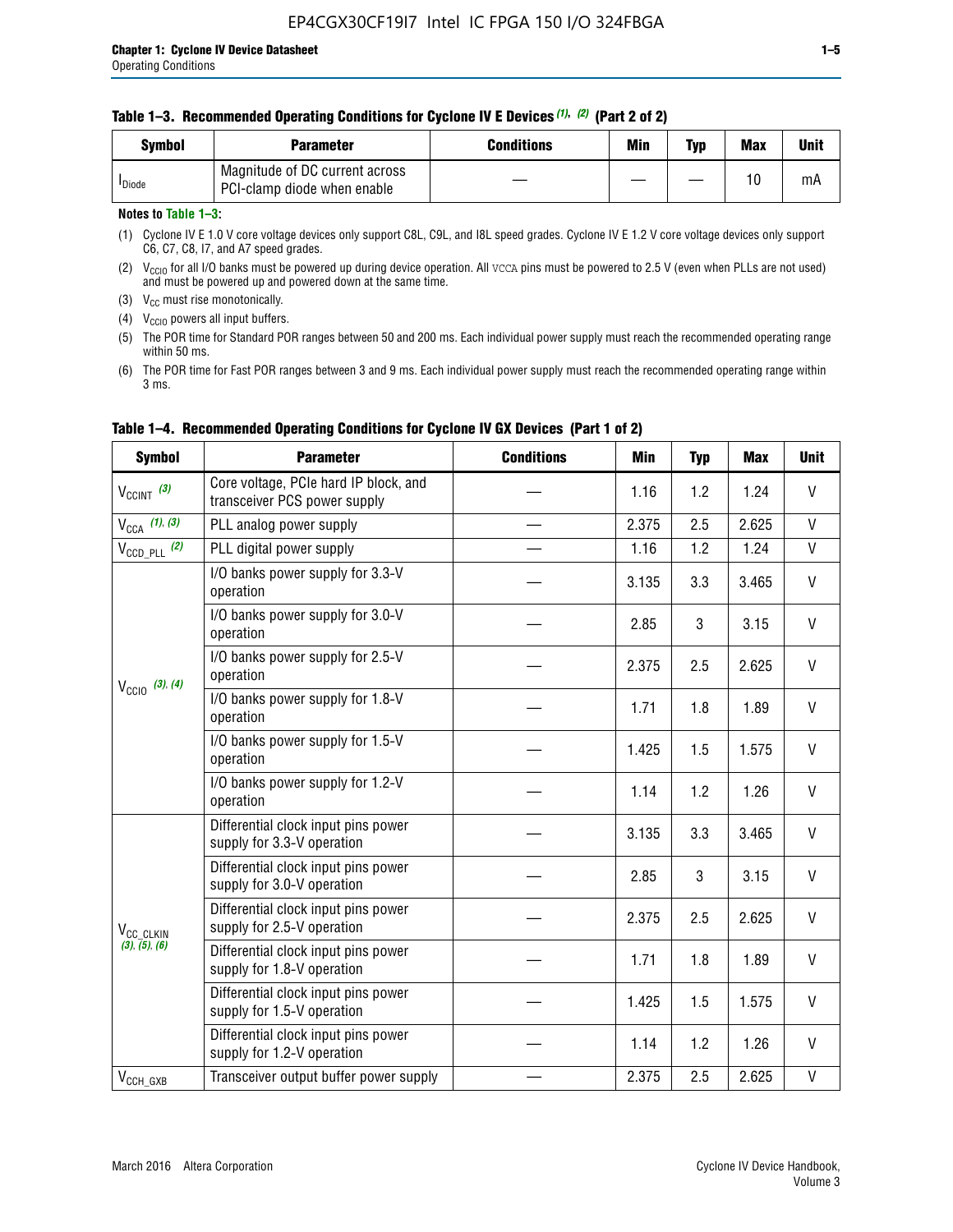| <b>Symbol</b>         | <b>Parameter</b>                                               | <b>Conditions</b>                        | <b>Min</b>   | <b>Typ</b>                       | Max               | <b>Unit</b> |
|-----------------------|----------------------------------------------------------------|------------------------------------------|--------------|----------------------------------|-------------------|-------------|
| $V_{\text{CCA\_GXB}}$ | Transceiver PMA and auxiliary power<br>supply                  |                                          | 2.375        | 2.5                              | 2.625             |             |
| $V_{CCL_GXB}$         | Transceiver PMA and auxiliary power<br>supply                  |                                          | 1.16         | 1.2                              | 1.24              | V           |
| $V_{1}$               | DC input voltage                                               |                                          | $-0.5$       |                                  | 3.6               | $\vee$      |
| $V_0$                 | DC output voltage                                              |                                          | 0            |                                  | V <sub>CCIO</sub> | V           |
|                       | Operating junction temperature                                 | For commercial use                       | $\mathbf{0}$ |                                  | 85                | °C          |
| T,                    |                                                                | For industrial use                       | $-40$        |                                  | 100               | °C          |
| $t_{\rm{RAMP}}$       | Power supply ramp time                                         | Standard power-on reset<br>$(POR)$ $(7)$ | $50 \mu s$   | $50$ ms<br>3 <sub>ms</sub><br>10 |                   |             |
|                       |                                                                | Fast POR $(8)$                           | $50 \mu s$   |                                  |                   |             |
| <b>I</b> Diode        | Magnitude of DC current across<br>PCI-clamp diode when enabled |                                          |              |                                  |                   | mA          |

**Table 1–4. Recommended Operating Conditions for Cyclone IV GX Devices (Part 2 of 2)**

**Notes to Table 1–4:**

- (1) All VCCA pins must be powered to 2.5 V (even when PLLs are not used) and must be powered up and powered down at the same time.
- (2) You must connect  $V_{CCD-PLL}$  to  $V_{CCINT}$  through a decoupling capacitor and ferrite bead.
- (3) Power supplies must rise monotonically.
- (4)  $V_{\text{CCIO}}$  for all I/O banks must be powered up during device operation. Configurations pins are powered up by V<sub>CCIO</sub> of I/O Banks 3, 8, and 9 where I/O Banks 3 and 9 only support V<sub>CCIO</sub> of 1.5, 1.8, 2.5, 3.0, and 3.3 V. For fast passive parallel (FPP) configuration mode, the V<sub>CCIO</sub> level of I/O<br>Bank 8 must be powered up to 1.5, 1.8, 2.5, 3.0, and 3.3 V.
- (5) You must set  $V_{CC_CCLKIN}$  to 2.5 V if you use CLKIN as a high-speed serial interface (HSSI) refclk or as a DIFFCLK input.
- (6) The CLKIN pins in I/O Banks 3B and 8B can support single-ended I/O standard when the pins are used to clock left PLLs in non-transceiver applications.
- (7) The POR time for Standard POR ranges between 50 and 200 ms.  $V_{\text{CCIA}}$ ,  $V_{\text{CCIA}}$ , and  $V_{\text{CCIO}}$  of I/O Banks 3, 8, and 9 must reach the recommended operating range within 50 ms.
- (8) The POR time for Fast POR ranges between 3 and 9 ms.  $V_{\text{CCH},T}$ ,  $V_{\text{CCA}}$ , and  $V_{\text{CCI}}$  of I/O Banks 3, 8, and 9 must reach the recommended operating range within 3 ms.

## **ESD Performance**

This section lists the electrostatic discharge (ESD) voltages using the human body model (HBM) and charged device model (CDM) for Cyclone IV devices general purpose I/Os (GPIOs) and high-speed serial interface (HSSI) I/Os. Table 1–5 lists the ESD for Cyclone IV devices GPIOs and HSSI I/Os.

| Table 1–5. ESD for Cyclone IV Devices GPIOs and HSSI I/Os |
|-----------------------------------------------------------|
|-----------------------------------------------------------|

| <b>Symbol</b>  | <b>Parameter</b>                      | <b>Passing Voltage</b> | <b>Unit</b> |
|----------------|---------------------------------------|------------------------|-------------|
|                | ESD voltage using the HBM (GPIOs) (1) | ± 2000                 |             |
| <b>VESDHBM</b> | ESD using the HBM (HSSI I/Os) (2)     | ± 1000                 |             |
|                | ESD using the CDM (GPIOs)             | ± 500                  |             |
| <b>VESDCDM</b> | ESD using the CDM (HSSI I/Os) (2)     | ± 250                  |             |

#### **Notes to Table 1–5:**

(1) The passing voltage for EP4CGX15 and EP4CGX30 row I/Os is ±1000V.

(2) This value is applicable only to Cyclone IV GX devices.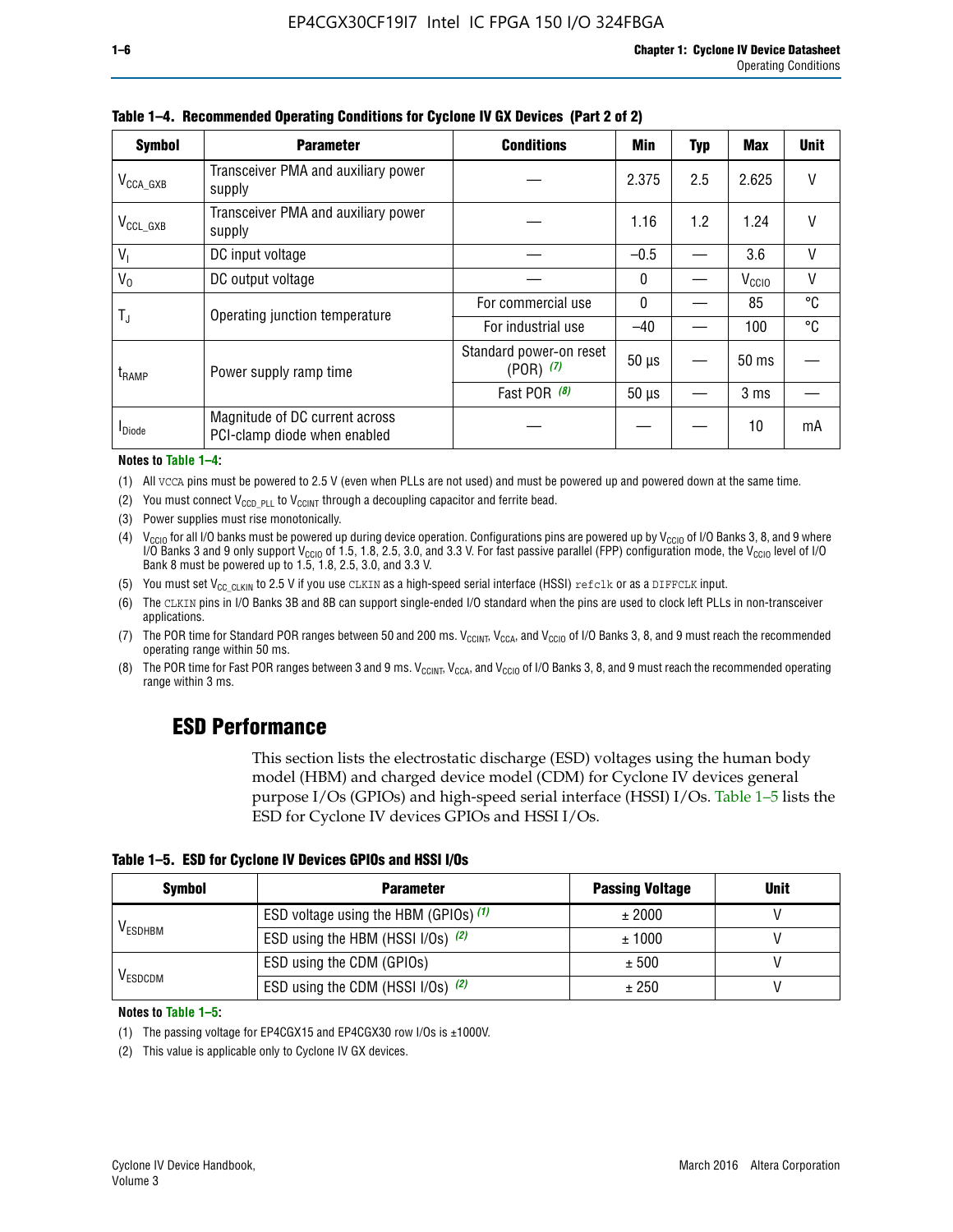## **DC Characteristics**

This section lists the I/O leakage current, pin capacitance, on-chip termination (OCT) tolerance, and bus hold specifications for Cyclone IV devices.

## **Supply Current**

The device supply current requirement is the minimum current drawn from the power supply pins that can be used as a reference for power size planning. Use the Excel-based early power estimator (EPE) to get the supply current estimates for your design because these currents vary greatly with the resources used. Table 1–6 lists the I/O pin leakage current for Cyclone IV devices.

**Table 1–6. I/O Pin Leakage Current for Cyclone IV Devices** *(1)***,** *(2)*

| <b>Symbol</b> | <b>Parameter</b>                     | <b>Conditions</b>            | <b>Device</b> | Min   | Typ | <b>Max</b> | <b>Unit</b> |
|---------------|--------------------------------------|------------------------------|---------------|-------|-----|------------|-------------|
|               | Input pin leakage current            | $V_1 = 0$ V to $V_{CGIOMAX}$ |               | $-10$ |     | 10         | μA          |
| $I_{0Z}$      | Tristated I/O pin leakage<br>current | $V_0 = 0 V to V_{CCIOMAX}$   |               | $-10$ |     | 10         | μA          |

**Notes to Table 1–6:**

(1) This value is specified for normal device operation. The value varies during device power-up. This applies for all V<sub>CCIO</sub> settings (3.3, 3.0, 2.5, 1.8, 1.5, and 1.2 V).

(2) The 10 µA I/O leakage current limit is applicable when the internal clamping diode is off. A higher current can be observed when the diode is on.

### **Bus Hold**

The bus hold retains the last valid logic state after the source driving it either enters the high impedance state or is removed. Each I/O pin has an option to enable bus hold in user mode. Bus hold is always disabled in configuration mode.

Table 1–7 lists bus hold specifications for Cyclone IV devices.

|                                                   |                                  | $V_{CCIO} (V)$ |            |       |            |            |            |            |            |       |            |       |            |             |
|---------------------------------------------------|----------------------------------|----------------|------------|-------|------------|------------|------------|------------|------------|-------|------------|-------|------------|-------------|
| <b>Parameter</b>                                  | <b>Condition</b>                 | $1.2$          |            | 1.5   |            | 1.8        |            | 2.5        |            | 3.0   |            | 3.3   |            | <b>Unit</b> |
|                                                   |                                  | <b>Min</b>     | <b>Max</b> | Min   | <b>Max</b> | <b>Min</b> | <b>Max</b> | <b>Min</b> | <b>Max</b> | Min   | <b>Max</b> | Min   | <b>Max</b> |             |
| <b>Bus hold</b><br>low,<br>sustaining<br>current  | $V_{IN}$ > $V_{IL}$<br>(maximum) | 8              |            | 12    |            | 30         |            | 50         |            | 70    |            | 70    |            | μA          |
| <b>Bus hold</b><br>high,<br>sustaining<br>current | $V_{IN}$ < $V_{IL}$<br>(minimum) | $-8$           |            | $-12$ |            | $-30$      |            | $-50$      |            | $-70$ |            | $-70$ |            | μA          |
| <b>Bus hold</b><br>low,<br>overdrive<br>current   | $0 V < V_{IN} < V_{CG10}$        |                | 125        |       | 175        |            | 200        |            | 300        |       | 500        |       | 500        | μA          |
| <b>Bus hold</b><br>high,<br>overdrive<br>current  | $0 V < V_{IN} < V_{CG10}$        |                | $-125$     |       | $-175$     |            | $-200$     |            | $-300$     |       | $-500$     |       | $-500$     | μA          |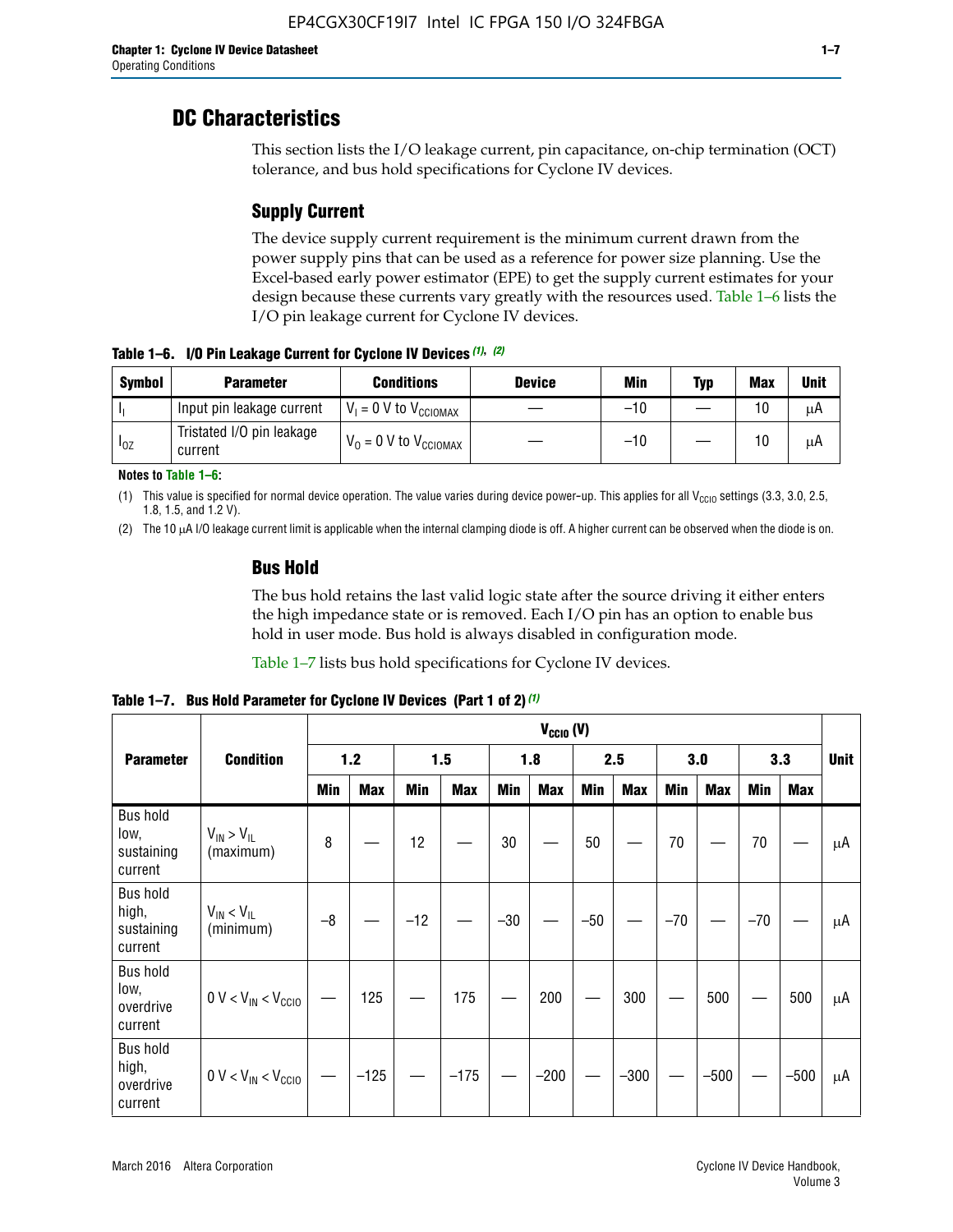| <b>Parameter</b>       |                  |            | $V_{CClO}$ (V) |            |                    |     |            |     |     |     |            |            |     |             |
|------------------------|------------------|------------|----------------|------------|--------------------|-----|------------|-----|-----|-----|------------|------------|-----|-------------|
|                        | <b>Condition</b> | 1.2        |                |            | 1.8<br>1.5         |     |            | 2.5 |     | 3.0 |            | 3.3        |     | <b>Unit</b> |
|                        |                  | <b>Min</b> | <b>Max</b>     | <b>Min</b> | <b>Max</b>         | Min | <b>Max</b> | Min | Max | Min | <b>Max</b> | <b>Min</b> | Max |             |
| Bus hold trip<br>point |                  | 0.3        | 0.9            |            | $0.375$ 1.125 0.68 |     | 1.07       | 0.7 | 1.7 | 0.8 | ŋ          | 0.8        |     |             |

**Table 1–7. Bus Hold Parameter for Cyclone IV Devices (Part 2 of 2)** *(1)*

**Note to Table 1–7:**

(1) Bus hold trip points are based on the calculated input voltages from the JEDEC standard.

### **OCT Specifications**

Table 1–8 lists the variation of OCT without calibration across process, temperature, and voltage (PVT).

**Table 1–8. Series OCT Without Calibration Specifications for Cyclone IV Devices**

|                                   |                       | <b>Resistance Tolerance</b> |                                                                             |               |
|-----------------------------------|-----------------------|-----------------------------|-----------------------------------------------------------------------------|---------------|
| <b>Description</b>                | $V_{\text{CCIO}}$ (V) | <b>Commercial Maximum</b>   | <b>Industrial, Extended</b><br>industrial, and<br><b>Automotive Maximum</b> | <b>Unit</b>   |
|                                   | 3.0                   | ±30                         | ±40                                                                         | $\frac{0}{0}$ |
|                                   | 2.5                   | ±30                         | ±40                                                                         | $\frac{0}{0}$ |
| Series OCT without<br>calibration | 1.8                   | ±40                         | ±50                                                                         | $\frac{0}{0}$ |
|                                   | 1.5                   | ±50                         | ±50                                                                         | $\frac{0}{0}$ |
|                                   | 1.2                   | ±50                         | ±50                                                                         | $\frac{0}{0}$ |

OCT calibration is automatically performed at device power-up for OCT-enabled I/Os.

Table 1–9 lists the OCT calibration accuracy at device power-up.

|  |  | Table 1–9. Series OCT with Calibration at Device Power-Up Specifications for Cyclone IV Devices |  |
|--|--|-------------------------------------------------------------------------------------------------|--|
|--|--|-------------------------------------------------------------------------------------------------|--|

|                                   |                | <b>Calibration Accuracy</b> |                                                                             |               |
|-----------------------------------|----------------|-----------------------------|-----------------------------------------------------------------------------|---------------|
| <b>Description</b>                | $V_{CGI0} (V)$ | <b>Commercial Maximum</b>   | <b>Industrial, Extended</b><br>industrial, and<br><b>Automotive Maximum</b> | <b>Unit</b>   |
|                                   | 3.0            | ±10                         | ±10                                                                         | $\%$          |
| Series OCT with                   | 2.5            | ±10                         | ±10                                                                         | $\%$          |
| calibration at device<br>power-up | 1.8            | ±10                         | ±10                                                                         | $\%$          |
|                                   | 1.5            | ±10                         | ±10                                                                         | $\%$          |
|                                   | 1.2            | ±10                         | ±10                                                                         | $\frac{0}{0}$ |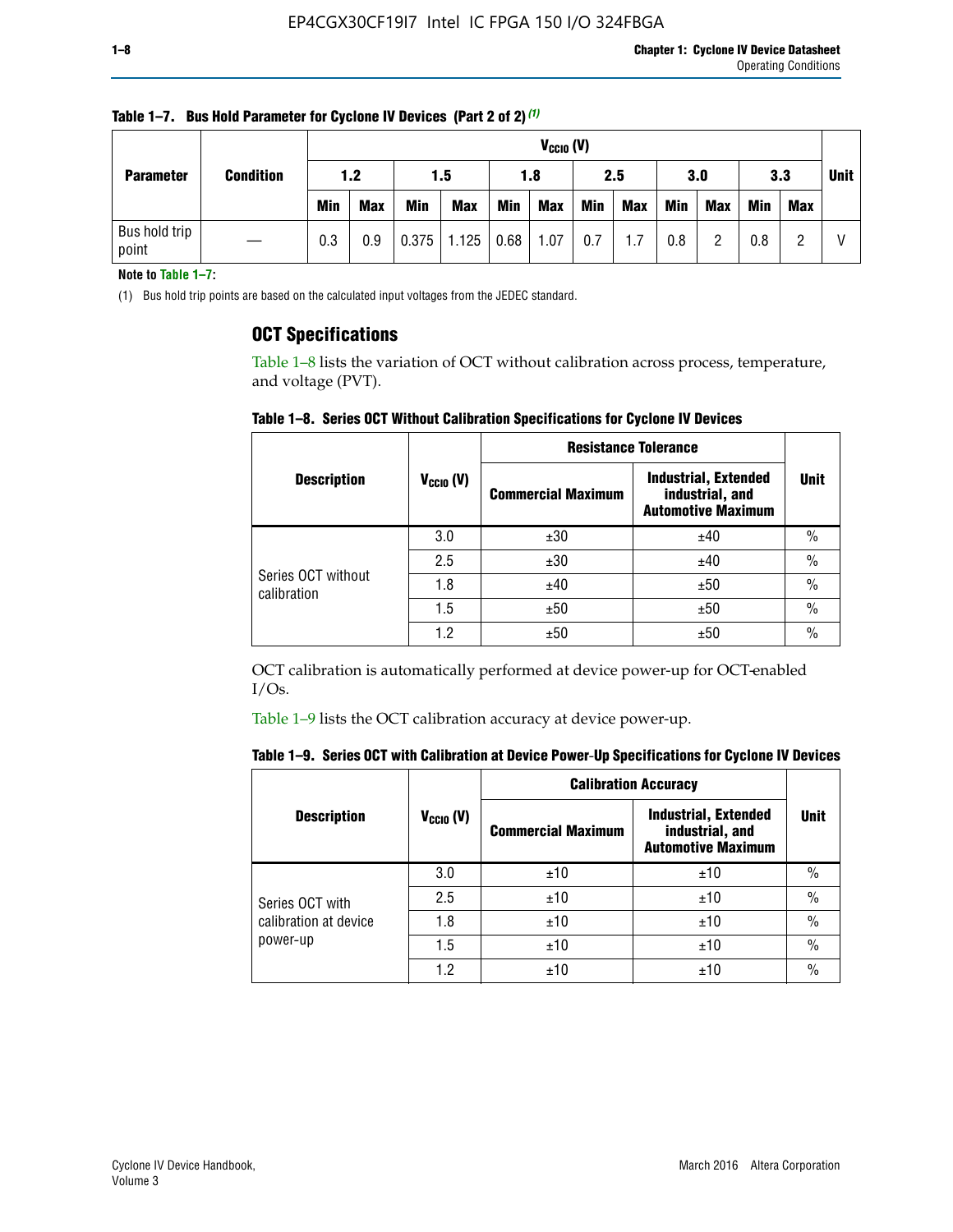The OCT resistance may vary with the variation of temperature and voltage after calibration at device power-up. Use Table 1–10 and Equation 1–1 to determine the final OCT resistance considering the variations after calibration at device power-up. Table 1–10 lists the change percentage of the OCT resistance with voltage and temperature.

**Table 1–10. OCT Variation After Calibration at Device Power**-**Up for Cyclone IV Devices**

| <b>Nominal Voltage</b> | $dR/dT$ (%/°C) | $dR/dV$ (%/mV) |
|------------------------|----------------|----------------|
| 3.0                    | 0.262          | $-0.026$       |
| 2.5                    | 0.234          | $-0.039$       |
| 1.8                    | 0.219          | $-0.086$       |
| 1.5                    | 0.199          | $-0.136$       |
| 1.2                    | 0.161          | $-0.288$       |

#### **Equation 1–1. Final OCT Resistance** *(1)***,** *(2)***,** *(3)***,** *(4)***,** *(5)***,** *(6)*

 $\Delta R_V = (V_2 - V_1) \times 1000 \times dR/dV$  ––––––––––––(7)  $\Delta R_T = (T_2 - T_1) \times dR/dT$  ––––––– (8) For  $\Delta R_x < 0$ ; MF<sub>x</sub> = 1/ ( $|\Delta R_x|/100 + 1$ ) –––––– (9) For  $\Delta R_x > 0$ ;  $\text{MF}_x = \Delta R_x / 100 + 1$  ——– (10)  $MF = MF_V \times MF_T$  –––––––––––(11) Rfinal = Rinitial × MF ––––– *(12)*

#### **Notes to Equation 1–1:**

- (1)  $T_2$  is the final temperature.
- (2)  $T_1$  is the initial temperature.
- (3) MF is multiplication factor.
- (4)  $R<sub>final</sub>$  is final resistance.
- (5) Rinitial is initial resistance.
- (6) Subscript x refers to both  $\sqrt{v}$  and  $\sqrt{v}$ .
- (7)  $\Delta R_V$  is a variation of resistance with voltage.
- (8)  $\Delta R_T$  is a variation of resistance with temperature.
- (9) dR/dT is the change percentage of resistance with temperature after calibration at device power-up.
- (10) dR/dV is the change percentage of resistance with voltage after calibration at device power-up.
- (11)  $V_2$  is final voltage.
- (12)  $V_1$  is the initial voltage.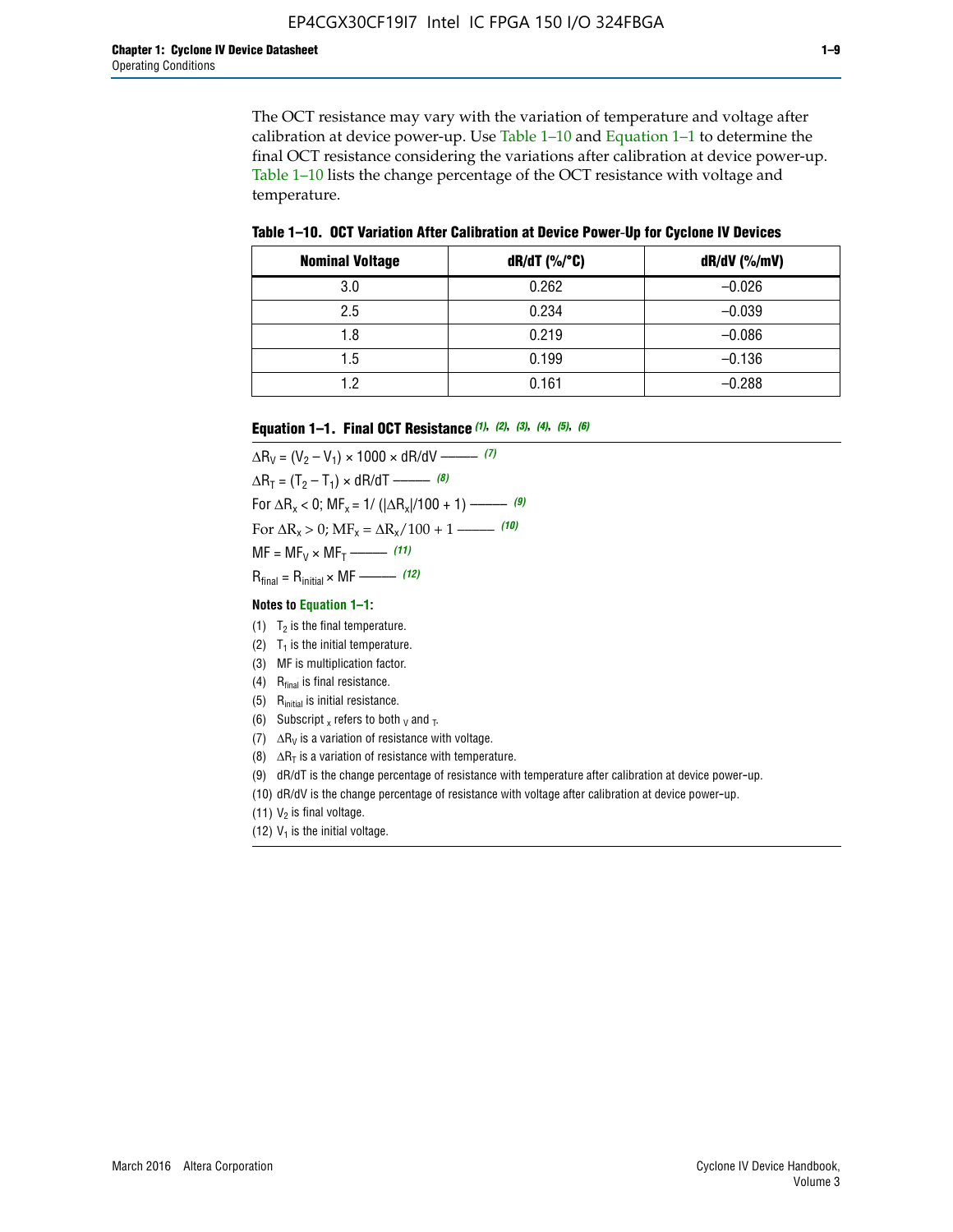Example 1-1 shows how to calculate the change of  $50$ - $\Omega$  I/O impedance from 25°C at 3.0 V to 85°C at 3.15 V.

#### **Example 1–1. Impedance Change**

 $\Delta R_V = (3.15 - 3) \times 1000 \times -0.026 = -3.83$  $\Delta R_T = (85 - 25) \times 0.262 = 15.72$ Because  $\Delta R_V$  is negative,  $MF_V = 1 / (3.83/100 + 1) = 0.963$ Because  $\Delta R_T$  is positive,  $MF_T = 15.72/100 + 1 = 1.157$  $MF = 0.963 \times 1.157 = 1.114$  $R_{final} = 50 \times 1.114 = 55.71 \Omega$ 

### **Pin Capacitance**

Table 1–11 lists the pin capacitance for Cyclone IV devices.

**Table 1–11. Pin Capacitance for Cyclone IV Devices** *(1)*

| <b>Symbol</b>       | <b>Parameter</b>                                                                                    | Typical-<br><b>Quad Flat</b><br>Pack<br>(QFP) | Typical-<br><b>Quad Flat</b><br><b>No Leads</b><br>(QFN) | Typical-<br><b>Ball-Grid</b><br>Array<br>(BGA) | <b>Unit</b> |
|---------------------|-----------------------------------------------------------------------------------------------------|-----------------------------------------------|----------------------------------------------------------|------------------------------------------------|-------------|
| C <sub>IOTB</sub>   | Input capacitance on top and bottom I/O pins                                                        |                                               |                                                          | 6                                              | рF          |
| $C_{IOLR}$          | Input capacitance on right I/O pins                                                                 |                                               |                                                          | 5                                              | рF          |
| $C_{LVDSLR}$        | Input capacitance on right I/O pins with dedicated LVDS output                                      | 8                                             | 8                                                        | 7                                              | рF          |
| $C_{VREFLR}$<br>(2) | Input capacitance on right dual-purpose VREF pin when used as<br>$V_{BFF}$ or user I/O pin          | 21                                            | 21                                                       | 21                                             | pF          |
| $C_{VREFTB}$<br>(2) | Input capacitance on top and bottom dual-purpose VREF pin when<br>used as $V_{BFF}$ or user I/O pin | 23(3)                                         | 23                                                       | 23                                             | рF          |
| $C_{CLKTB}$         | Input capacitance on top and bottom dedicated clock input pins                                      |                                               | 7                                                        | 6                                              | рF          |
| $C_{CLKLR}$         | Input capacitance on right dedicated clock input pins                                               | 6                                             | 6                                                        | 5                                              | рF          |

#### **Notes to Table 1–11:**

(1) The pin capacitance applies to FBGA, UBGA, and MBGA packages.

(2) When you use the VREF pin as a regular input or output, you can expect a reduced performance of toggle rate and  $t_{\rm CO}$  because of higher pin capacitance.

(3) CVREFTB for the EP4CE22 device is 30 pF.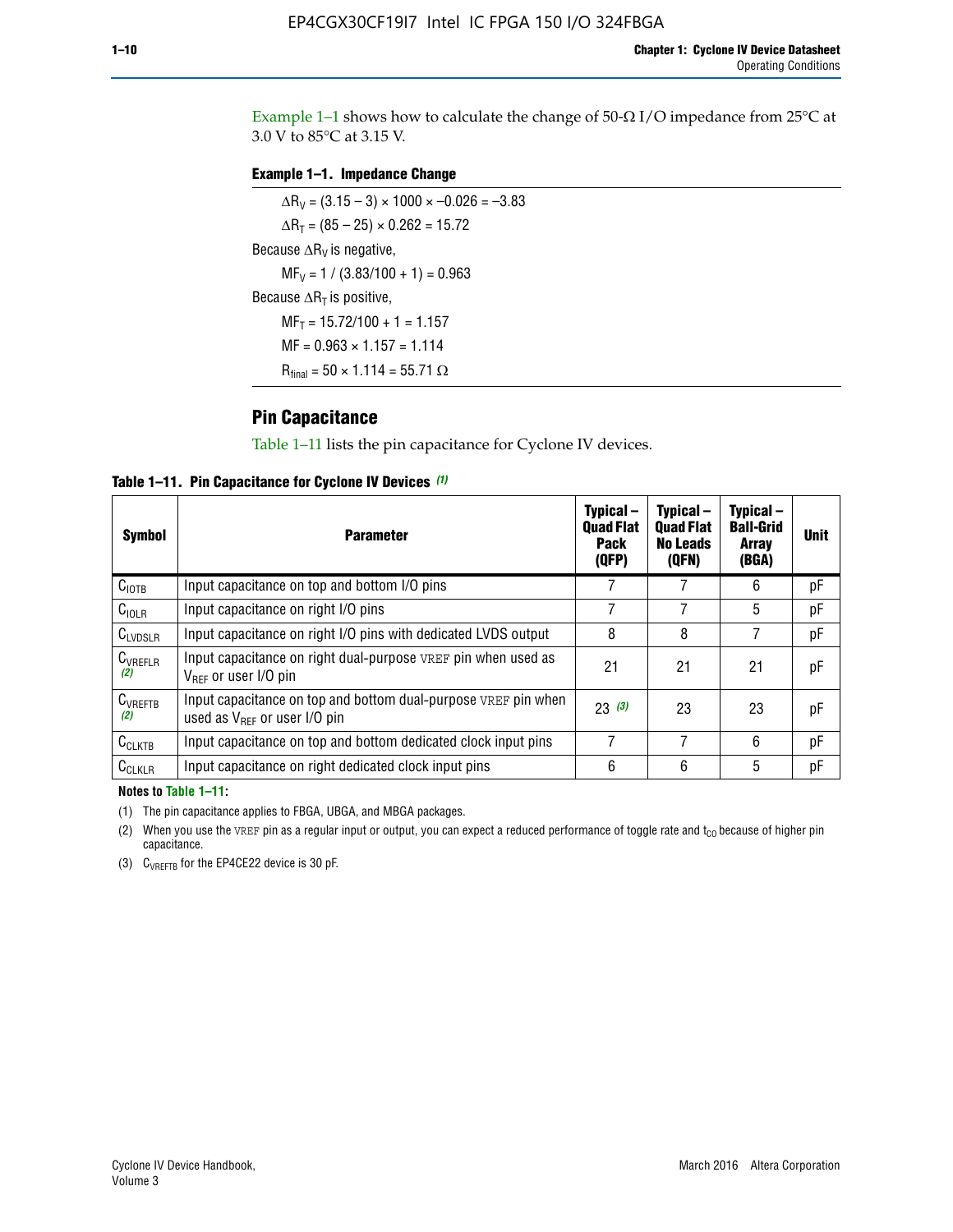### **Internal Weak Pull-Up and Weak Pull-Down Resistor**

Table 1–12 lists the weak pull-up and pull-down resistor values for Cyclone IV devices.

**Table 1–12. Internal Weak Pull**-**Up and Weak Pull**-**Down Resistor Values for Cyclone IV Devices** *(1)*

| <b>Symbol</b> | <b>Parameter</b>                                                            | <b>Conditions</b>                                  | Min | Typ | <b>Max</b> | <b>Unit</b> |
|---------------|-----------------------------------------------------------------------------|----------------------------------------------------|-----|-----|------------|-------------|
|               |                                                                             | $V_{\text{CC10}} = 3.3 \text{ V} \pm 5\%$ (2), (3) |     | 25  | 41         | kΩ          |
|               | Value of the I/O pin pull-up resistor                                       | $V_{\text{CC10}} = 3.0 \text{ V} \pm 5\%$ (2), (3) | 7   | 28  | 47         | kΩ          |
|               | before and during configuration, as                                         | $V_{\text{CC10}} = 2.5 V \pm 5\%$ (2), (3)         | 8   | 35  | 61         | kΩ          |
| $R_{PU}$      | well as user mode if you enable the<br>programmable pull-up resistor option | $V_{\text{CC10}} = 1.8 V \pm 5\%$ (2), (3)         | 10  | 57  | 108        | kΩ          |
|               |                                                                             | $V_{\text{CC10}} = 1.5 \text{ V} \pm 5\%$ (2), (3) | 13  | 82  | 163        | $k\Omega$   |
|               |                                                                             | $V_{\text{CGI0}} = 1.2 V \pm 5\%$ (2), (3)         | 19  | 143 | 351        | kΩ          |
|               |                                                                             | $V_{\text{CC10}} = 3.3 V \pm 5\%$ (4)              | 6   | 19  | 30         | kΩ          |
|               |                                                                             | $V_{\text{CC10}} = 3.0 V \pm 5\%$ (4)              | 6   | 22  | 36         | kΩ          |
| $R_{PD}$      | Value of the I/O pin pull-down resistor<br>before and during configuration  | $V_{\text{CC10}} = 2.5 V \pm 5\%$ (4)              | 6   | 25  | 43         | kΩ          |
|               |                                                                             | $V_{\text{CC10}} = 1.8 \text{ V} \pm 5\%$ (4)      | 7   | 35  | 71         | kΩ          |
|               |                                                                             | $V_{\text{CC10}} = 1.5 V \pm 5\%$ (4)              | 8   | 50  | 112        | kΩ          |

#### **Notes to Table 1–12:**

- (1) All I/O pins have an option to enable weak pull-up except the configuration, test, and JTAG pins. The weak pull-down feature is only available for JTAG TCK.
- (2) Pin pull-up resistance values may be lower if an external source drives the pin higher than  $V_{\text{CCIO}}$ .
- (3)  $R_{PU} = (V_{CC10} V_1)/I_{R_PU}$ Minimum condition: –40°C; V<sub>CCIO</sub> = V<sub>CC</sub> + 5%, V<sub>I</sub> = V<sub>CC</sub> + 5% – 50 mV; Typical condition: 25°C; V<sub>CCIO</sub> = V<sub>CC</sub>, V<sub>I</sub> = 0 V; Maximum condition: 100°C;  $V_{\text{CCIO}} = V_{\text{CC}} - 5\%$ ,  $V_1 = 0$  V; in which V<sub>I</sub> refers to the input voltage at the I/O pin.
- (4)  $R_{PD} = V_I/I_{R_PD}$ Minimum condition:  $-40^{\circ}$ C; V<sub>CCIO</sub> = V<sub>CC</sub> + 5%, V<sub>I</sub> = 50 mV; Typical condition: 25°C;  $V_{\text{CCIO}} = V_{\text{CC}}$ ,  $V_{\text{I}} = V_{\text{CC}} - 5\%$ ; Maximum condition: 100°C; V<sub>CClO</sub> = V<sub>CC</sub> – 5%, V<sub>I</sub> = V<sub>CC</sub> – 5%; in which V<sub>I</sub> refers to the input voltage at the I/O pin.

### **Hot-Socketing**

Table 1–13 lists the hot-socketing specifications for Cyclone IV devices.

**Table 1–13. Hot**-**Socketing Specifications for Cyclone IV Devices**

| <b>Symbol</b> | <b>Maximum</b>                    |             |
|---------------|-----------------------------------|-------------|
| $I$ IOPIN(DC) | DC current per I/O pin            | $300 \mu A$ |
| $I$ IOPIN(AC) | AC current per I/O pin            | 8 mA $(1)$  |
| IXCVRTX(DC)   | DC current per transceiver TX pin | 100 mA      |
| IXCVRRX(DC)   | DC current per transceiver RX pin | 50 mA       |

**Note to Table 1–13:**

(1) The I/O ramp rate is 10 ns or more. For ramp rates faster than 10 ns, |IIOPIN| = C dv/dt, in which C is the I/O pin capacitance and dv/dt is the slew rate.

 $\mathbb{I} \rightarrow \mathbb{I}$  During hot-socketing, the I/O pin capacitance is less than 15 pF and the clock pin capacitance is less than 20 pF.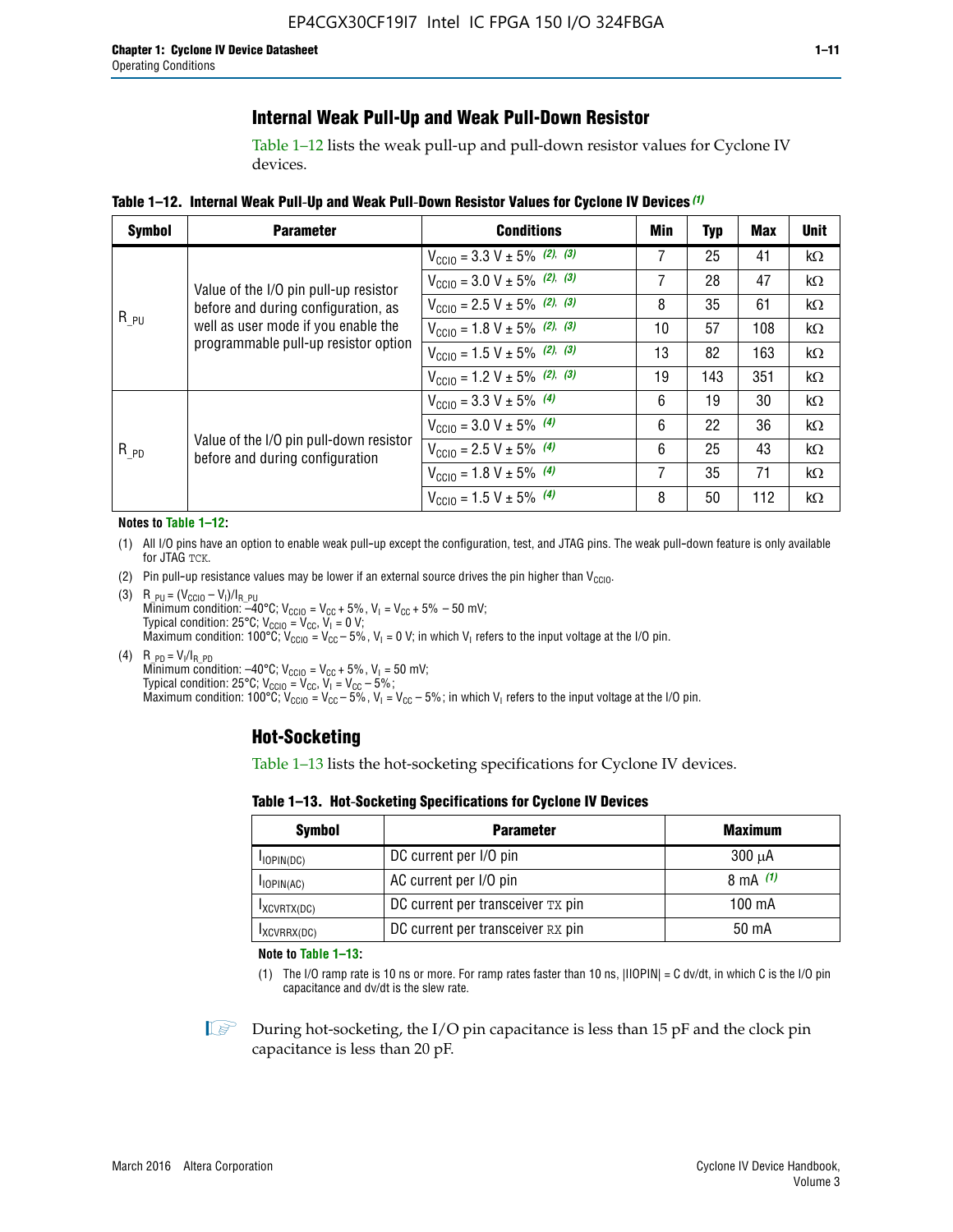## **Schmitt Trigger Input**

Cyclone IV devices support Schmitt trigger input on the TDI, TMS, TCK, nSTATUS, nCONFIG, nCE, CONF\_DONE, and DCLK pins. A Schmitt trigger feature introduces hysteresis to the input signal for improved noise immunity, especially for signals with slow edge rate. Table 1–14 lists the hysteresis specifications across the supported  $V<sub>CCIO</sub>$  range for Schmitt trigger inputs in Cyclone IV devices.

**Table 1–14. Hysteresis Specifications for Schmitt Trigger Input in Cyclone IV Devices**

| <b>Symbol</b>                  | <b>Parameter</b>               | <b>Conditions (V)</b>   | <b>Minimum</b> | <b>Unit</b> |
|--------------------------------|--------------------------------|-------------------------|----------------|-------------|
|                                |                                | $V_{\text{CGI0}} = 3.3$ | 200            | mV          |
|                                | Hysteresis for Schmitt trigger | $V_{\text{CGI0}} = 2.5$ | 200            | mV          |
| $\mathsf{V}_{\mathsf{SCHMIT}}$ | input                          | $V_{\text{CCIO}} = 1.8$ | 140            | mV          |
|                                |                                | $V_{\text{CC10}} = 1.5$ | 110            | mV          |

## **I/O Standard Specifications**

The following tables list input voltage sensitivities ( $V<sub>IH</sub>$  and  $V<sub>II</sub>$ ), output voltage ( $V<sub>OH</sub>$ and  $V_{OL}$ ), and current drive characteristics ( $I_{OH}$  and  $I_{OL}$ ), for various I/O standards supported by Cyclone IV devices. Table 1–15 through Table 1–20 provide the I/O standard specifications for Cyclone IV devices.

|                    | $V_{CClO}(V)$ |     | $V_{IL}(V)$ |        |                            | $V_{IH} (V)$               | $V_{OL}(V)$             | $V_{OH} (V)$                                    | l <sub>ol</sub>              | $I_{0H}$       |                          |
|--------------------|---------------|-----|-------------|--------|----------------------------|----------------------------|-------------------------|-------------------------------------------------|------------------------------|----------------|--------------------------|
| I/O Standard       | <b>Min</b>    | Typ | Max         | Min    | Max                        | Min                        | <b>Max</b>              | Max                                             | Min                          | (mA)<br>(4)    | (mA)<br>$\left(4\right)$ |
| 3.3-V LVTTL (3)    | 3.135         | 3.3 | 3.465       |        | 0.8                        | 1.7                        | 3.6                     | 0.45                                            | 2.4                          | 4              | $-4$                     |
| 3.3-V LVCMOS $(3)$ | 3.135         | 3.3 | 3.465       |        | 0.8                        | 1.7                        | 3.6                     | 0.2                                             | $V_{\text{CC10}} - 0.2$      | $\overline{2}$ | $-2$                     |
| 3.0-V LVTTL (3)    | 2.85          | 3.0 | 3.15        | $-0.3$ | 0.8                        | 1.7                        | $V_{\text{CC10}} + 0.3$ | 0.45                                            | 2.4                          | 4              | $-4$                     |
| 3.0-V LVCMOS (3)   | 2.85          | 3.0 | 3.15        | $-0.3$ | 0.8                        | 1.7                        | $V_{\text{CC10}} + 0.3$ | 0.2                                             | $V_{\text{CC10}} - 0.2$      | 0.1            | $-0.1$                   |
| $2.5 V$ (3)        | 2.375         | 2.5 | 2.625       | $-0.3$ | 0.7                        | 1.7                        | $V_{\text{CGI0}} + 0.3$ | 0.4                                             | 2.0                          | 1              | $-1$                     |
| 1.8V               | 1.71          | 1.8 | 1.89        | $-0.3$ | 0.35x<br>V <sub>CCIO</sub> | 0.65x<br>V <sub>CCIO</sub> | 2.25                    | 0.45                                            | $V_{CGIO}$ –<br>0.45         | $\overline{2}$ | $-2$                     |
| 1.5V               | 1.425         | 1.5 | 1.575       | $-0.3$ | 0.35x<br>V <sub>CCIO</sub> | 0.65x<br>V <sub>CCIO</sub> | $V_{\text{CC10}} + 0.3$ | 0.25x<br>V <sub>CCIO</sub>                      | 0.75x<br>V <sub>CCIO</sub>   | $\overline{2}$ | $-2$                     |
| 1.2V               | 1.14          | 1.2 | 1.26        | $-0.3$ | 0.35x<br>V <sub>CCIO</sub> | 0.65x<br>V <sub>CCIO</sub> | $V_{\text{CC10}} + 0.3$ | 0.25x<br>V <sub>CCIO</sub>                      | 0.75x<br>V <sub>CCIO</sub>   | $\overline{2}$ | $-2$                     |
| 3.0-V PCI          | 2.85          | 3.0 | 3.15        |        | 0.3x<br>V <sub>CCIO</sub>  | 0.5x<br>V <sub>CCIO</sub>  | $V_{\text{CCI0}} + 0.3$ | $0.1 \times V_{\text{CC10}}$                    | $0.9 \times V_{\text{CC10}}$ | 1.5            | $-0.5$                   |
| $3.0 - V$ PCI-X    | 2.85          | 3.0 | 3.15        |        | 0.35x<br>V <sub>CCIO</sub> | 0.5x<br>V <sub>CCIO</sub>  |                         | $V_{\text{CC10}} + 0.3$ 0.1 x $V_{\text{CC10}}$ | $0.9 \times V_{\text{CC10}}$ | 1.5            | $-0.5$                   |

**Table 1–15. Single**-**Ended I/O Standard Specifications for Cyclone IV Devices** *(1)***,** *(2)*

#### **Notes to Table 1–15:**

(1) For voltage-referenced receiver input waveform and explanation of terms used in Table 1–15, refer to "Glossary" on page 1–37.

(2) AC load  $CL = 10$  pF

(3) For more information about interfacing Cyclone IV devices with 3.3/3.0/2.5-V LVTTL/LVCMOS I/O standards, refer to *[AN 447: Interfacing Cyclone III](http://www.altera.com/literature/an/an447.pdf)  [and Cyclone IV Devices with 3.3/3.0/2.5-V LVTTL/LVCMOS I/O Systems](http://www.altera.com/literature/an/an447.pdf)*.

(4) To meet the IOL and IOH specifications, you must set the current strength settings accordingly. For example, to meet the **3.3-V LVTTL** specification (4 mA), set the current strength settings to 4 mA or higher. Setting at lower current strength may not meet the lou and lon specifications in the handbook.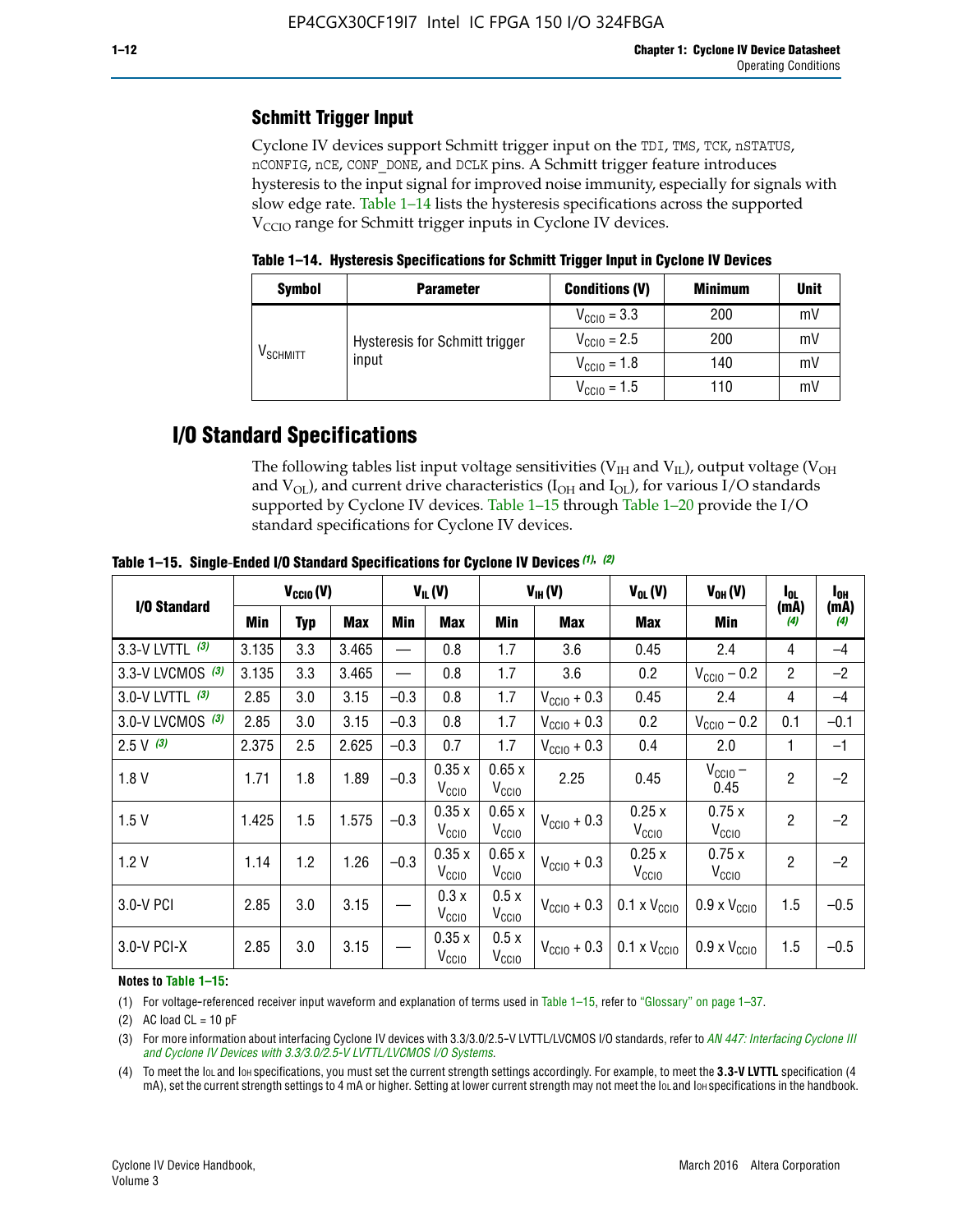| 1/0                           | $V_{\text{CC10}}(V)$ |            |            |                                                                        | $V_{TT} (V)$ (2)                                                     |                                                                        |                     |                           |                     |
|-------------------------------|----------------------|------------|------------|------------------------------------------------------------------------|----------------------------------------------------------------------|------------------------------------------------------------------------|---------------------|---------------------------|---------------------|
| <b>Standard</b>               | <b>Min</b>           | <b>Typ</b> | <b>Max</b> | Min                                                                    | <b>Typ</b>                                                           | <b>Max</b>                                                             | Min                 | <b>Typ</b>                | Max                 |
| SSTL-2<br>Class I, II         | 2.375                | 2.5        | 2.625      | 1.19                                                                   | 1.25                                                                 | 1.31                                                                   | $V_{REF}$ –<br>0.04 | V <sub>REF</sub>          | $V_{REF}$ +<br>0.04 |
| SSTL-18<br>Class I, II        | 1.7                  | 1.8        | 1.9        | 0.833                                                                  | 0.9                                                                  | 0.969                                                                  | $V_{REF}$ –<br>0.04 | V <sub>REF</sub>          | $V_{REF}$ +<br>0.04 |
| HSTL-18<br>Class I, II        | 1.71                 | 1.8        | 1.89       | 0.85                                                                   | 0.9                                                                  | 0.95                                                                   | 0.85                | 0.9                       | 0.95                |
| <b>HSTL-15</b><br>Class I, II | 1.425                | 1.5        | 1.575      | 0.71                                                                   | 0.75                                                                 | 0.79                                                                   | 0.71                | 0.75                      | 0.79                |
| HSTL-12<br>Class I, II        | 1.14                 | 1.2        | 1.26       | $0.48 \times V_{\text{CC10}}$ (3)<br>$0.47 \times V_{\text{CC10}}$ (4) | $0.5 \times V_{\text{CC10}}$ (3)<br>$0.5 \times V_{\text{CC10}}$ (4) | $0.52 \times V_{\text{CC10}}$ (3)<br>$0.53 \times V_{\text{CC10}}$ (4) |                     | 0.5x<br>V <sub>CCIO</sub> |                     |

|  |  |  | Table 1–16. Single-Ended SSTL and HSTL I/O Reference Voltage Specifications for Cyclone IV Devices (1) |  |
|--|--|--|--------------------------------------------------------------------------------------------------------|--|
|--|--|--|--------------------------------------------------------------------------------------------------------|--|

#### **Notes to Table 1–16:**

(1) For an explanation of terms used in Table 1–16, refer to "Glossary" on page 1–37.

(2)  $V_{TT}$  of the transmitting device must track  $V_{REF}$  of the receiving device.

(3) Value shown refers to DC input reference voltage,  $V_{REF(DC)}$ .

(4) Value shown refers to AC input reference voltage,  $V_{REF(AC)}$ .

|  | Table 1–17.  Single-Ended SSTL and HSTL I/O Standards Signal Specifications for Cyclone IV Devices |  |  |  |  |  |
|--|----------------------------------------------------------------------------------------------------|--|--|--|--|--|
|--|----------------------------------------------------------------------------------------------------|--|--|--|--|--|

| I/O                        |            | $V_{IL(DC)}(V)$      |                                      | $V_{IH(DC)}(V)$   |         | $V_{IL(AC)}(V)$     |                     | $V_{IH(AC)}(V)$      | $V_{OL}(V)$                        | $V_{OH} (V)$                       | $I_{0L}$ | $I_{0H}$ |
|----------------------------|------------|----------------------|--------------------------------------|-------------------|---------|---------------------|---------------------|----------------------|------------------------------------|------------------------------------|----------|----------|
| <b>Standard</b>            | <b>Min</b> | Max                  | <b>Min</b>                           | <b>Max</b>        | Min     | Max                 | Min                 | <b>Max</b>           | Max                                | Min                                | (mA)     | (mA)     |
| SSTL-2<br>Class I          |            | $V_{REF}$ –<br>0.18  | $V_{REF} +$<br>0.18                  |                   |         | $V_{REF}$ –<br>0.35 | $V_{REF} +$<br>0.35 |                      | $V_{TT}$ –<br>0.57                 | $V_{TT}$ +<br>0.57                 | 8.1      | $-8.1$   |
| SSTL-2<br>Class II         |            | $V_{REF}$ –<br>0.18  | $V_{REF} +$<br>0.18                  |                   |         | $V_{REF}$ –<br>0.35 | $V_{REF} +$<br>0.35 |                      | $V_{TT}$ –<br>0.76                 | $V_{TT}$ +<br>0.76                 | 16.4     | $-16.4$  |
| <b>SSTL-18</b><br>Class I  |            | $V_{REF}$ –<br>0.125 | $V_{REF}$ +<br>0.125                 |                   |         | $V_{REF}$ –<br>0.25 | $V_{REF} +$<br>0.25 |                      | $V_{TT}$ –<br>0.475                | $V_{TT}$ +<br>0.475                | 6.7      | $-6.7$   |
| SSTL-18<br>Class II        |            | $V_{REF}$ –<br>0.125 | $V_{REF}$ +<br>0.125                 |                   |         | $V_{REF}$ –<br>0.25 | $V_{REF}$ +<br>0.25 |                      | 0.28                               | $V_{CC10} -$<br>0.28               | 13.4     | $-13.4$  |
| HSTL-18<br>Class I         |            | $V_{REF}$ –<br>0.1   | $\mathsf{V}_{\mathsf{REF}}$ +<br>0.1 |                   |         | $V_{REF}$ –<br>0.2  | $V_{REF}$ +<br>0.2  |                      | 0.4                                | $V_{\text{CCIO}}-$<br>0.4          | 8        | $-8$     |
| HSTL-18<br>Class II        |            | $V_{REF}$ –<br>0.1   | $V_{REF}$ +<br>0.1                   |                   |         | $V_{REF}$ –<br>0.2  | $V_{REF} +$<br>0.2  |                      | 0.4                                | $V_{CC10}$ –<br>0.4                | 16       | $-16$    |
| HSTL-15<br>Class I         |            | $V_{REF}$ –<br>0.1   | $V_{REF}$ +<br>0.1                   |                   |         | $V_{REF}$ –<br>0.2  | $V_{REF}$ +<br>0.2  |                      | 0.4                                | $V_{CC10}$ –<br>0.4                | 8        | $-8$     |
| HSTL-15<br>Class II        |            | $V_{REF}$ –<br>0.1   | $V_{REF} +$<br>0.1                   |                   |         | $V_{REF}$ –<br>0.2  | $V_{REF} +$<br>0.2  |                      | 0.4                                | $V_{CC10}$ –<br>0.4                | 16       | $-16$    |
| <b>HSTL-12</b><br>Class I  | $-0.15$    | $V_{REF}-$<br>0.08   | $V_{REF} +$<br>0.08                  | $V_{CGI0} + 0.15$ | $-0.24$ | $V_{REF}$ –<br>0.15 | $V_{REF} +$<br>0.15 | $V_{CClO}$ +<br>0.24 | $0.25 \times$<br>$V_{\rm CClO}$    | $0.75 \times$<br>V <sub>CCIO</sub> | 8        | $-8$     |
| <b>HSTL-12</b><br>Class II | $-0.15$    | $V_{REF}-$<br>0.08   | $V_{REF} +$<br>0.08                  | $V_{CGI0} + 0.15$ | $-0.24$ | $V_{REF}$ –<br>0.15 | $V_{REF} +$<br>0.15 | $V_{CCIO}$ +<br>0.24 | $0.25 \times$<br>V <sub>CCIO</sub> | $0.75 \times$<br>V <sub>CCIO</sub> | 14       | $-14$    |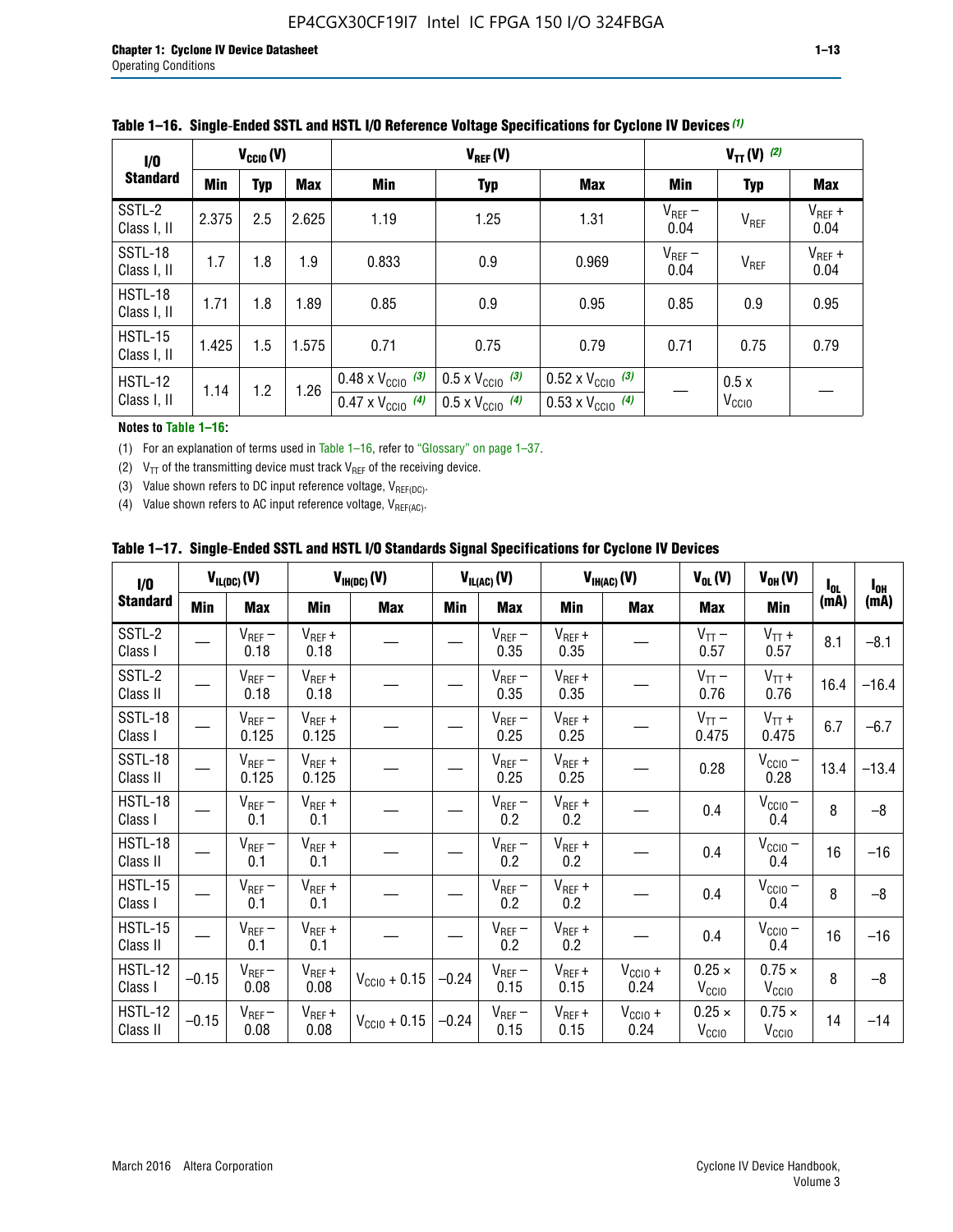**f For more information about receiver input and transmitter output waveforms, and for** other differential I/O standards, refer to the *[I/O Features in Cyclone IV Devices](http://www.altera.com/literature/hb/cyclone-iv/cyiv-51006.pdf)* chapter*.*

**Table 1–18. Differential SSTL I/O Standard Specifications for Cyclone IV Devices** *(1)*

| I/O Standard           |       | $V_{CCl0}(V)$ |            |      | $V_{\text{Swing(DC)}}(V)$ |                                | $V_{X(AC)}(V)$ |                                 |            | $V_{\text{Swing(AC)}}$<br>(V) |                                | $V_{OX(AC)}(V)$ |                                 |
|------------------------|-------|---------------|------------|------|---------------------------|--------------------------------|----------------|---------------------------------|------------|-------------------------------|--------------------------------|-----------------|---------------------------------|
|                        | Min   | Typ           | <b>Max</b> | Min  | <b>Max</b>                | <b>Min</b>                     | <b>Typ</b>     | <b>Max</b>                      | <b>Min</b> | <b>Max</b>                    | Min                            | <b>Typ</b>      | <b>Max</b>                      |
| SSTL-2<br>Class I, II  | 2.375 | 2.5           | 2.625      | 0.36 | V <sub>CCIO</sub>         | $V_{\text{CC10}}/2 - 0.2$      |                | $V_{\text{CC1O}}/2$<br>$+0.2$   | 0.7        | $V_{\rm CCI}$                 | $V_{\text{CC10}}/2 -$<br>0.125 |                 | $V_{\text{CC10}}/2$<br>$+0.125$ |
| SSTL-18<br>Class I, II | 1.7   | .8            | .90        | 0.25 | V <sub>CCIO</sub>         | $V_{\text{CC10}}/2 -$<br>0.175 |                | $V_{\text{CC10}}/2$<br>$+0.175$ | 0.5        | $V_{\rm CCI}$                 | $V_{\text{CC10}}/2 -$<br>0.125 |                 | $V_{\text{CC10}}/2$<br>$+0.125$ |

#### **Note to Table 1–18:**

(1) Differential SSTL requires a  $V_{REF}$  input.

**Table 1–19. Differential HSTL I/O Standard Specifications for Cyclone IV Devices** *(1)*

|                               | $V_{CClO}(V)$ |     |            |         | $V_{\text{DIF(DC)}}(V)$ |                               | $V_{X(AC)}(V)$ |                            |                            | $V_{CM(DC)}(V)$ |                            |         | $V_{\text{DIF(AC)}}(V)$    |
|-------------------------------|---------------|-----|------------|---------|-------------------------|-------------------------------|----------------|----------------------------|----------------------------|-----------------|----------------------------|---------|----------------------------|
| I/O Standard                  | Min           | Typ | <b>Max</b> | Min     | <b>Max</b>              | Min                           | <b>Typ</b>     | <b>Max</b>                 | Min                        | <b>Typ</b>      | <b>Max</b>                 | Mi<br>n | <b>Max</b>                 |
| HSTL-18<br>Class I, II        | 1.71          | 1.8 | .89        | 0.2     |                         | 0.85                          |                | 0.95                       | 0.85                       |                 | 0.95                       | 0.4     |                            |
| <b>HSTL-15</b><br>Class I, II | 1.425         | 1.5 | .575       | $0.2\,$ |                         | 0.71                          |                | 0.79                       | 0.71                       |                 | 0.79                       | 0.4     |                            |
| <b>HSTL-12</b><br>Class I, II | 1.14          | 1.2 | 1.26       | 0.16    | V <sub>CCIO</sub>       | $0.48 \times V_{\text{CC10}}$ |                | 0.52x<br>V <sub>CCIO</sub> | 0.48x<br>V <sub>CCIO</sub> |                 | 0.52x<br>V <sub>CCIO</sub> | 0.3     | 0.48x<br>V <sub>CCIO</sub> |

#### **Note to Table 1–19:**

(1) Differential HSTL requires a  $V_{REF}$  input.

**Table 1–20. Differential I/O Standard Specifications for Cyclone IV Devices** *(1)* **(Part 1 of 2)**

| I/O Standard                       |       | $V_{CCl0} (V)$ |            |            | $V_{ID}$ (mV) |      | $V_{\text{lcm}}(V)^{(2)}$                  |            |     | $V_{0D}$ (mV) $(3)$ |     |       |                            |       |
|------------------------------------|-------|----------------|------------|------------|---------------|------|--------------------------------------------|------------|-----|---------------------|-----|-------|----------------------------|-------|
|                                    | Min   | Typ            | <b>Max</b> | <b>Min</b> | Max           | Min  | <b>Condition</b>                           | <b>Max</b> | Min | Typ                 | Max | Min   | <b>Typ</b>                 | Max   |
|                                    |       |                |            |            |               | 0.05 | $D_{MAX} \leq 500$ Mbps                    | 1.80       |     |                     |     |       |                            |       |
| <b>LVPECL</b><br>(Row I/Os)<br>(6) | 2.375 | 2.5            | 2.625      | 100        |               | 0.55 | 500 Mbps $\leq D_{MAX}$<br>$\leq$ 700 Mbps | 1.80       |     |                     |     |       | $V_{0S} (V)^{(3)}$<br>1.25 |       |
|                                    |       |                |            |            |               | 1.05 | $D_{MAX}$ > 700 Mbps                       | 1.55       |     |                     |     |       |                            |       |
| <b>LVPECL</b>                      |       |                |            |            |               | 0.05 | $D_{MAX} \leq 500$ Mbps                    | 1.80       |     |                     |     |       |                            |       |
| (Column<br>$1/Os)$ (6)             | 2.375 | 2.5            | 2.625      | 100        |               | 0.55 | 500 Mbps $\leq D_{MAX}$<br>$\leq$ 700 Mbps | 1.80       |     |                     |     |       |                            |       |
|                                    |       |                |            |            |               | 1.05 | $D_{MAX}$ > 700 Mbps                       | 1.55       |     |                     |     |       |                            |       |
|                                    |       |                |            |            |               | 0.05 | $D_{MAX} \leq 500$ Mbps                    | 1.80       |     |                     |     |       |                            |       |
| LVDS (Row<br>I/Os)                 | 2.375 | 2.5            | 2.625      | 100        |               | 0.55 | 500 Mbps $\leq D_{MAX}$<br>$\leq 700$ Mbps | 1.80       | 247 |                     | 600 | 1.125 |                            | 1.375 |
|                                    |       |                |            |            |               | 1.05 | $D_{MAX}$ > 700 Mbps                       | 1.55       |     |                     |     |       |                            |       |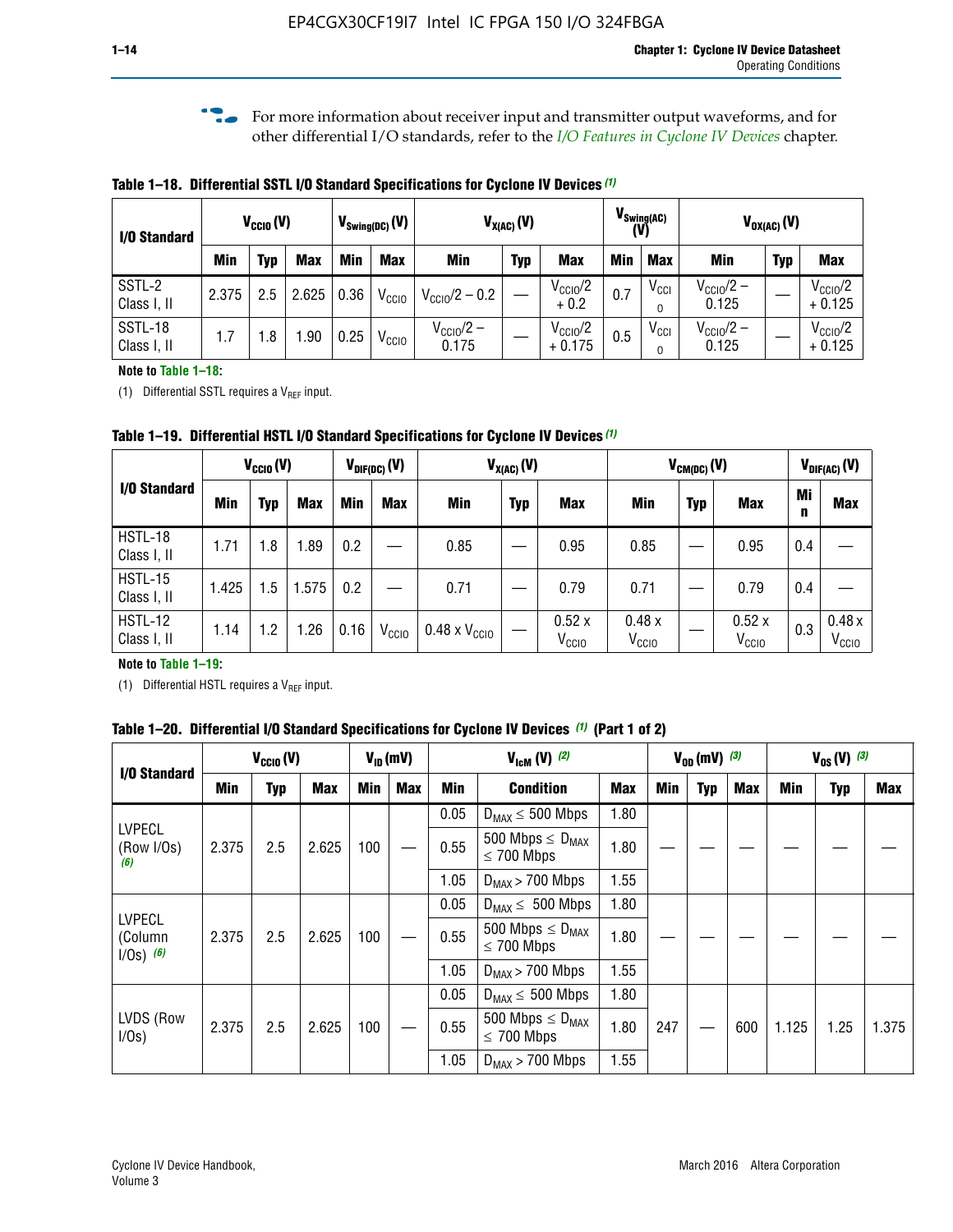#### EP4CGX30CF19I7 Intel IC FPGA 150 I/O 324FBGA

|                                          |            | $V_{\text{CCIO}}(V)$ |            |     | $V_{ID}(mV)$ |            | $V_{\text{ICM}}(V)$ (2)                    |            |     | $V_{0D}$ (mV) $(3)$ |            |       | $V_{0S} (V)$ (3) |            |
|------------------------------------------|------------|----------------------|------------|-----|--------------|------------|--------------------------------------------|------------|-----|---------------------|------------|-------|------------------|------------|
| I/O Standard                             | <b>Min</b> | <b>Typ</b>           | <b>Max</b> | Min | <b>Max</b>   | <b>Min</b> | <b>Condition</b>                           | <b>Max</b> | Min | <b>Typ</b>          | <b>Max</b> | Min   | <b>Typ</b>       | <b>Max</b> |
|                                          |            |                      |            |     |              | 0.05       | $D_{MAX} \leq 500$ Mbps                    | 1.80       |     |                     |            |       |                  |            |
| LVDS<br>(Column<br>I/Os                  | 2.375      | 2.5                  | 2.625      | 100 |              | 0.55       | 500 Mbps $\leq D_{MAX}$<br>$\leq 700$ Mbps | 1.80       | 247 |                     | 600        | 1.125 | 1.25             | 1.375      |
|                                          |            |                      |            |     |              | 1.05       | $D_{MAX}$ > 700 Mbps                       | 1.55       |     |                     |            |       |                  |            |
| <b>BLVDS (Row</b><br>$1/0s)$ (4)         | 2.375      | 2.5                  | 2.625      | 100 |              |            |                                            |            |     |                     |            |       |                  |            |
| <b>BLVDS</b><br>(Column<br>$1/0s)$ (4)   | 2.375      | 2.5                  | 2.625      | 100 |              |            |                                            |            |     |                     |            |       |                  |            |
| mini-LVDS<br>(Row I/Os)<br>(5)           | 2.375      | 2.5                  | 2.625      |     |              |            |                                            |            | 300 |                     | 600        | 1.0   | 1.2              | 1.4        |
| mini-LVDS<br>(Column<br>$1/0s)$ $(5)$    | 2.375      | 2.5                  | 2.625      |     |              |            |                                            |            | 300 |                     | 600        | 1.0   | 1.2              | 1.4        |
| RSDS <sup>®</sup> (Row<br>$1/0s$ ) $(5)$ | 2.375      | 2.5                  | 2.625      |     |              |            |                                            |            | 100 | 200                 | 600        | 0.5   | 1.2              | 1.5        |
| <b>RSDS</b><br>(Column<br>$1/Os)$ (5)    | 2.375      | 2.5                  | 2.625      |     |              |            |                                            |            | 100 | 200                 | 600        | 0.5   | 1.2              | 1.5        |
| PPDS (Row<br>$1/0s)$ (5)                 | 2.375      | 2.5                  | 2.625      |     |              |            |                                            |            | 100 | 200                 | 600        | 0.5   | 1.2              | 1.4        |
| <b>PPDS</b><br>(Column<br>$1/0s)$ (5)    | 2.375      | 2.5                  | 2.625      |     |              |            |                                            |            | 100 | 200                 | 600        | 0.5   | 1.2              | 1.4        |

#### **Table 1–20. Differential I/O Standard Specifications for Cyclone IV Devices** *(1)* **(Part 2 of 2)**

**Notes to Table 1–20:**

(1) For an explanation of terms used in Table 1–20, refer to "Glossary" on page 1–37.

(2)  $V_{IN}$  range: 0  $V \le V_{IN} \le 1.85$  V.

(3) R<sub>L</sub> range:  $90 \le R_L \le 110 \Omega$ .

(4) There are no fixed  $V_{IN}$ ,  $V_{OD}$ , and  $V_{OS}$  specifications for BLVDS. They depend on the system topology.

(5) The Mini-LVDS, RSDS, and PPDS standards are only supported at the output pins.

(6) The LVPECL I/O standard is only supported on dedicated clock input pins. This I/O standard is not supported for output pins.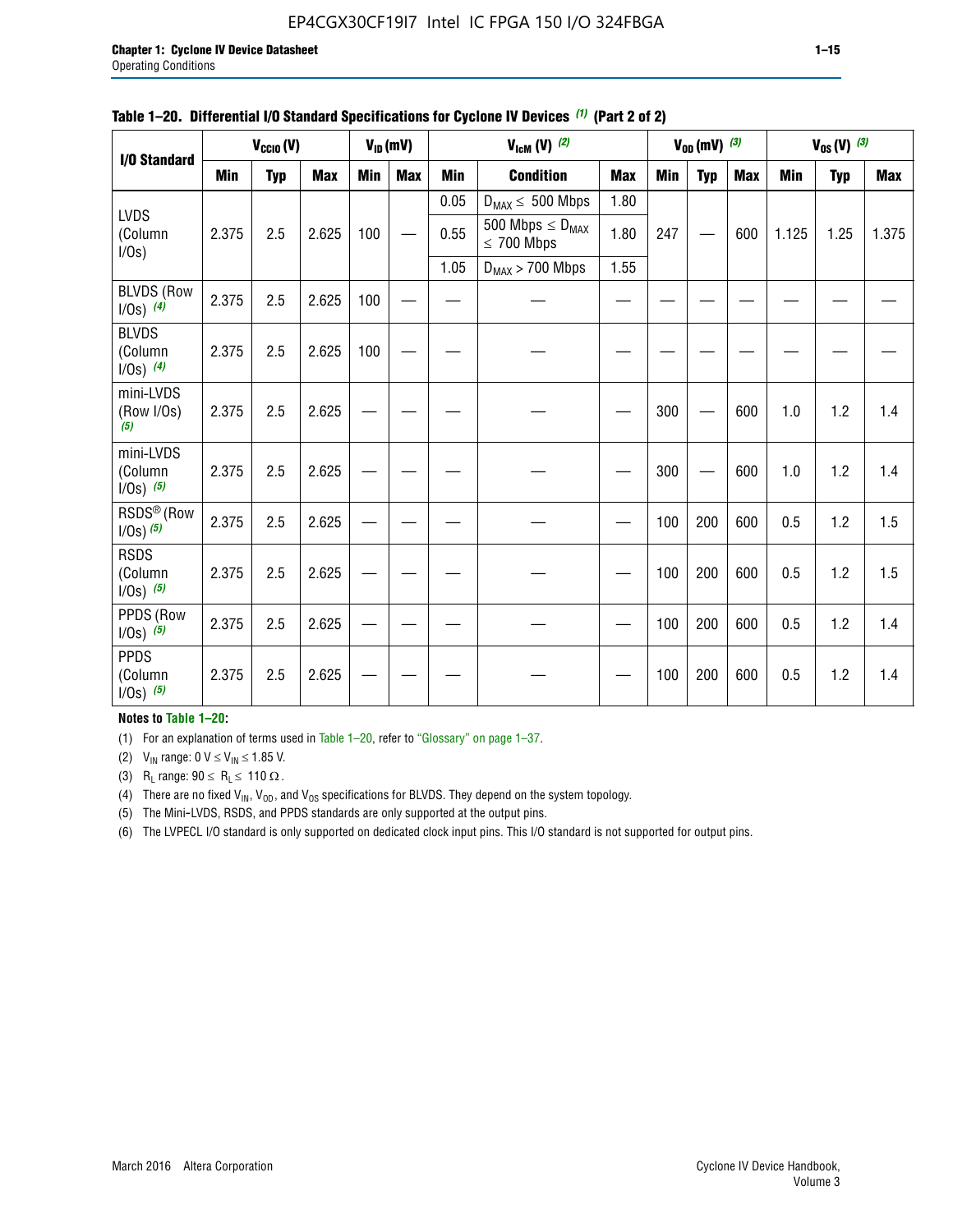## **Power Consumption**

Use the following methods to estimate power for a design:

- the Excel-based EPE
- the Quartus® II PowerPlay power analyzer feature

The interactive Excel-based EPE is used prior to designing the device to get a magnitude estimate of the device power. The Quartus II PowerPlay power analyzer provides better quality estimates based on the specifics of the design after place-and-route is complete. The PowerPlay power analyzer can apply a combination of user-entered, simulation-derived, and estimated signal activities that, combined with detailed circuit models, can yield very accurate power estimates.

f For more information about power estimation tools, refer to the *[Early Power Estimator](http://www.altera.com/literature/ug/ug_epe.pdf
)  [User Guide](http://www.altera.com/literature/ug/ug_epe.pdf
)* and the *[PowerPlay Power Analysis](http://www.altera.com/literature/hb/qts/qts_qii53013.pdf)* chapter in volume 3 of the *Quartus II Handboo*k.

## **Switching Characteristics**

This section provides performance characteristics of Cyclone IV core and periphery blocks for commercial grade devices.

These characteristics can be designated as Preliminary or Final.

- Preliminary characteristics are created using simulation results, process data, and other known parameters. The upper-right hand corner of these tables show the designation as "Preliminary".
- Final numbers are based on actual silicon characterization and testing. The numbers reflect the actual performance of the device under worst-case silicon process, voltage, and junction temperature conditions. There are no designations on finalized tables.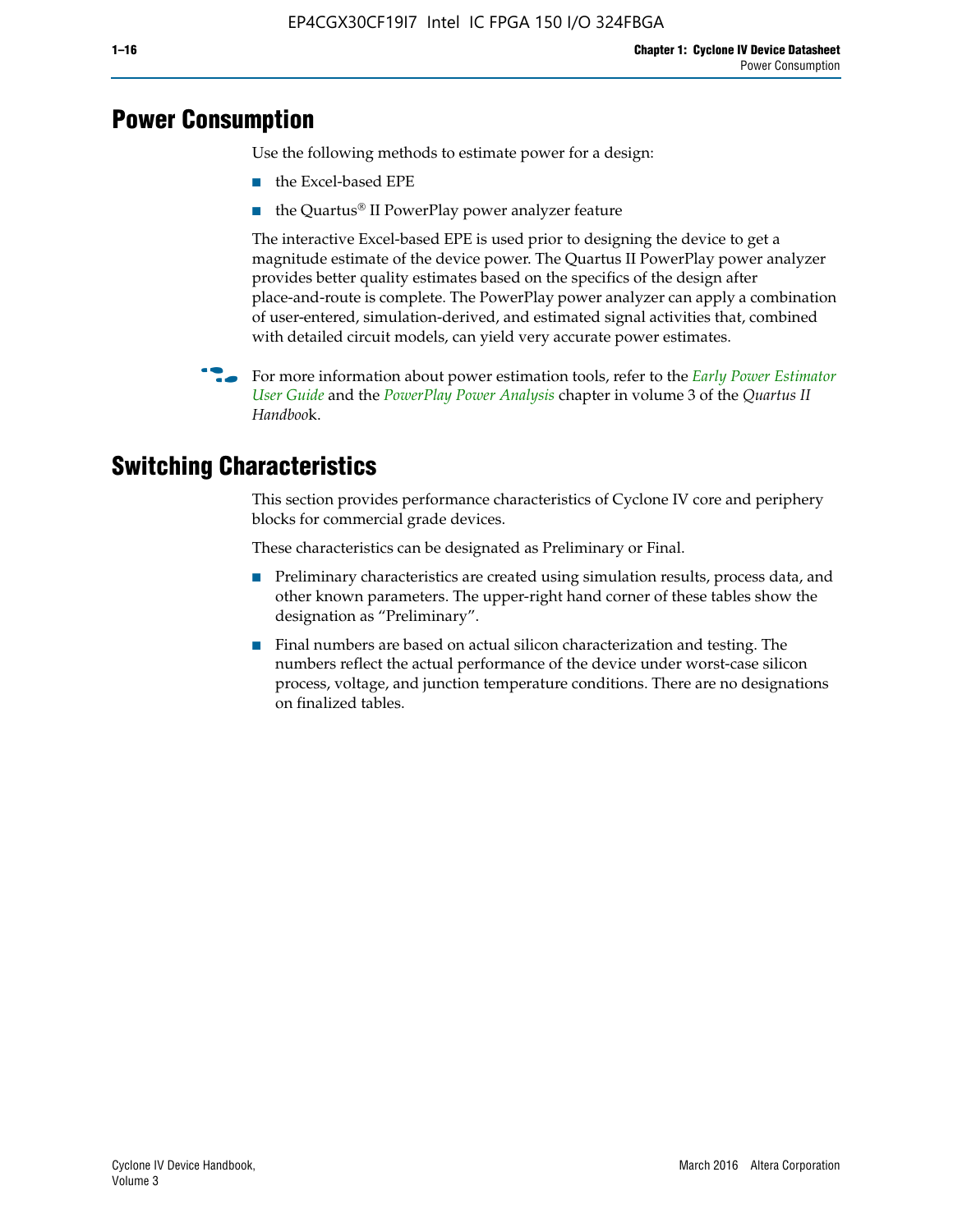## **Transceiver Performance Specifications**

Table 1–21 lists the Cyclone IV GX transceiver specifications.

#### **Table 1–21. Transceiver Specification for Cyclone IV GX Devices (Part 1 of 4)**

| Symbol/                                                   |                                                      |                          | C <sub>6</sub>             |                                                                     |                                | C7, I7                     |                                |                     | C <sub>8</sub>           |                |             |
|-----------------------------------------------------------|------------------------------------------------------|--------------------------|----------------------------|---------------------------------------------------------------------|--------------------------------|----------------------------|--------------------------------|---------------------|--------------------------|----------------|-------------|
| <b>Description</b>                                        | <b>Conditions</b>                                    | <b>Min</b>               | <b>Typ</b>                 | <b>Max</b>                                                          | <b>Min</b>                     | <b>Typ</b>                 | <b>Max</b>                     | <b>Min</b>          | <b>Typ</b>               | <b>Max</b>     | <b>Unit</b> |
| <b>Reference Clock</b>                                    |                                                      |                          |                            |                                                                     |                                |                            |                                |                     |                          |                |             |
| Supported I/O<br><b>Standards</b>                         |                                                      |                          |                            | 1.2 V PCML, 1.5 V PCML, 3.3 V PCML, Differential LVPECL, LVDS, HCSL |                                |                            |                                |                     |                          |                |             |
| Input frequency<br>from REFCLK input<br>pins              |                                                      | 50                       |                            | 156.25                                                              | 50                             |                            | 156.25                         | 50                  |                          | 156.25         | <b>MHz</b>  |
| Spread-spectrum<br>modulating clock<br>frequency          | Physical interface<br>for PCI Express<br>(PIPE) mode | 30                       |                            | 33                                                                  | 30                             |                            | 33                             | 30                  |                          | 33             | kHz         |
| Spread-spectrum<br>downspread                             | PIPE mode                                            |                          | 0 <sub>to</sub><br>$-0.5%$ |                                                                     |                                | 0 <sub>to</sub><br>$-0.5%$ |                                |                     | 0 to<br>$-0.5%$          |                |             |
| Peak-to-peak<br>differential input<br>voltage             |                                                      | 0.1                      |                            | 1.6                                                                 | 0.1                            |                            | 1.6                            | 0.1                 |                          | 1.6            | V           |
| V <sub>ICM</sub> (AC coupled)                             |                                                      |                          | $1100 \pm 5\%$             |                                                                     |                                | $1100 \pm 5\%$             |                                |                     | $1100 \pm 5\%$           |                | mV          |
| V <sub>ICM</sub> (DC coupled)                             | HCSL I/O<br>standard for PCIe<br>reference clock     | 250                      |                            | 550                                                                 | 250                            |                            | 550                            | 250                 |                          | 550            | mV          |
| <b>Transmitter REFCLK</b><br>Phase Noise (1)              | Frequency offset                                     |                          |                            | $-123$                                                              | $\overline{\phantom{0}}$       |                            | $-123$                         | —                   |                          | $-123$         | dBc/Hz      |
| <b>Transmitter REFCLK</b><br>Total Jitter (1)             | $= 1$ MHz $- 8$ MHZ                                  |                          |                            | 42.3                                                                |                                |                            | 42.3                           |                     |                          | 42.3           | ps          |
| $R_{ref}$                                                 |                                                      |                          | 2000<br>± 1%               |                                                                     |                                | 2000<br>± 1%               |                                |                     | 2000<br>± 1%             |                | $\Omega$    |
| <b>Transceiver Clock</b>                                  |                                                      |                          |                            |                                                                     |                                |                            |                                |                     |                          |                |             |
| cal blk clk clock<br>frequency                            |                                                      | 10                       |                            | 125                                                                 | 10                             |                            | 125                            | 10                  | $\overline{\phantom{0}}$ | 125            | MHz         |
| fixedclk Clock<br>frequency                               | <b>PCIe Receiver</b><br>Detect                       | $\overline{\phantom{0}}$ | 125                        |                                                                     | $\qquad \qquad \longleftarrow$ | 125                        | $\qquad \qquad \longleftarrow$ | —                   | 125                      |                | <b>MHz</b>  |
| reconfig_clk<br>clock frequency                           | Dynamic<br>reconfiguration<br>clock frequency        | 2.5/<br>37.5<br>(2)      |                            | 50                                                                  | 2.5/<br>37.5<br>(2)            |                            | 50                             | 2.5/<br>37.5<br>(2) |                          | 50             | <b>MHz</b>  |
| Delta time between<br>reconfig clk                        |                                                      |                          |                            | $\overline{2}$                                                      |                                |                            | $\overline{c}$                 |                     |                          | $\overline{2}$ | ms          |
| Transceiver block<br>minimum<br>power-down pulse<br>width |                                                      |                          | 1                          |                                                                     |                                | 1                          |                                |                     | $\mathbf{1}$             |                | μs          |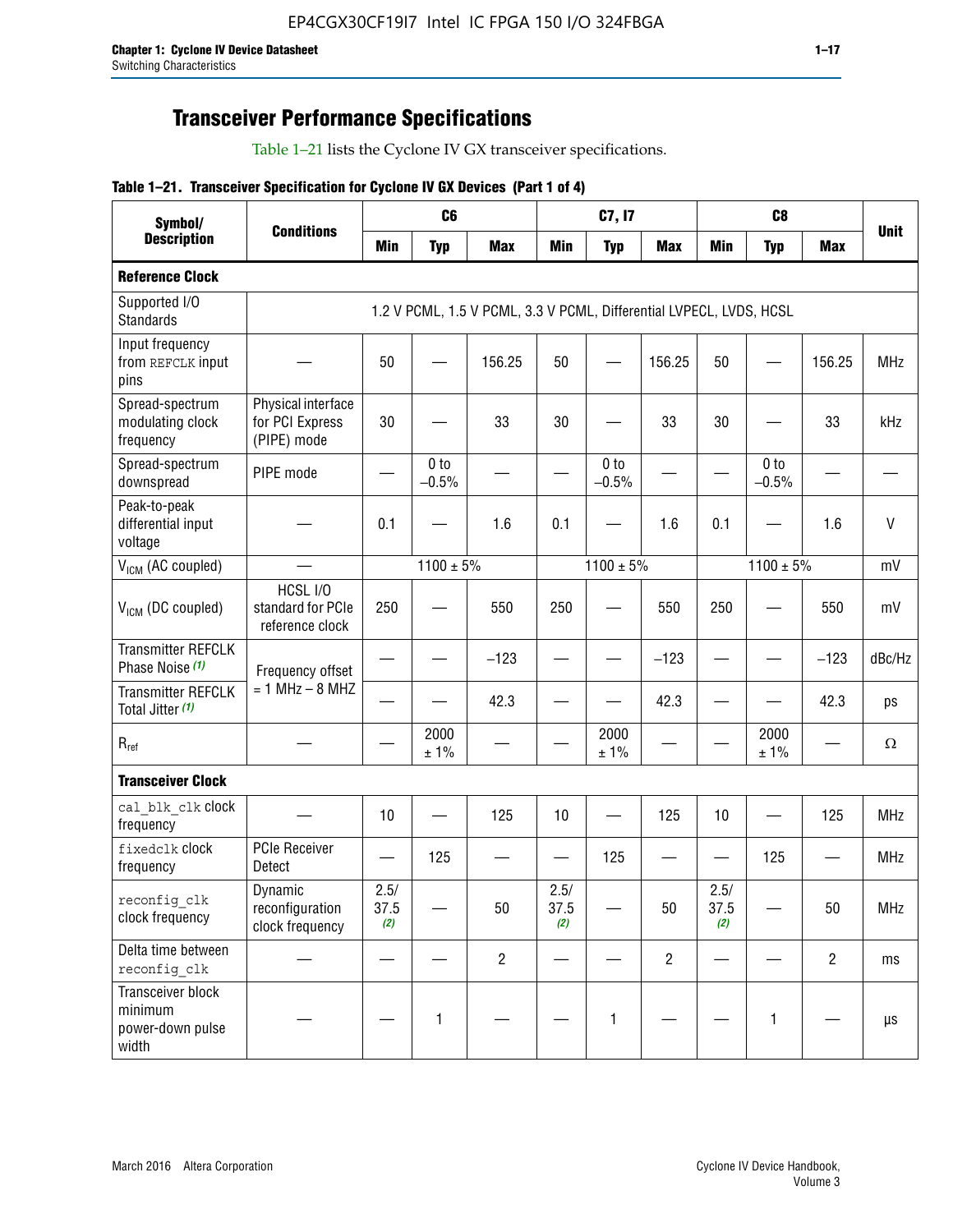| Symbol/                                                                                        | <b>Conditions</b>                                                         |                          | C <sub>6</sub>   |                                    |                          | C7, I7                                 |                                     |                          | C <sub>8</sub>           |                                                |              |
|------------------------------------------------------------------------------------------------|---------------------------------------------------------------------------|--------------------------|------------------|------------------------------------|--------------------------|----------------------------------------|-------------------------------------|--------------------------|--------------------------|------------------------------------------------|--------------|
| <b>Description</b>                                                                             |                                                                           | <b>Min</b>               | <b>Typ</b>       | <b>Max</b>                         | <b>Min</b>               | <b>Typ</b>                             | <b>Max</b>                          | <b>Min</b>               | <b>Typ</b>               | <b>Max</b>                                     | <b>Unit</b>  |
| <b>Receiver</b>                                                                                |                                                                           |                          |                  |                                    |                          |                                        |                                     |                          |                          |                                                |              |
| Supported I/O<br>Standards                                                                     | 1.4 V PCML,<br>1.5 V PCML,<br>2.5 V PCML,<br>LVPECL, LVDS                 |                          |                  |                                    |                          |                                        |                                     |                          |                          |                                                |              |
| Data rate (F324 and<br>smaller package) (15)                                                   |                                                                           | 600                      |                  | 2500                               | 600                      |                                        | 2500                                | 600                      |                          | 2500                                           | <b>Mbps</b>  |
| Data rate (F484 and<br>larger package) (15)                                                    |                                                                           | 600                      |                  | 3125                               | 600                      |                                        | 3125                                | 600                      |                          | 2500                                           | <b>Mbps</b>  |
| Absolute V <sub>MAX</sub> for a<br>receiver pin $(3)$                                          |                                                                           |                          |                  | 1.6                                |                          |                                        | 1.6                                 |                          |                          | 1.6                                            | $\mathsf{V}$ |
| Operational V <sub>MAX</sub> for<br>a receiver pin                                             |                                                                           |                          |                  | 1.5                                |                          |                                        | 1.5                                 |                          |                          | 1.5                                            | $\mathsf{V}$ |
| Absolute V <sub>MIN</sub> for a<br>receiver pin                                                |                                                                           | $-0.4$                   |                  |                                    | $-0.4$                   |                                        |                                     | $-0.4$                   |                          |                                                | $\mathsf{V}$ |
| Peak-to-peak<br>differential input<br>voltage V <sub>ID</sub> (diff p-p)                       | $V_{ICM} = 0.82 V$<br>setting, Data Rate<br>$= 600$ Mbps to<br>3.125 Gbps | 0.1                      |                  | 2.7                                | 0.1                      |                                        | 2.7                                 | 0.1                      |                          | 2.7                                            | V            |
| $\rm V_{IGM}$                                                                                  | $V_{IGM} = 0.82 V$<br>setting                                             |                          | $820 \pm$<br>10% |                                    |                          | 820 $\pm$<br>10%                       |                                     |                          | $820 \pm$<br>10%         |                                                | mV           |
| Differential on-chip                                                                           | 100 $-\Omega$ setting                                                     | $\overline{\phantom{0}}$ | 100              |                                    |                          | 100                                    | —                                   | $\qquad \qquad$          | 100                      | —                                              | $\Omega$     |
| termination resistors                                                                          | 150 $-\Omega$ setting                                                     |                          | 150              |                                    |                          | 150                                    |                                     |                          | 150                      |                                                | $\Omega$     |
| Differential and<br>common mode<br>return loss                                                 | PIPE, Serial<br>Rapid I/O SR,<br>SATA, CPRI LV,<br>SDI, XAUI              |                          |                  |                                    |                          | Compliant                              |                                     |                          |                          |                                                |              |
| Programmable ppm<br>detector $(4)$                                                             |                                                                           |                          |                  |                                    |                          | $\pm$ 62.5, 100, 125, 200,<br>250, 300 |                                     |                          |                          |                                                | ppm          |
| Clock data recovery<br>(CDR) ppm<br>tolerance (without<br>spread-spectrum<br>clocking enabled) |                                                                           |                          |                  | $\pm 300$ (5),<br>±350<br>(6), (7) |                          |                                        | ±300<br>$(5)$ ,<br>±350<br>(6), (7) |                          |                          | ±300<br>$(5)$ <sub>,</sub><br>±350<br>(6), (7) | ppm          |
| CDR ppm tolerance<br>(with synchronous<br>spread-spectrum<br>clocking enabled) (8)             |                                                                           |                          |                  | 350 to<br>$-5350$<br>(7), (9)      |                          |                                        | 350 to<br>$-5350$<br>(7), (9)       |                          |                          | 350 to<br>$-5350$<br>(7), (9)                  | ppm          |
| Run length                                                                                     |                                                                           |                          | 80               |                                    |                          | 80                                     |                                     |                          | 80                       |                                                | UI           |
|                                                                                                | No Equalization                                                           | $\overline{\phantom{0}}$ |                  | 1.5                                |                          |                                        | 1.5                                 | —                        |                          | 1.5                                            | ${\sf dB}$   |
| Programmable                                                                                   | Medium Low                                                                | $\overline{\phantom{0}}$ | —                | 4.5                                | $\overline{\phantom{0}}$ | —                                      | 4.5                                 | $\overline{\phantom{0}}$ | $\overline{\phantom{a}}$ | 4.5                                            | dB           |
| equalization                                                                                   | Medium High                                                               |                          | $\qquad \qquad$  | 5.5                                |                          | $\overline{\phantom{0}}$               | 5.5                                 | $\overline{\phantom{0}}$ | $\overline{\phantom{0}}$ | 5.5                                            | dB           |
|                                                                                                | High                                                                      | —                        | $\qquad \qquad$  | $\overline{7}$                     | —                        |                                        | $\overline{7}$                      |                          |                          | $\overline{7}$                                 | dB           |

#### **Table 1–21. Transceiver Specification for Cyclone IV GX Devices (Part 2 of 4)**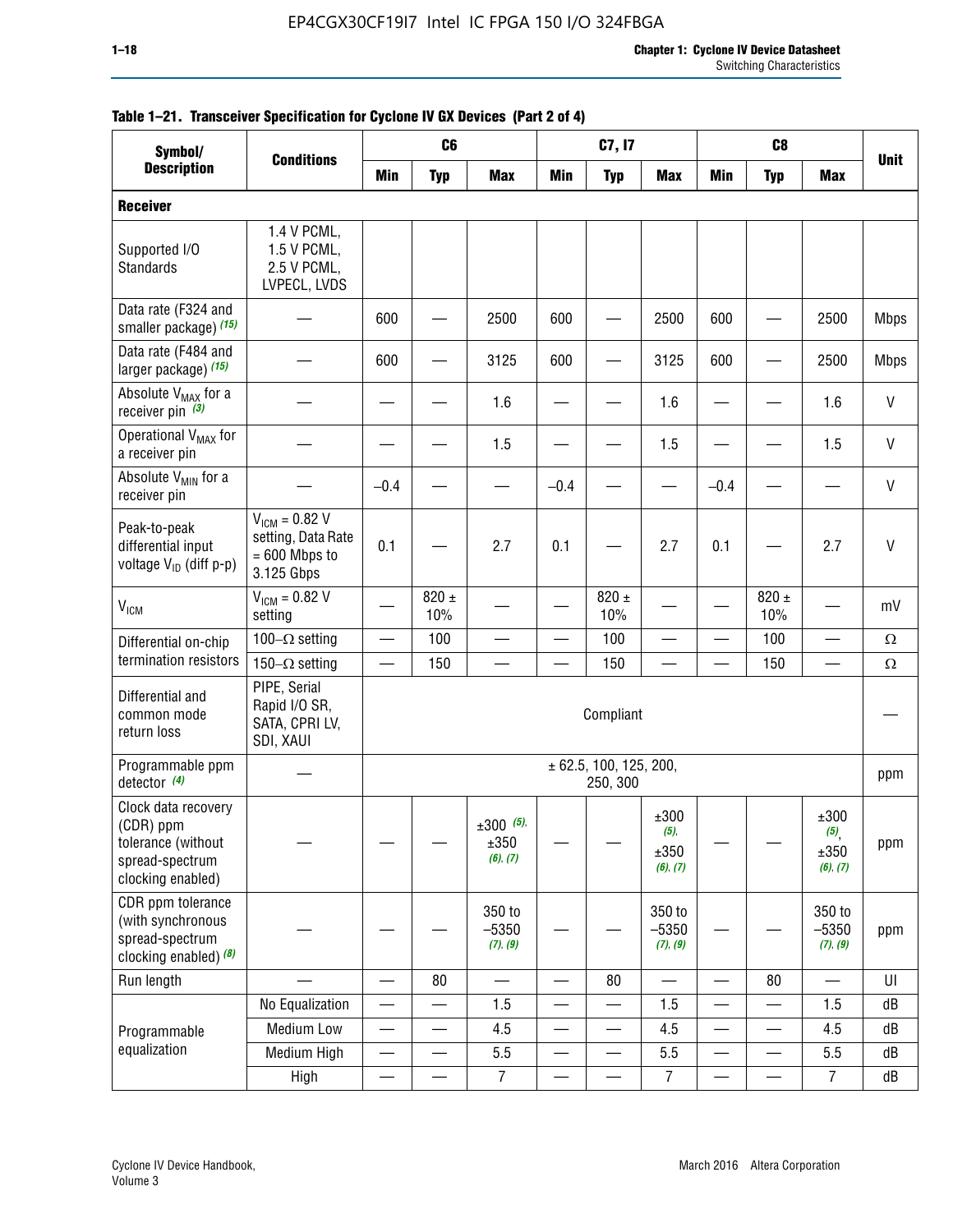| Symbol/                                                                                                                            |                                     |                          | C <sub>6</sub>           |                          |                          | C7, I7                   |                          |                          | C <sub>8</sub>           |                          |                                |
|------------------------------------------------------------------------------------------------------------------------------------|-------------------------------------|--------------------------|--------------------------|--------------------------|--------------------------|--------------------------|--------------------------|--------------------------|--------------------------|--------------------------|--------------------------------|
| <b>Description</b>                                                                                                                 | <b>Conditions</b>                   | <b>Min</b>               | <b>Typ</b>               | <b>Max</b>               | <b>Min</b>               | <b>Typ</b>               | <b>Max</b>               | <b>Min</b>               | <b>Typ</b>               | <b>Max</b>               | <b>Unit</b>                    |
| Signal detect/loss<br>threshold                                                                                                    | PIPE mode                           | 65                       |                          | 175                      | 65                       |                          | 175                      | 65                       |                          | 175                      | mV                             |
| $t_{LTR}$ (10)                                                                                                                     | $\overline{\phantom{0}}$            | $\overline{\phantom{0}}$ | $\overline{\phantom{0}}$ | 75                       | $\overline{\phantom{0}}$ | $\overline{\phantom{0}}$ | 75                       | $\overline{\phantom{0}}$ | $\overline{\phantom{0}}$ | 75                       | $\mu s$                        |
| (11)<br>t <sub>LTR-LTD_Manual</sub>                                                                                                |                                     | 15                       |                          |                          | 15                       |                          |                          | 15                       |                          |                          | μs                             |
| $t_{LTD}$ (12)                                                                                                                     | $\overline{\phantom{0}}$            | 0                        | 100                      | 4000                     | 0                        | 100                      | 4000                     | 0                        | 100                      | 4000                     | ns                             |
| $t_{\text{LTD\_Manual}}$ (13)                                                                                                      | $\overline{\phantom{0}}$            | $\overline{\phantom{0}}$ | $\overline{\phantom{0}}$ | 4000                     | $\overline{\phantom{0}}$ | —                        | 4000                     | —                        | $\overline{\phantom{0}}$ | 4000                     | ns                             |
| $t_{\text{LTD\_Auto}}$ (14)                                                                                                        |                                     |                          |                          | 4000                     |                          |                          | 4000                     |                          |                          | 4000                     | ns                             |
| Receiver buffer and<br>CDR offset<br>cancellation time<br>(per channel)                                                            |                                     |                          |                          | 17000                    |                          |                          | 17000                    |                          |                          | 17000                    | recon<br>fig_c<br>1k<br>cycles |
|                                                                                                                                    | DC Gain Setting =<br>0              |                          | 0                        |                          |                          | 0                        |                          |                          | 0                        |                          | dB                             |
| Programmable DC<br>gain                                                                                                            | DC Gain Setting =<br>1              |                          | 3                        |                          |                          | 3                        |                          |                          | 3                        |                          | dB                             |
|                                                                                                                                    | DC Gain Setting =<br>$\overline{c}$ |                          | 6                        |                          |                          | 6                        |                          |                          | 6                        |                          | dB                             |
| <b>Transmitter</b>                                                                                                                 |                                     |                          |                          |                          |                          |                          |                          |                          |                          |                          |                                |
| Supported I/O<br><b>Standards</b>                                                                                                  | 1.5 V PCML                          |                          |                          |                          |                          |                          |                          |                          |                          |                          |                                |
| Data rate (F324 and<br>smaller package)                                                                                            |                                     | 600                      |                          | 2500                     | 600                      |                          | 2500                     | 600                      |                          | 2500                     | <b>Mbps</b>                    |
| Data rate (F484 and<br>larger package)                                                                                             |                                     | 600                      |                          | 3125                     | 600                      |                          | 3125                     | 600                      |                          | 2500                     | <b>Mbps</b>                    |
| $V_{OCM}$                                                                                                                          | 0.65 V setting                      | $\overline{\phantom{0}}$ | 650                      | $\overline{\phantom{0}}$ | $\overline{\phantom{0}}$ | 650                      | $\overline{\phantom{0}}$ | $\overline{\phantom{0}}$ | 650                      | $\overline{\phantom{0}}$ | mV                             |
| Differential on-chip                                                                                                               | $100-\Omega$ setting                |                          | 100                      | $\overline{\phantom{0}}$ |                          | 100                      |                          | —                        | 100                      | $\overline{\phantom{0}}$ | $\Omega$                       |
| termination resistors                                                                                                              | $150-\Omega$ setting                |                          | 150                      | —                        |                          | 150                      |                          | —                        | 150                      | —                        | $\Omega$                       |
| PIPE, CPRI LV,<br>Differential and<br>Serial Rapid I/O<br>Compliant<br>common mode<br>SR, SDI, XAUI,<br>return loss<br><b>SATA</b> |                                     |                          |                          |                          |                          |                          |                          |                          |                          |                          |                                |
| Rise time                                                                                                                          | $\overline{\phantom{0}}$            | 50                       | $\overline{\phantom{0}}$ | 200                      | 50                       | —                        | 200                      | 50                       |                          | 200                      | ps                             |
| Fall time                                                                                                                          |                                     | 50                       |                          | 200                      | 50                       | —                        | 200                      | 50                       |                          | 200                      | ps                             |
| Intra-differential pair<br>skew                                                                                                    |                                     |                          |                          | 15                       |                          |                          | 15                       |                          |                          | 15                       | ps                             |
| Intra-transceiver<br>block skew                                                                                                    |                                     |                          |                          | 120                      |                          |                          | 120                      |                          |                          | 120                      | ps                             |

#### **Table 1–21. Transceiver Specification for Cyclone IV GX Devices (Part 3 of 4)**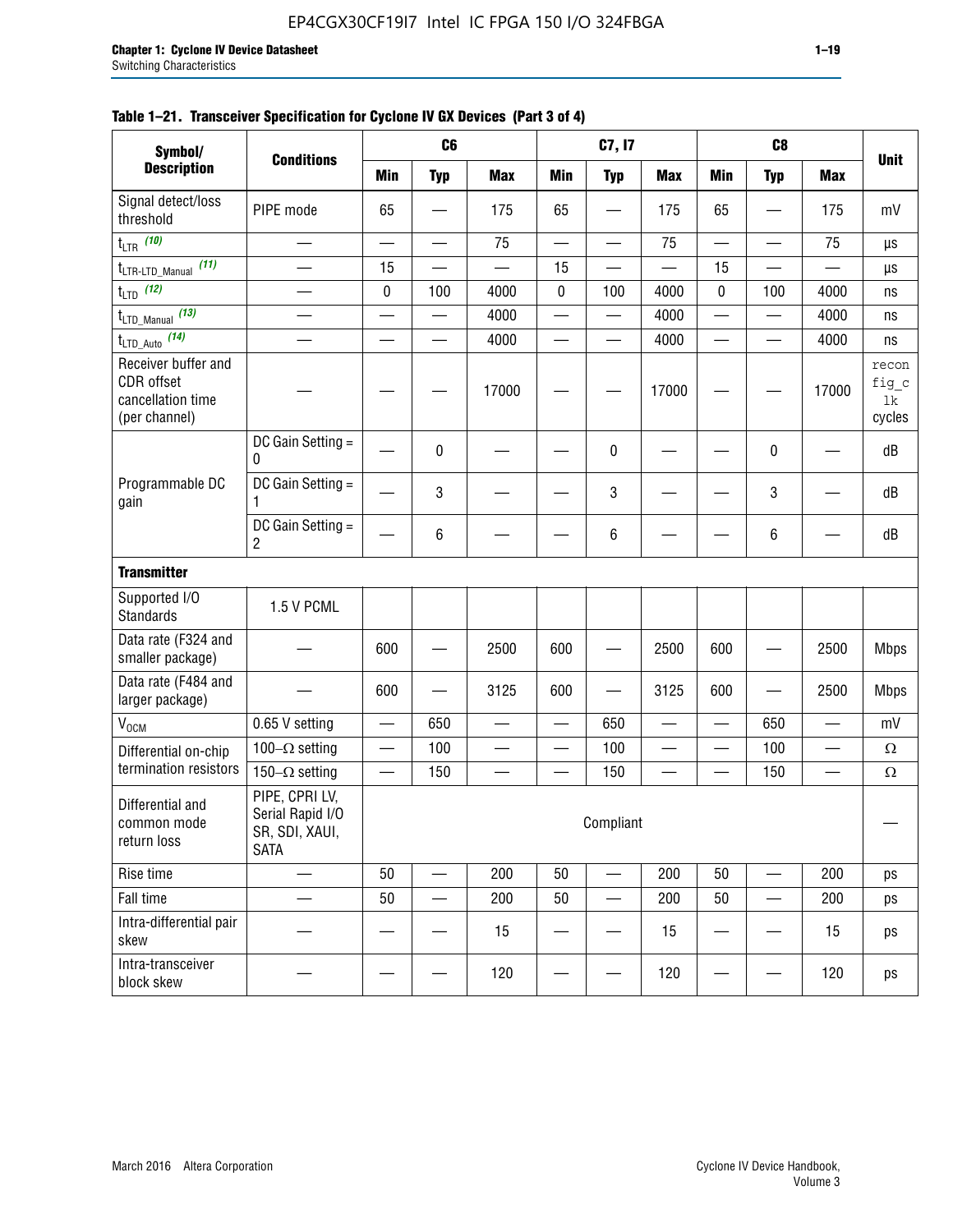#### **Table 1–21. Transceiver Specification for Cyclone IV GX Devices (Part 4 of 4)**

| Symbol/                                          | <b>Conditions</b> |                                    | C <sub>6</sub> |            |            | C7, I7 |            |            | C8  |            | <b>Unit</b> |
|--------------------------------------------------|-------------------|------------------------------------|----------------|------------|------------|--------|------------|------------|-----|------------|-------------|
| <b>Description</b>                               |                   | <b>Min</b>                         | Typ            | <b>Max</b> | <b>Min</b> | Typ    | <b>Max</b> | <b>Min</b> | Typ | <b>Max</b> |             |
| <b>PLD-Transceiver Interface</b>                 |                   |                                    |                |            |            |        |            |            |     |            |             |
| Interface speed<br>(F324 and smaller<br>package) |                   | 25                                 |                | 125        | 25         |        | 125        | 25         |     | 125        | <b>MHz</b>  |
| Interface speed<br>(F484 and larger<br>package)  |                   | 25                                 |                | 156.25     | 25         |        | 156.25     | 25         |     | 156.25     | <b>MHz</b>  |
| Digital reset pulse<br>width                     |                   | Minimum is 2 parallel clock cycles |                |            |            |        |            |            |     |            |             |

#### **Notes to Table 1–21:**

(1) This specification is valid for transmitter output jitter specification with a maximum total jitter value of 112 ps, typically for 3.125 Gbps SRIO and XAUI protocols.

(2) The minimum reconfig\_clk frequency is 2.5 MHz if the transceiver channel is configured in **Transmitter Only** mode. The minimum reconfig\_clk frequency is 37.5 MHz if the transceiver channel is configured in **Receiver Only** or **Receiver and Transmitter** mode.

- (3) The device cannot tolerate prolonged operation at this absolute maximum.
- (4) The rate matcher supports only up to  $\pm 300$  parts per million (ppm).
- (5) Supported for the F169 and F324 device packages only.
- (6) Supported for the F484, F672, and F896 device packages only. Pending device characterization.
- (7) To support CDR ppm tolerance greater than ±300 ppm, implement ppm detector in user logic and configure CDR to Manual Lock Mode.
- (8) Asynchronous spread-spectrum clocking is not supported.
- (9) For the EP4CGX30 (F484 package only), EP4CGX50, and EP4CGX75 devices, the CDR ppl tolerance is ±200 ppm.
- (10) Time taken until pll\_locked goes high after pll\_powerdown deasserts.
- (11) Time that the CDR must be kept in lock-to-reference mode after rx analogreset deasserts and before rx locktodata is asserted in manual mode.

(12) Time taken to recover valid data after the rx locktodata signal is asserted in manual mode (Figure 1–2), or after rx freqlocked signal goes high in automatic mode (Figure 1–3).

(13) Time taken to recover valid data after the rx locktodata signal is asserted in manual mode.

- (14) Time taken to recover valid data after the rx\_freqlocked signal goes high in automatic mode.
- (15) To support data rates lower than the minimum specification through oversampling, use the CDR in LTR mode only.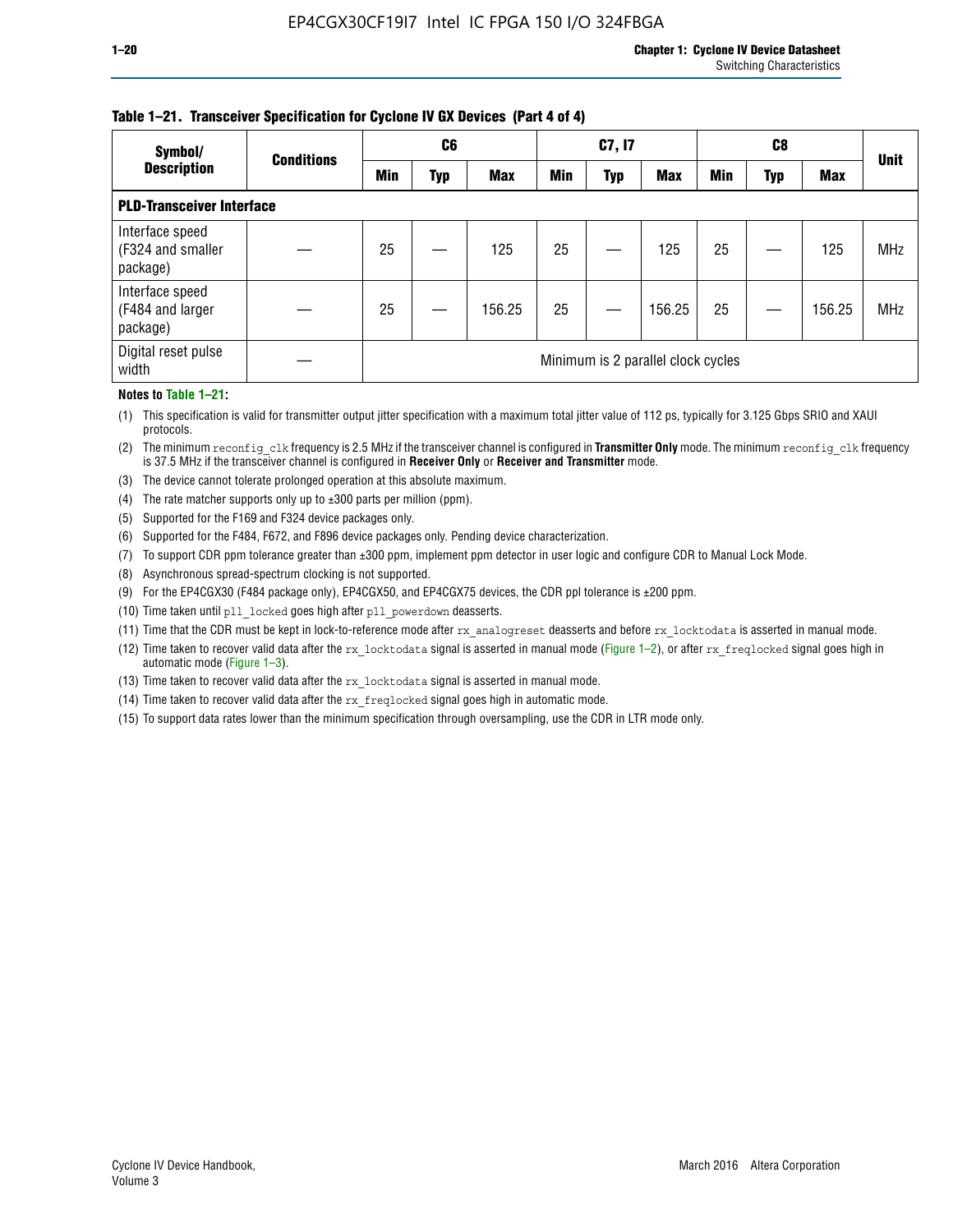Figure 1–2 shows the lock time parameters in manual mode.

 $\Box$  LTD = lock-to-data. LTR = lock-to-reference.





Figure 1–3 shows the lock time parameters in automatic mode.

**Figure 1–3. Lock Time Parameters for Automatic Mode**

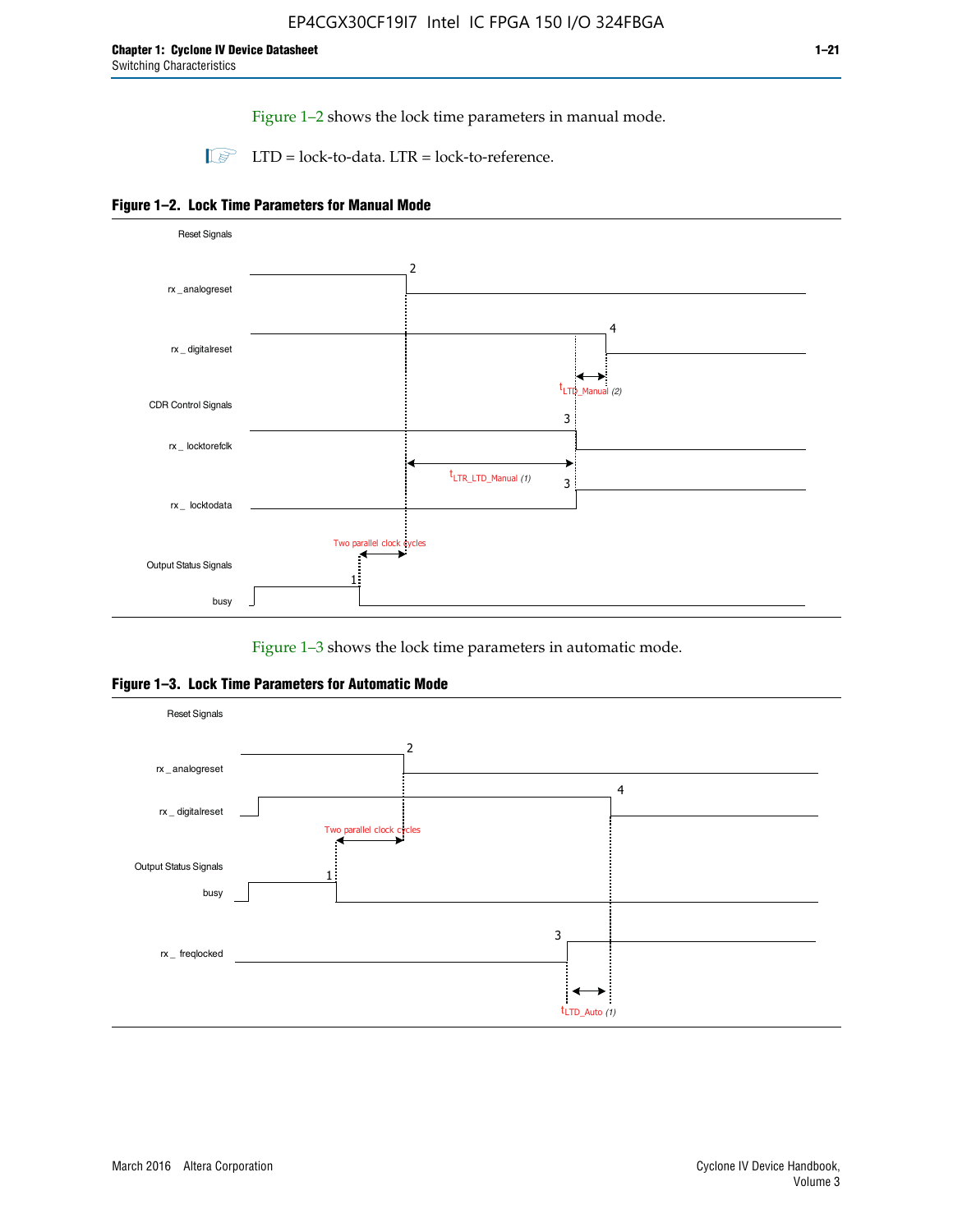#### Figure 1–4 shows the differential receiver input waveform.





Figure 1–5 shows the transmitter output waveform.





Table 1–22 lists the typical V<sub>OD</sub> for Tx term that equals 100  $\Omega$ .

| Table 1–22. Typical V <sub>0D</sub> Setting, Tx Term = 100 $\Omega$ |  |  |  |  |  |  |  |
|---------------------------------------------------------------------|--|--|--|--|--|--|--|
|---------------------------------------------------------------------|--|--|--|--|--|--|--|

|                                                        |     |     |     | V <sub>op</sub> Setting (mV) |      |      |
|--------------------------------------------------------|-----|-----|-----|------------------------------|------|------|
| <b>Symbol</b>                                          |     |     |     | 4(1)                         |      |      |
| $\rm V_{OD}$ differential peak<br>to peak typical (mV) | 400 | 600 | 800 | 900                          | 1000 | 1200 |

**Note to Table 1–22:**

(1) This setting is required for compliance with the PCIe protocol.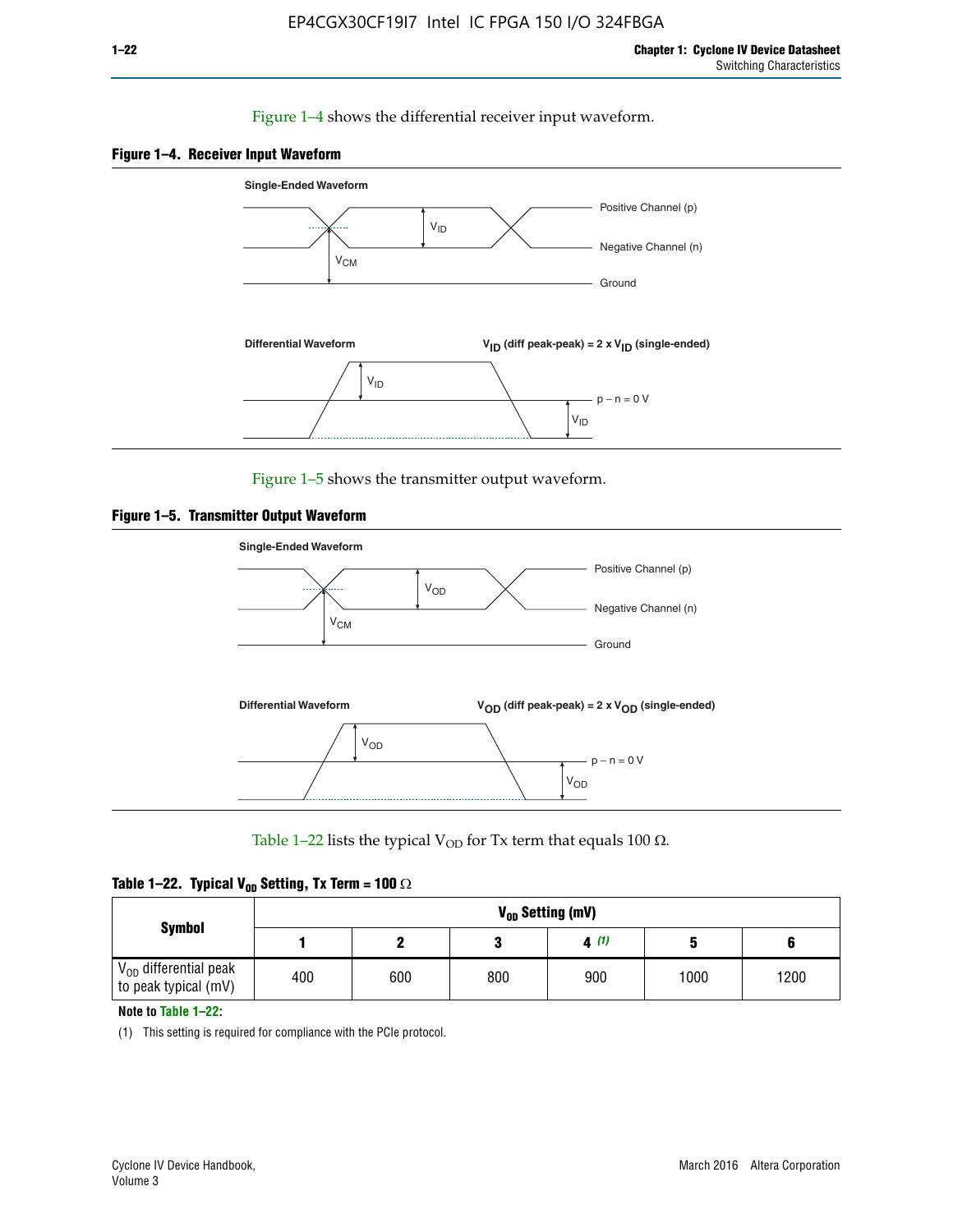Table 1–23 lists the Cyclone IV GX transceiver block AC specifications.

| Symbol/                                                                 |                                           |        | C <sub>6</sub> |            |            | C7, I7     |            |            | C <sub>8</sub> |       |             |
|-------------------------------------------------------------------------|-------------------------------------------|--------|----------------|------------|------------|------------|------------|------------|----------------|-------|-------------|
| <b>Description</b>                                                      | <b>Conditions</b>                         | Min    | <b>Typ</b>     | <b>Max</b> | <b>Min</b> | <b>Typ</b> | <b>Max</b> | <b>Min</b> | <b>Typ</b>     | Max   | <b>Unit</b> |
| <b>PCIe Transmit Jitter Generation</b> (3)                              |                                           |        |                |            |            |            |            |            |                |       |             |
| Total jitter at 2.5 Gbps<br>(Gen1)                                      | Compliance pattern                        |        |                | 0.25       |            |            | 0.25       |            |                | 0.25  | UI          |
|                                                                         | <b>PCIe Receiver Jitter Tolerance</b> (3) |        |                |            |            |            |            |            |                |       |             |
| Total jitter at 2.5 Gbps<br>(Gen1)                                      | Compliance pattern                        |        | > 0.6          |            |            | > 0.6      |            |            | > 0.6          |       | UI          |
| GIGE Transmit Jitter Generation (4)                                     |                                           |        |                |            |            |            |            |            |                |       |             |
| Deterministic jitter                                                    | Pattern = CRPAT                           |        |                | 0.14       |            |            | 0.14       |            |                | 0.14  | UI          |
| (peak-to-peak)                                                          |                                           |        |                |            |            |            |            |            |                |       |             |
| Total jitter (peak-to-peak)                                             | Pattern = CRPAT                           |        |                | 0.279      |            |            | 0.279      |            |                | 0.279 | UI          |
| <b>GIGE Receiver Jitter Tolerance</b> (4)                               |                                           |        |                |            |            |            |            |            |                |       |             |
| Deterministic jitter<br>tolerance (peak-to-peak)                        | Pattern = CJPAT                           |        | > 0.4          |            |            | > 0.4      |            |            | > 0.4          |       | UI          |
| Combined deterministic<br>and random jitter<br>tolerance (peak-to-peak) | Pattern = CJPAT                           | > 0.66 |                |            | > 0.66     |            |            | > 0.66     |                | UI    |             |

#### **Table 1–23. Transceiver Block AC Specification for Cyclone IV GX Devices** *(1)***,** *(2)*

#### **Notes to Table 1–23:**

(1) Dedicated refclk pins were used to drive the input reference clocks.

(2) The jitter numbers specified are valid for the stated conditions only.

(3) The jitter numbers for PIPE are compliant to the PCIe Base Specification 2.0.

(4) The jitter numbers for GIGE are compliant to the IEEE802.3-2002 Specification.

## **Core Performance Specifications**

The following sections describe the clock tree specifications, PLLs, embedded multiplier, memory block, and configuration specifications for Cyclone IV Devices.

### **Clock Tree Specifications**

Table 1–24 lists the clock tree specifications for Cyclone IV devices.

**Table 1–24. Clock Tree Performance for Cyclone IV Devices** *(Part 1 of 2)*

| <b>Device</b> |     | <b>Performance</b> |     |           |             |       |       |     |             |  |  |  |  |  |  |
|---------------|-----|--------------------|-----|-----------|-------------|-------|-------|-----|-------------|--|--|--|--|--|--|
|               | C6  | C7                 | C8  | $C8L$ (1) | $C9L$ $(1)$ | 17    | 8L(1) | A7  | <b>Unit</b> |  |  |  |  |  |  |
| EP4CE6        | 500 | 437.5              | 402 | 362       | 265         | 437.5 | 362   | 402 | <b>MHz</b>  |  |  |  |  |  |  |
| EP4CE10       | 500 | 437.5              | 402 | 362       | 265         | 437.5 | 362   | 402 | <b>MHz</b>  |  |  |  |  |  |  |
| EP4CE15       | 500 | 437.5              | 402 | 362       | 265         | 437.5 | 362   | 402 | <b>MHz</b>  |  |  |  |  |  |  |
| EP4CE22       | 500 | 437.5              | 402 | 362       | 265         | 437.5 | 362   | 402 | <b>MHz</b>  |  |  |  |  |  |  |
| EP4CE30       | 500 | 437.5              | 402 | 362       | 265         | 437.5 | 362   | 402 | <b>MHz</b>  |  |  |  |  |  |  |
| EP4CE40       | 500 | 437.5              | 402 | 362       | 265         | 437.5 | 362   | 402 | <b>MHz</b>  |  |  |  |  |  |  |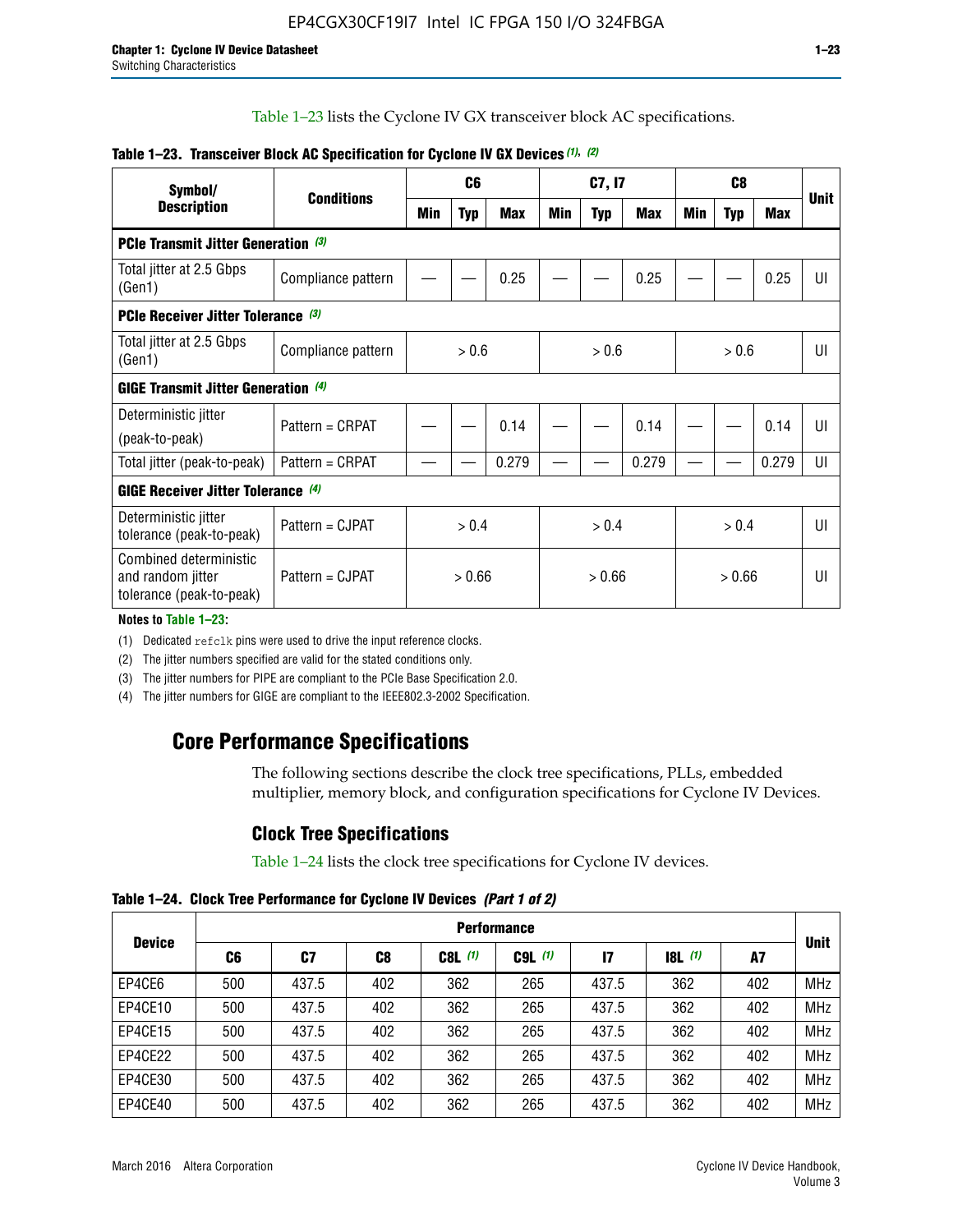|               |     | <b>Performance</b> |     |           |             |              |             |    |             |  |  |  |  |  |  |
|---------------|-----|--------------------|-----|-----------|-------------|--------------|-------------|----|-------------|--|--|--|--|--|--|
| <b>Device</b> | C6  | C <sub>7</sub>     | C8  | $C8L$ (1) | $C9L$ $(1)$ | $\mathbf{I}$ | $ 8 $ $(1)$ | A7 | <b>Unit</b> |  |  |  |  |  |  |
| EP4CE55       | 500 | 437.5              | 402 | 362       | 265         | 437.5        | 362         |    | <b>MHz</b>  |  |  |  |  |  |  |
| EP4CE75       | 500 | 437.5              | 402 | 362       | 265         | 437.5        | 362         |    | <b>MHz</b>  |  |  |  |  |  |  |
| EP4CE115      |     | 437.5              | 402 | 362       | 265         | 437.5        | 362         |    | <b>MHz</b>  |  |  |  |  |  |  |
| EP4CGX15      | 500 | 437.5              | 402 |           |             | 437.5        |             |    | <b>MHz</b>  |  |  |  |  |  |  |
| EP4CGX22      | 500 | 437.5              | 402 |           |             | 437.5        |             |    | <b>MHz</b>  |  |  |  |  |  |  |
| EP4CGX30      | 500 | 437.5              | 402 |           |             | 437.5        |             |    | <b>MHz</b>  |  |  |  |  |  |  |
| EP4CGX50      | 500 | 437.5              | 402 |           |             | 437.5        |             |    | <b>MHz</b>  |  |  |  |  |  |  |
| EP4CGX75      | 500 | 437.5              | 402 |           |             | 437.5        |             |    | <b>MHz</b>  |  |  |  |  |  |  |
| EP4CGX110     | 500 | 437.5              | 402 |           |             | 437.5        |             |    | <b>MHz</b>  |  |  |  |  |  |  |
| EP4CGX150     | 500 | 437.5              | 402 |           |             | 437.5        |             |    | <b>MHz</b>  |  |  |  |  |  |  |

**Table 1–24. Clock Tree Performance for Cyclone IV Devices** *(Part 2 of 2)*

**Note to Table 1–24:**

(1) Cyclone IV E 1.0 V core voltage devices only support C8L, C9L, and I8L speed grades.

### **PLL Specifications**

Table 1–25 lists the PLL specifications for Cyclone IV devices when operating in the commercial junction temperature range (0°C to 85°C), the industrial junction temperature range (–40°C to 100°C), the extended industrial junction temperature range (–40°C to 125°C), and the automotive junction temperature range (–40°C to 125°C). For more information about the PLL block, refer to "Glossary" on page 1–37.

|  |  | Table 1–25. PLL Specifications for Cyclone IV Devices $(1)$ , $(2)$ (Part 1 of 2) |  |
|--|--|-----------------------------------------------------------------------------------|--|
|--|--|-----------------------------------------------------------------------------------|--|

| <b>Symbol</b>                                         | <b>Parameter</b>                                            | Min | <b>Typ</b>               | Max   | <b>Unit</b>   |
|-------------------------------------------------------|-------------------------------------------------------------|-----|--------------------------|-------|---------------|
|                                                       | Input clock frequency $(-6, -7, -8)$ speed grades)          | 5   | —                        | 472.5 | <b>MHz</b>    |
| $f_{\text{IN}}$ (3)                                   | Input clock frequency (-8L speed grade)                     | 5   |                          | 362   | <b>MHz</b>    |
|                                                       | Input clock frequency (-9L speed grade)                     | 5   |                          | 265   | <b>MHz</b>    |
| f <sub>INPFD</sub>                                    | PFD input frequency                                         | 5   |                          | 325   | <b>MHz</b>    |
| $f_{VCO}$ (4)                                         | PLL internal VCO operating range                            | 600 | $\overline{\phantom{0}}$ | 1300  | <b>MHz</b>    |
| f <sub>INDUTY</sub>                                   | Input clock duty cycle                                      | 40  |                          | 60    | $\frac{0}{0}$ |
| $t_{\text{INJITTER\_CCJ}}$ (5)                        | Input clock cycle-to-cycle jitter<br>$F_{REF} \geq 100$ MHz |     |                          | 0.15  | UI            |
|                                                       | $F_{RFF}$ < 100 MHz                                         |     |                          | ±750  | ps            |
| $f_{\text{OUT EXT}}$ (external clock<br>output) $(3)$ | PLL output frequency                                        |     |                          | 472.5 | <b>MHz</b>    |
|                                                       | PLL output frequency (-6 speed grade)                       |     |                          | 472.5 | <b>MHz</b>    |
|                                                       | PLL output frequency (-7 speed grade)                       |     |                          | 450   | <b>MHz</b>    |
| $f_{OUT}$ (to global clock)                           | PLL output frequency (-8 speed grade)                       |     |                          | 402.5 | <b>MHz</b>    |
|                                                       | PLL output frequency (-8L speed grade)                      |     |                          | 362   | <b>MHz</b>    |
|                                                       | PLL output frequency (-9L speed grade)                      |     |                          | 265   | <b>MHz</b>    |
| $t_{\mbox{\scriptsize{OUTDUTY}}}$                     | Duty cycle for external clock output (when set to 50%)      | 45  | 50                       | 55    | $\frac{0}{0}$ |
| $t_{\textrm{LOCK}}$                                   | Time required to lock from end of device configuration      |     |                          |       | ms            |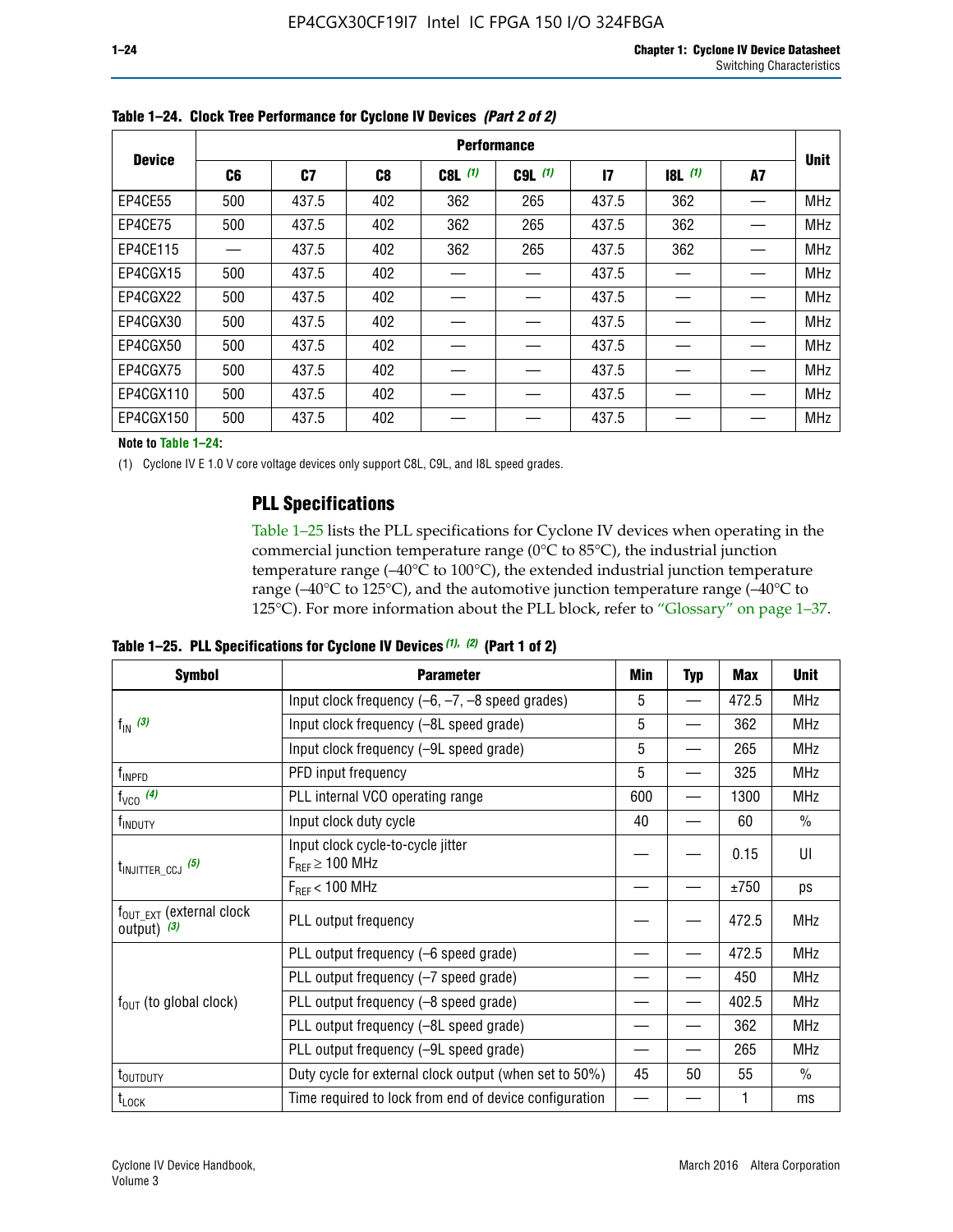|  |  | Table 1–25. PLL Specifications for Cyclone IV Devices (1), (2) (Part 2 of 2) |  |
|--|--|------------------------------------------------------------------------------|--|
|--|--|------------------------------------------------------------------------------|--|

| <b>Symbol</b>                             | <b>Parameter</b>                                                                                                                     | Min | <b>Typ</b> | <b>Max</b> | <b>Unit</b>              |
|-------------------------------------------|--------------------------------------------------------------------------------------------------------------------------------------|-----|------------|------------|--------------------------|
| t <sub>DLOCK</sub>                        | Time required to lock dynamically (after switchover,<br>reconfiguring any non-post-scale counters/delays or<br>areset is deasserted) |     |            | 1          | ms                       |
| t <sub>outjitter_period_dedclk</sub> (6)  | Dedicated clock output period jitter<br>$F_{OIII} \geq 100$ MHz                                                                      |     |            | 300        | ps                       |
|                                           | $F_{\text{OUT}}$ < 100 MHz                                                                                                           |     |            | 30         | mUI                      |
| t <sub>outjitter_ccj_dedclk</sub> (6)     | Dedicated clock output cycle-to-cycle jitter<br>$F_{OUT} \geq 100$ MHz                                                               |     |            | 300        | ps                       |
|                                           | $F_{\text{OUT}}$ < 100 MHz                                                                                                           |     |            | 30         | mUI                      |
| t <sub>outjitter_period_io</sub> (6)      | Regular I/O period jitter<br>$F_{OUT} \geq 100$ MHz                                                                                  |     |            | 650        | ps                       |
|                                           | $F_{OUT}$ < 100 MHz                                                                                                                  |     |            | 75         | mUI                      |
| t <sub>outjitter_ccj_io</sub> (6)         | Regular I/O cycle-to-cycle jitter<br>$F_{OUT} \geq 100$ MHz                                                                          |     |            | 650        | ps                       |
|                                           | $F_{\text{OUT}}$ < 100 MHz                                                                                                           |     |            | 75         | mUI                      |
| t <sub>PLL_PSERR</sub>                    | Accuracy of PLL phase shift                                                                                                          |     |            | ±50        | ps                       |
| t <sub>ARESET</sub>                       | Minimum pulse width on areset signal.                                                                                                | 10  |            |            | ns                       |
| t <sub>configpll</sub>                    | Time required to reconfigure scan chains for PLLs                                                                                    |     | 3.5(7)     |            | <b>SCANCLK</b><br>cycles |
| f <sub>SCANCLK</sub>                      | scanclk frequency                                                                                                                    |     |            | 100        | <b>MHz</b>               |
| t <sub>CASC_OUTJITTER_PERIOD_DEDCLK</sub> | Period jitter for dedicated clock output in cascaded<br>PLLs ( $F_{OUT} \ge 100$ MHz)                                                |     |            | 425        | ps                       |
| (8), (9)                                  | Period jitter for dedicated clock output in cascaded<br>PLLs ( $F_{OUT}$ < 100 MHz)                                                  |     |            | 42.5       | mUI                      |

#### **Notes to Table 1–25:**

- (1) This table is applicable for general purpose PLLs and multipurpose PLLs.
- (2) You must connect  $V_{CCD-PLL}$  to  $V_{CCINT}$  through the decoupling capacitor and ferrite bead.
- (3) This parameter is limited in the Quartus II software by the I/O maximum frequency. The maximum I/O frequency is different for each I/O standard.
- (4) The  $V_{CO}$  frequency reported by the Quartus II software in the PLL Summary section of the compilation report takes into consideration the  $V_{CO}$ post-scale counter K value. Therefore, if the counter K has a value of 2, the frequency reported can be lower than the f<sub>VCO</sub> specification.
- (5) A high input jitter directly affects the PLL output jitter. To have low PLL output clock jitter, you must provide a clean clock source that is less than 200 ps.
- (6) Peak-to-peak jitter with a probability level of 10–12 (14 sigma, 99.99999999974404% confidence level). The output jitter specification applies to the intrinsic jitter of the PLL when an input jitter of 30 ps is applied.
- (7) With 100-MHz scanclk frequency.
- (8) The cascaded PLLs specification is applicable only with the following conditions:
	- **■** Upstream PLL—0.59 MHz  $\leq$  Upstream PLL bandwidth  $<$  1 MHz
	- Downstream PLL—Downstream PLL bandwidth > 2 MHz
- (9) PLL cascading is not supported for transceiver applications.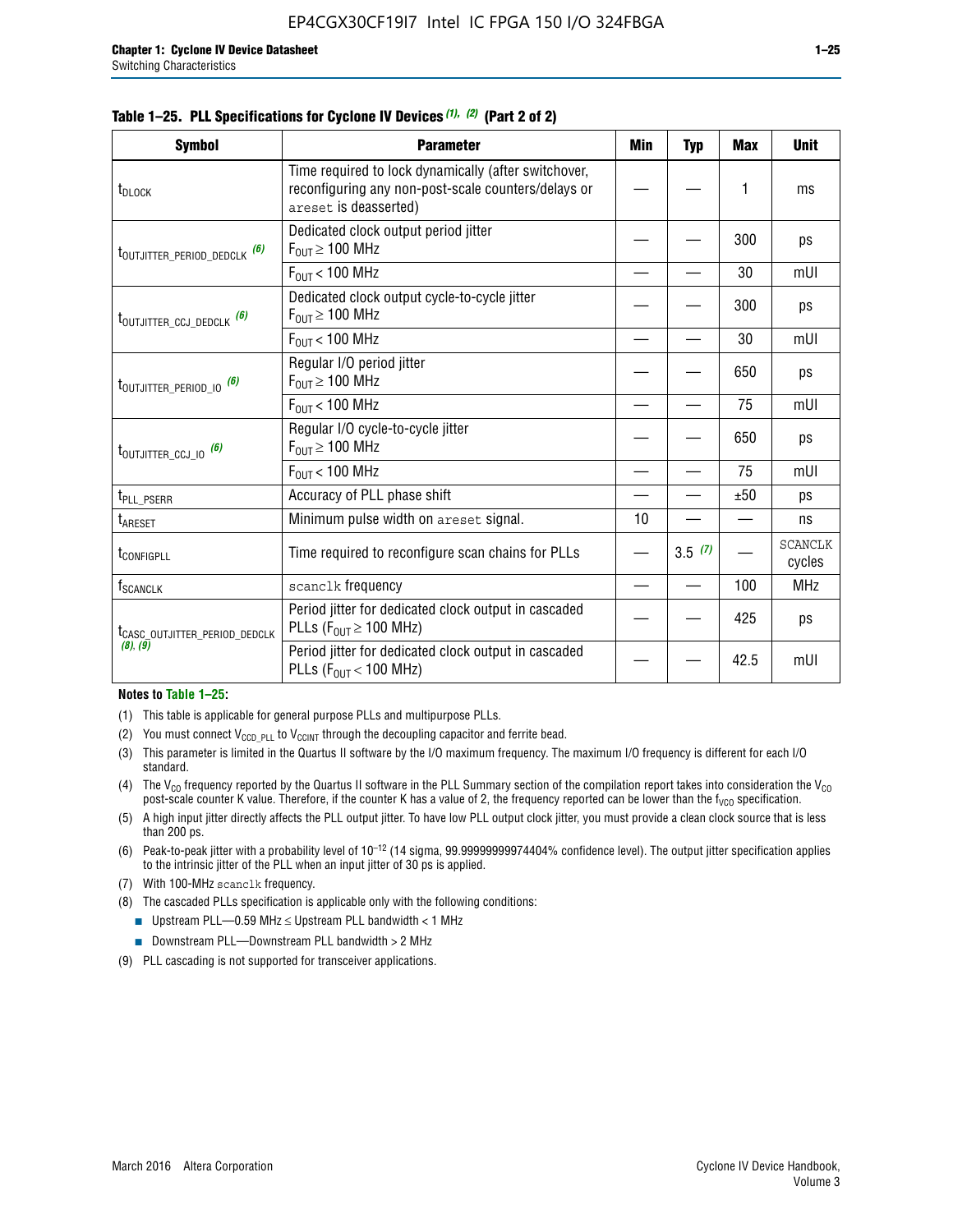## **Embedded Multiplier Specifications**

Table 1–26 lists the embedded multiplier specifications for Cyclone IV devices.

#### **Table 1–26. Embedded Multiplier Specifications for Cyclone IV Devices**

|                                | <b>Resources Used</b>        | <b>Performance</b> |            |     |             |     |            |  |  |
|--------------------------------|------------------------------|--------------------|------------|-----|-------------|-----|------------|--|--|
| Mode                           | <b>Number of Multipliers</b> | C6                 | C7, I7, A7 | C8  | <b>Unit</b> |     |            |  |  |
| $9 \times 9$ -bit multiplier   |                              | 340                | 300        | 260 | 240         | 175 | <b>MHz</b> |  |  |
| $18 \times 18$ -bit multiplier |                              | 287                | 250        | 200 | 185         | 135 | <b>MHz</b> |  |  |

### **Memory Block Specifications**

Table 1–27 lists the M9K memory block specifications for Cyclone IV devices.

#### **Table 1–27. Memory Block Performance Specifications for Cyclone IV Devices**

|               |                                           |            | <b>Resources Used</b> |                |            |                |                 |     |             |
|---------------|-------------------------------------------|------------|-----------------------|----------------|------------|----------------|-----------------|-----|-------------|
| <b>Memory</b> | <b>Mode</b>                               | <b>LEs</b> | M9K<br><b>Memory</b>  | C <sub>6</sub> | C7, I7, A7 | C <sub>8</sub> | <b>C8L, I8L</b> | C9L | <b>Unit</b> |
| M9K Block     | FIFO 256 $\times$ 36                      | 47         |                       | 315            | 274        | 238            | 200             | 157 | <b>MHz</b>  |
|               | Single-port $256 \times 36$               | 0          |                       | 315            | 274        | 238            | 200             | 157 | <b>MHz</b>  |
|               | Simple dual-port $256 \times 36$ CLK      | 0          |                       | 315            | 274        | 238            | 200             | 157 | <b>MHz</b>  |
|               | True dual port $512 \times 18$ single CLK | 0          |                       | 315            | 274        | 238            | 200             | 157 | <b>MHz</b>  |

### **Configuration and JTAG Specifications**

Table 1–28 lists the configuration mode specifications for Cyclone IV devices.

#### **Table 1–28. Passive Configuration Mode Specifications for Cyclone IV Devices** *(1)*

| <b>Programming Mode</b>         | V <sub>CCINT</sub> Voltage Level (V) | <b>DCLK f<sub>MAX</sub></b> | <b>Unit</b> |
|---------------------------------|--------------------------------------|-----------------------------|-------------|
| Passive Serial (PS)             | 1.0 $(3)$                            | 66                          | <b>MHz</b>  |
|                                 | 1.2                                  | 133                         | MHz         |
| Fast Passive Parallel (FPP) (2) | 1.0 $(3)$                            | 66                          | MHz         |
|                                 | 12(4)                                | 100                         | MHz         |

#### **Notes to Table 1–28:**

- (1) For more information about PS and FPP configuration timing parameters, refer to the *[Configuration and Remote](http://www.altera.com/literature/hb/cyclone-iv/cyiv-51008.pdf)  [System Upgrades in Cyclone IV Devices](http://www.altera.com/literature/hb/cyclone-iv/cyiv-51008.pdf)* chapter.
- (2) FPP configuration mode supports all Cyclone IV E devices (except for E144 package devices) and EP4CGX50, EP4CGX75, EP4CGX110, and EP4CGX150 only.
- (3)  $V_{CCMT}$  = 1.0 V is only supported for Cyclone IV E 1.0 V core voltage devices.
- (4) Cyclone IV E devices support 1.2 V V<sub>CCINT</sub>. Cyclone IV E 1.2 V core voltage devices support 133 MHz DCLK f<sub>MAX</sub> for EP4CE6, EP4CE10, EP4CE15, EP4CE22, EP4CE30, and EP4CE40 only.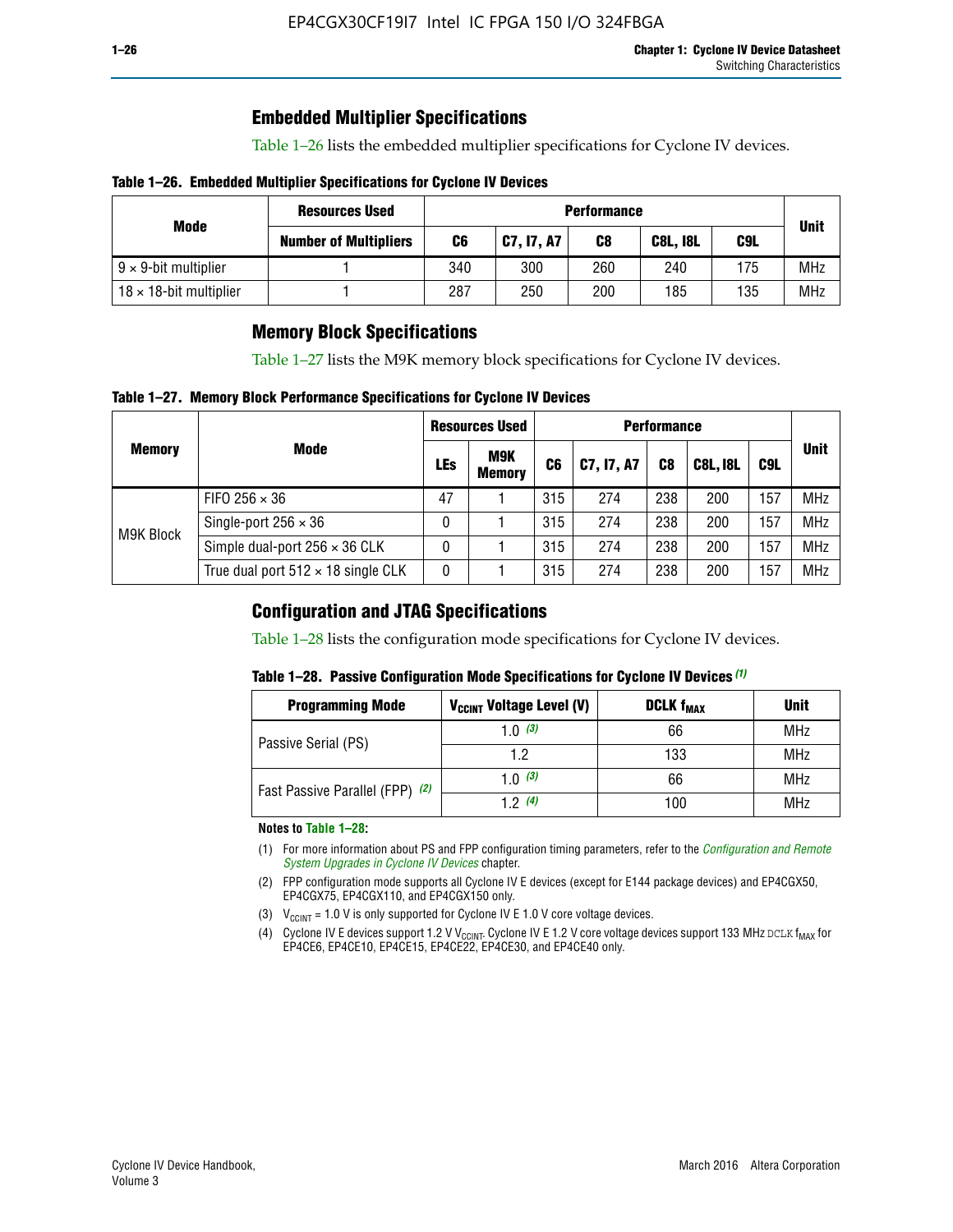Table 1–29 lists the active configuration mode specifications for Cyclone IV devices.

**Table 1–29. Active Configuration Mode Specifications for Cyclone IV Devices**

| <b>Programming Mode</b>  | <b>DCLK Range</b> | <b>Typical DCLK</b> | Unit |
|--------------------------|-------------------|---------------------|------|
| Active Parallel (AP) (1) | 20 to 40          | 33                  | MHz  |
| Active Serial (AS)       | 20 to 40          | 33                  | MHz  |

**Note to Table 1–29:**

(1) AP configuration mode is only supported for Cyclone IV E devices.

Table 1–30 lists the JTAG timing parameters and values for Cyclone IV devices.

**Table 1–30. JTAG Timing Parameters for Cyclone IV Devices** *(1)*

| Symbol                       | <b>Parameter</b>                                       | <b>Min</b> | <b>Max</b> | <b>Unit</b> |
|------------------------------|--------------------------------------------------------|------------|------------|-------------|
| t <sub>JCP</sub>             | <b>TCK clock period</b>                                | 40         |            | ns          |
| t <sub>JCH</sub>             | <b>TCK clock high time</b>                             | 19         |            | ns          |
| $t_{JCL}$                    | TCK clock low time                                     | 19         |            | ns          |
| t <sub>JPSU_TDI</sub>        | JTAG port setup time for TDI                           | 1          |            | ns          |
| t <sub>JPSU_TMS</sub>        | JTAG port setup time for TMS                           | 3          |            | ns          |
| t <sub>JPH</sub>             | JTAG port hold time                                    | 10         |            | ns          |
| t <sub>JPCO</sub>            | JTAG port clock to output $(2)$ , $(3)$                |            | 15         | ns          |
| t <sub>JPZX</sub>            | JTAG port high impedance to valid output $(2)$ , $(3)$ |            | 15         | ns          |
| t <sub>JPXZ</sub>            | JTAG port valid output to high impedance $(2)$ , $(3)$ |            | 15         | ns          |
| ${\rm t}_{\rm JSSU}$         | Capture register setup time                            | 5          |            | ns          |
| $\mathsf{t}_{\mathsf{JSH}}$  | Capture register hold time                             | 10         |            | ns          |
| t <sub>usco</sub>            | Update register clock to output                        |            | 25         | ns          |
| $t_{\footnotesize \rm JSZX}$ | Update register high impedance to valid output         |            | 25         | ns          |
| t <sub>JSXZ</sub>            | Update register valid output to high impedance         |            | 25         | ns          |

**Notes to Table 1–30:**

(1) For more information about JTAG waveforms, refer to "JTAG Waveform" in "Glossary" on page 1–37.

(2) The specification is shown for 3.3-, 3.0-, and 2.5-V LVTTL/LVCMOS operation of JTAG pins. For 1.8-V LVTTL/LVCMOS and 1.5-V LVCMOS, the output time specification is 16 ns.

(3) For EP4CGX22, EP4CGX30 (F324 and smaller package), EP4CGX110, and EP4CGX150 devices, the output time specification for 3.3-, 3.0-, and 2.5-V LVTTL/LVCMOS operation of JTAG pins is 16 ns. For 1.8-V LVTTL/LVCMOS and 1.5-V LVCMOS, the output time specification is 18 ns.

## **Periphery Performance**

This section describes periphery performance, including high-speed I/O and external memory interface.

I/O performance supports several system interfaces, such as the high-speed I/O interface, external memory interface, and the PCI/PCI-X bus interface. I/Os using the SSTL-18 Class I termination standard can achieve up to the stated DDR2 SDRAM interfacing speeds. I/Os using general-purpose I/O standards such as 3.3-, 3.0-, 2.5-, 1.8-, or 1.5-LVTTL/LVCMOS are capable of a typical 200 MHz interfacing frequency with a 10 pF load.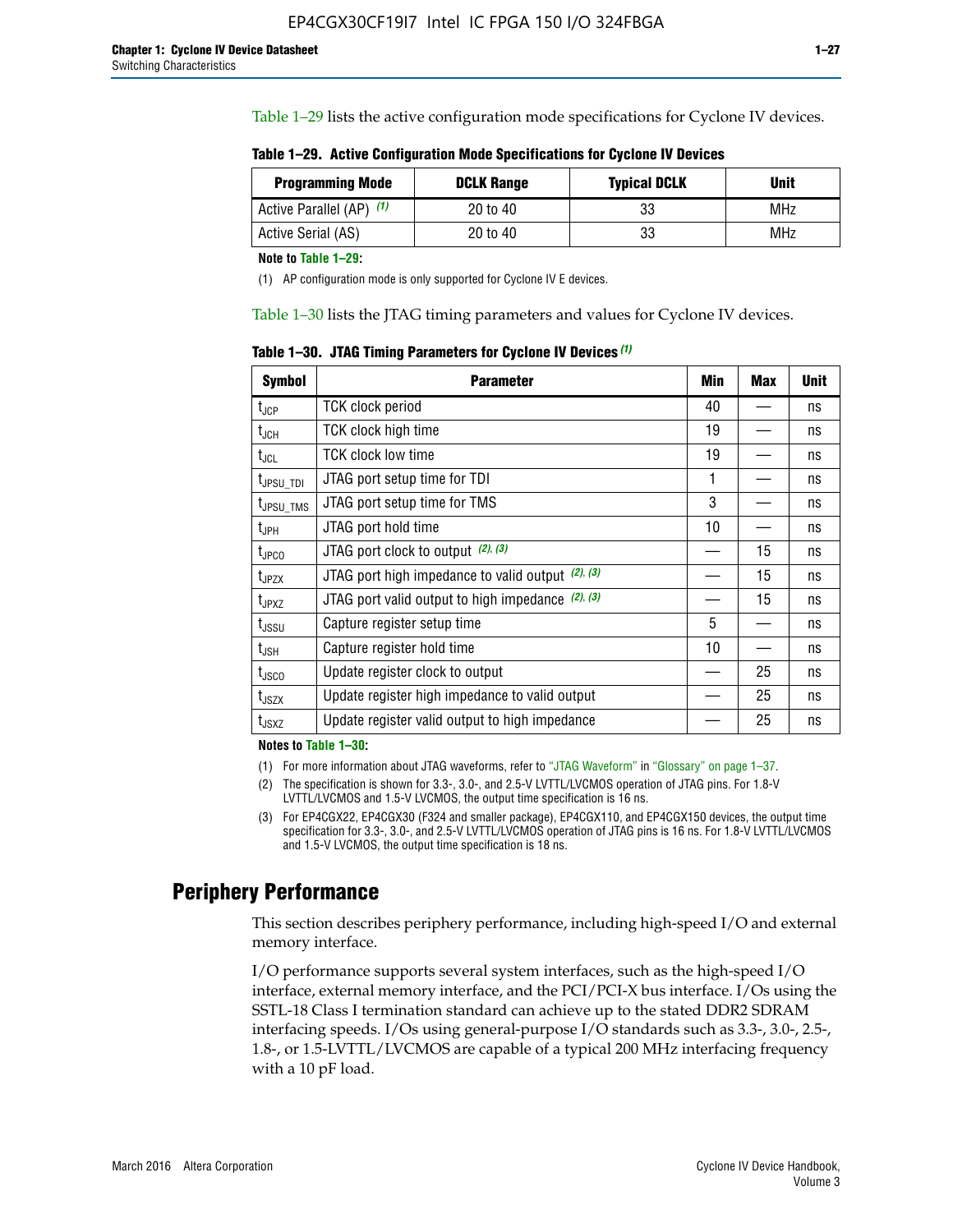- For more information about the supported maximum clock rate, device and pin planning, IP implementation, and device termination, refer to *[Section III: System](http://www.altera.com/literature/hb/external-memory/emi_intro_specs.pdf)  [Performance Specifications](http://www.altera.com/literature/hb/external-memory/emi_intro_specs.pdf)* of the *External Memory Interfaces Handbook*.
- **1 Actual achievable frequency depends on design- and system-specific factors. Perform** HSPICE/IBIS simulations based on your specific design and system setup to determine the maximum achievable frequency in your system.

## **High-Speed I/O Specifications**

Table 1–31 through Table 1–36 list the high-speed I/O timing for Cyclone IV devices. For definitions of high-speed timing specifications, refer to "Glossary" on page 1–37.

**Table 1–31. RSDS Transmitter Timing Specifications for Cyclone IV Devices** *(1)***,** *(2)***,** *(4)* **(Part 1 of 2)**

|                                                      |                                                     |                 | C6                       |            | C7, I7     |                          |            | <b>C8, A7</b> |                          | <b>C8L, I8L</b> |            |                          | C <sub>9</sub> L |            |                          |            |               |
|------------------------------------------------------|-----------------------------------------------------|-----------------|--------------------------|------------|------------|--------------------------|------------|---------------|--------------------------|-----------------|------------|--------------------------|------------------|------------|--------------------------|------------|---------------|
| <b>Symbol</b>                                        | <b>Modes</b>                                        | Min             | <b>Typ</b>               | <b>Max</b> | <b>Min</b> | <b>Typ</b>               | <b>Max</b> | <b>Min</b>    | <b>Typ</b>               | <b>Max</b>      | <b>Min</b> | <b>Typ</b>               | <b>Max</b>       | <b>Min</b> | <b>Typ</b>               | <b>Max</b> | <b>Unit</b>   |
|                                                      | $\times$ 10                                         | 5               | —                        | 180        | 5          | ÷,                       | 155.5      | 5             | $\overline{\phantom{0}}$ | 155.5           | 5          |                          | 155.5            | 5          |                          | 132.5      | <b>MHz</b>    |
|                                                      | $\times 8$                                          | 5               |                          | 180        | 5          |                          | 155.5      | 5             | $\overline{\phantom{0}}$ | 155.5           | 5          |                          | 155.5            | 5          |                          | 132.5      | <b>MHz</b>    |
| f <sub>HSCLK</sub>                                   | $\times 7$                                          | 5               |                          | 180        | 5          |                          | 155.5      | 5             | $\overline{\phantom{0}}$ | 155.5           | 5          |                          | 155.5            | 5          |                          | 132.5      | <b>MHz</b>    |
| (input clock<br>frequency)                           | $\times$ 4                                          | 5               |                          | 180        | 5          | $\overline{\phantom{0}}$ | 155.5      | 5             | $\qquad \qquad$          | 155.5           | 5          |                          | 155.5            | 5          | $\overline{\phantom{0}}$ | 132.5      | <b>MHz</b>    |
|                                                      | $\times 2$                                          | 5               |                          | 180        | 5          |                          | 155.5      | 5             | $\equiv$                 | 155.5           | 5          | $\overline{\phantom{0}}$ | 155.5            | 5          | $\overline{\phantom{0}}$ | 132.5      | <b>MHz</b>    |
|                                                      | $\times$ 1                                          | 5               |                          | 360        | 5          |                          | 311        | 5             | $\overline{\phantom{0}}$ | 311             | 5          | $\equiv$                 | 311              | 5          | $\equiv$                 | 265        | <b>MHz</b>    |
|                                                      | $\times$ 10                                         | 100             |                          | 360        | 100        |                          | 311        | 100           | $\equiv$                 | 311             | 100        |                          | 311              | 100        | $\overline{\phantom{0}}$ | 265        | <b>Mbps</b>   |
|                                                      | $\times 8$                                          | 80              |                          | 360        | 80         |                          | 311        | 80            | $\overline{\phantom{0}}$ | 311             | 80         |                          | 311              | 80         | $\overline{\phantom{0}}$ | 265        | <b>Mbps</b>   |
| Device<br>operation in                               | $\times 7$                                          | 70              |                          | 360        | 70         | $\overline{\phantom{0}}$ | 311        | 70            | $\overline{\phantom{0}}$ | 311             | 70         |                          | 311              | 70         | $\equiv$                 | 265        | <b>Mbps</b>   |
| <b>Mbps</b>                                          | $\times$ 4                                          | 40              | $\overline{\phantom{0}}$ | 360        | 40         |                          | 311        | 40            | $\overline{\phantom{0}}$ | 311             | 40         |                          | 311              | 40         | $\overline{\phantom{0}}$ | 265        | <b>Mbps</b>   |
|                                                      | $\times 2$                                          | 20              |                          | 360        | 20         | $\overline{\phantom{0}}$ | 311        | 20            | $\overline{\phantom{0}}$ | 311             | 20         | $\qquad \qquad$          | 311              | 20         |                          | 265        | <b>Mbps</b>   |
|                                                      | $\times$ 1                                          | 10              |                          | 360        | 10         |                          | 311        | 10            | $\overline{\phantom{0}}$ | 311             | 10         | $\overline{\phantom{0}}$ | 311              | 10         | $\overline{\phantom{0}}$ | 265        | <b>Mbps</b>   |
| t <sub>DUTY</sub>                                    | —                                                   | 45              |                          | 55         | 45         |                          | 55         | 45            | $\overline{\phantom{0}}$ | 55              | 45         |                          | 55               | 45         |                          | 55         | $\frac{0}{0}$ |
| Transmitter<br>channel-to-<br>channel skew<br>(TCCS) |                                                     |                 |                          | 200        |            |                          | 200        |               |                          | 200             |            |                          | 200              |            |                          | 200        | ps            |
| Output jitter<br>(peak to peak)                      |                                                     |                 |                          | 500        |            |                          | 500        |               |                          | 550             |            |                          | 600              |            |                          | 700        | ps            |
| t <sub>rise</sub>                                    | $20 - 80\%$<br>$\mathrm{C}_{\text{LOAD}}$ =<br>5 pF | $\qquad \qquad$ | 500                      |            |            | 500                      |            |               | 500                      |                 |            | 500                      |                  |            | 500                      |            | ps            |
| t <sub>FALL</sub>                                    | $20 - 80\%$<br>$C_{LOAD} =$<br>5 pF                 |                 | 500                      |            |            | 500                      |            |               | 500                      |                 |            | 500                      |                  |            | 500                      |            | ps            |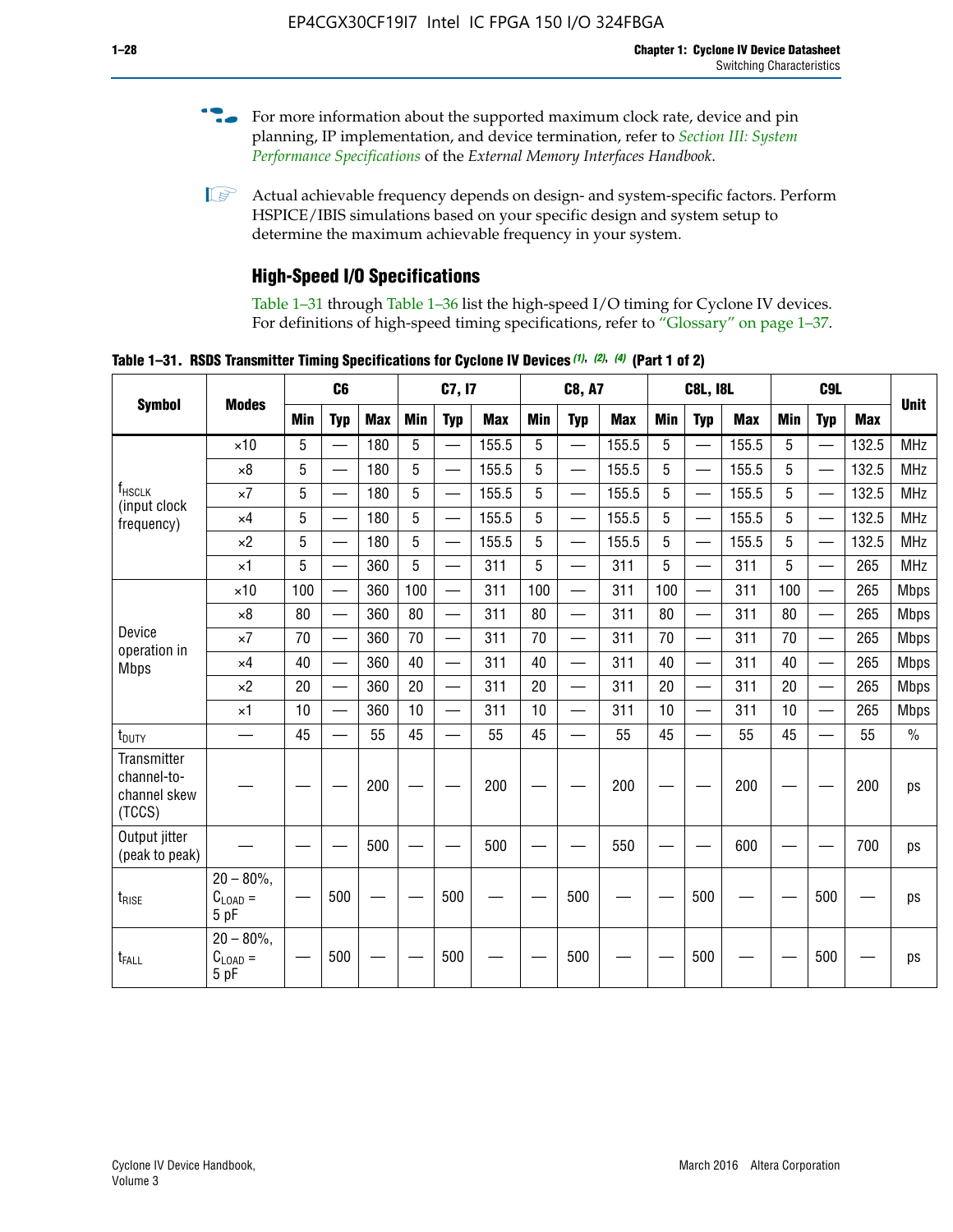#### **Table 1–31. RSDS Transmitter Timing Specifications for Cyclone IV Devices** *(1)***,** *(2)***,** *(4)* **(Part 2 of 2)**

**Notes to Table 1–31:**

(1) Applicable for true RSDS and emulated RSDS\_E\_3R transmitter.

(2) Cyclone IV E devices—true RSDS transmitter is only supported at the output pin of Row I/O Banks 1, 2, 5, and 6. Emulated RSDS transmitter is supported at the output pin of all I/O Banks. Cyclone IV GX devices—true RSDS transmitter is only supported at the output pin of Row I/O Banks 5 and 6. Emulated RSDS transmitter is supported at the output

pin of I/O Banks 3, 4, 5, 6, 7, 8, and 9.

(3)  $t_{\text{LOCK}}$  is the time required for the PLL to lock from the end-of-device configuration.

(4) Cyclone IV E 1.0 V core voltage devices only support C8L, C9L, and I8L speed grades. Cyclone IV E 1.2 V core voltage devices only support C6, C7, C8, I7, and A7 speed grades. Cyclone IV GX devices only support C6, C7, C8, and I7 speed grades.

| <b>Symbol</b>                   |                                              |     | C <sub>6</sub>           |     |            | C7, I7                   |            |                                                                                                                                                                                                                                | <b>C8, A7</b>                  |            |            | <b>C8L, I8L</b>          |            |            | C <sub>9</sub> L         |            | <b>Unit</b>   |
|---------------------------------|----------------------------------------------|-----|--------------------------|-----|------------|--------------------------|------------|--------------------------------------------------------------------------------------------------------------------------------------------------------------------------------------------------------------------------------|--------------------------------|------------|------------|--------------------------|------------|------------|--------------------------|------------|---------------|
|                                 | <b>Modes</b>                                 | Min | <b>Typ</b>               | Max | <b>Min</b> | <b>Typ</b>               | <b>Max</b> | <b>Min</b>                                                                                                                                                                                                                     | <b>Typ</b>                     | <b>Max</b> | <b>Min</b> | <b>Typ</b>               | <b>Max</b> | <b>Min</b> | <b>Typ</b>               | <b>Max</b> |               |
|                                 | $\times$ 10                                  | 5   | $\equiv$                 | 85  | 5          |                          | 85         | 5                                                                                                                                                                                                                              | $\overline{\phantom{0}}$       | 85         | 5          | $\overline{\phantom{0}}$ | 85         | 5          |                          | 72.5       | <b>MHz</b>    |
|                                 | $\times 8$                                   | 5   | $\equiv$                 | 85  | 5          | $\sim$                   | 85         | 5                                                                                                                                                                                                                              | —                              | 85         | 5          | $\overline{\phantom{0}}$ | 85         | 5          |                          | 72.5       | <b>MHz</b>    |
| f <sub>HSCLK</sub> (input       | $\times 7$                                   | 5   | $\overline{\phantom{0}}$ | 85  | 5          |                          | 85         | 5                                                                                                                                                                                                                              | —                              | 85         | 5          | —                        | 85         | 5          |                          | 72.5       | <b>MHz</b>    |
| clock<br>frequency)             | $\times$ 4                                   | 5   | —                        | 85  | 5          | $\overline{\phantom{a}}$ | 85         | 5                                                                                                                                                                                                                              | $\overline{\phantom{0}}$       | 85         | 5          | $\overline{\phantom{0}}$ | 85         | 5          |                          | 72.5       | <b>MHz</b>    |
|                                 | $\times 2$                                   | 5   | $\qquad \qquad$          | 85  | 5          | $\sim$                   | 85         | 5                                                                                                                                                                                                                              | $\overline{\phantom{0}}$       | 85         | 5          | $\overline{\phantom{0}}$ | 85         | 5          |                          | 72.5       | <b>MHz</b>    |
|                                 | $\times$ 1                                   | 5   | —                        | 170 | 5          |                          | 170        | 5                                                                                                                                                                                                                              | $\overline{\phantom{0}}$       | 170        | 5          | $\overline{\phantom{0}}$ | 170        | 5          |                          | 145        | <b>MHz</b>    |
|                                 | $\times$ 10                                  | 100 | $\overline{\phantom{0}}$ | 170 | 100        |                          | 170        | 100                                                                                                                                                                                                                            | $\overline{\phantom{0}}$       | 170        | 100        | $\overline{\phantom{0}}$ | 170        | 100        |                          | 145        | <b>Mbps</b>   |
|                                 | $\times 8$                                   | 80  | $\overline{\phantom{0}}$ | 170 | 80         | $\overline{\phantom{0}}$ | 170        | 80                                                                                                                                                                                                                             | $\overline{\phantom{0}}$       | 170        | 80         | $\overline{\phantom{0}}$ | 170        | 80         |                          | 145        | <b>Mbps</b>   |
| Device                          | $\times 7$                                   | 70  | $\qquad \qquad$          | 170 | 70         | —                        | 170        | 70                                                                                                                                                                                                                             | $\qquad \qquad \longleftarrow$ | 170        | 70         | $\overline{\phantom{0}}$ | 170        | 70         | $\hspace{0.05cm}$        | 145        | Mbps          |
| operation in<br><b>Mbps</b>     | $\times$ 4                                   | 40  | $\qquad \qquad$          | 170 | 40         | —                        | 170        | 40                                                                                                                                                                                                                             | $\overline{\phantom{0}}$       | 170        | 40         | $\overline{\phantom{0}}$ | 170        | 40         |                          | 145        | <b>Mbps</b>   |
|                                 | $\times 2$                                   | 20  | $\overline{\phantom{0}}$ | 170 | 20         | —<br>—                   | 170        | 20                                                                                                                                                                                                                             | $\overline{\phantom{0}}$       | 170        | 20         | $\overline{\phantom{0}}$ | 170        | 20         | $\overline{\phantom{0}}$ | 145        | <b>Mbps</b>   |
|                                 | $\times$ 1                                   | 10  | $\overline{\phantom{0}}$ | 170 | 10         | $\overline{\phantom{0}}$ | 170        | 10                                                                                                                                                                                                                             | $\overline{\phantom{0}}$       | 170        | 10         | $\overline{\phantom{0}}$ | 170        | 10         | $\overline{\phantom{0}}$ | 145        | <b>Mbps</b>   |
| $t_{\text{DUTY}}$               |                                              | 45  |                          | 55  | 45         |                          | 55         | 45                                                                                                                                                                                                                             |                                | 55         | 45         | $\overline{\phantom{0}}$ | 55         | 45         |                          | 55         | $\frac{0}{0}$ |
| <b>TCCS</b>                     |                                              |     |                          | 200 |            |                          | 200        | e de la provincia de la provincia de la provincia de la provincia de la provincia de la provincia de la provincia de la provincia de la provincia de la provincia de la provincia de la provincia de la provincia de la provin |                                | 200        |            | $\overline{\phantom{0}}$ | 200        |            |                          | 200        | ps            |
| Output jitter<br>(peak to peak) |                                              |     |                          | 500 |            |                          | 500        |                                                                                                                                                                                                                                |                                | 550        |            |                          | 600        |            |                          | 700        | ps            |
| $t_{\text{RISE}}$               | $20 - 80\%$ ,<br>$C_{\text{LOAD}} =$<br>5 pF |     | 500                      |     |            | 500                      |            |                                                                                                                                                                                                                                | 500                            |            |            | 500                      |            |            | 500                      |            | ps            |
| $t_{FALL}$                      | $20 - 80\%$ ,<br>$C_{LOAD} =$<br>5 pF        |     | 500                      |     |            | 500                      |            |                                                                                                                                                                                                                                | 500                            |            |            | 500                      |            |            | 500                      |            | ps            |

### **Table 1–32. Emulated RSDS\_E\_1R Transmitter Timing Specifications for Cyclone IV Devices** *(1), (3)* **(Part 1 of 2)**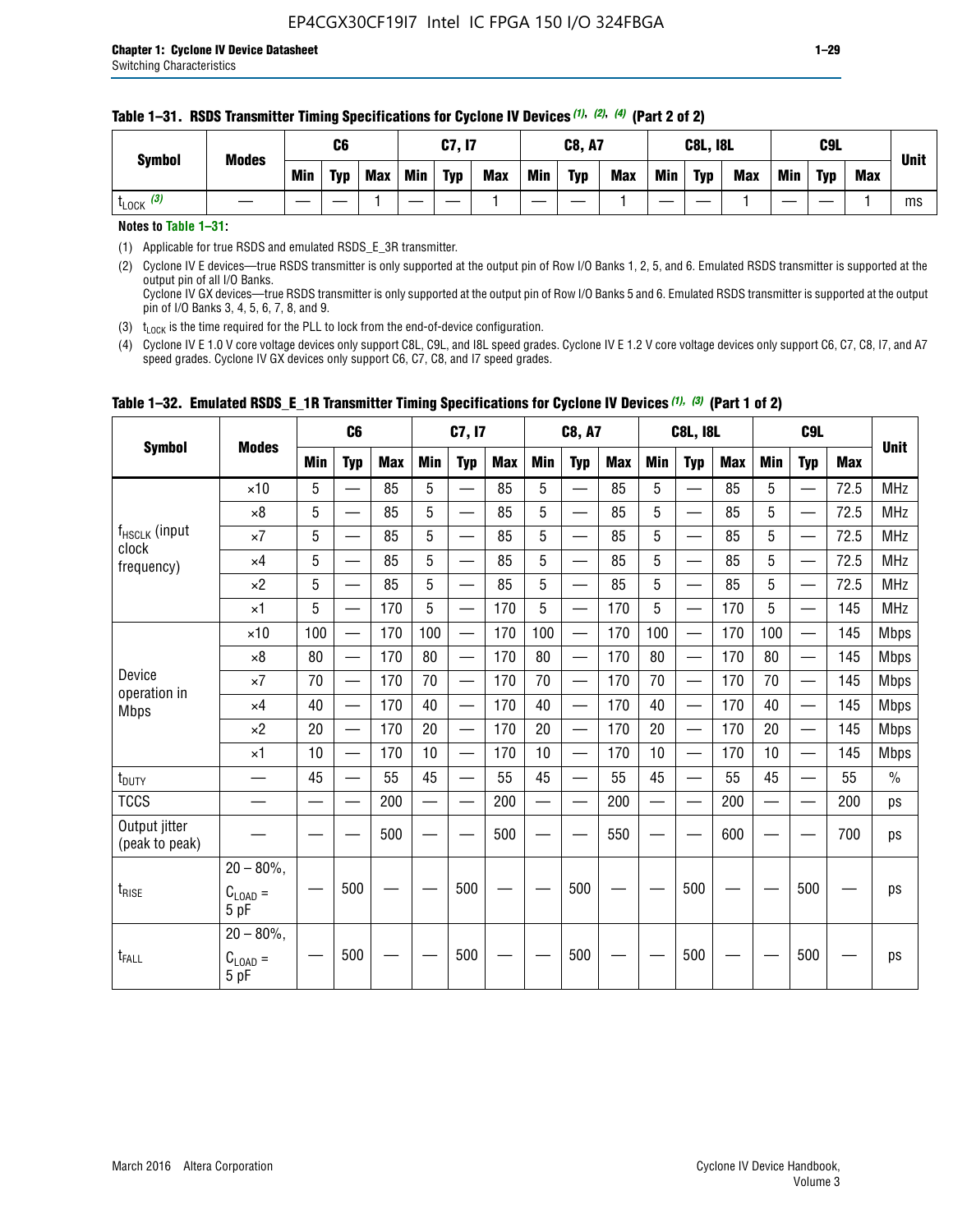| <b>Symbol</b>         | <b>Modes</b> |            | C <sub>6</sub> |     |            | C7, I7     |            |            | <b>C8, A7</b> |            |            | <b>C8L, I8L</b> |            |     | C <sub>9</sub> L |            | <b>Unit</b> |
|-----------------------|--------------|------------|----------------|-----|------------|------------|------------|------------|---------------|------------|------------|-----------------|------------|-----|------------------|------------|-------------|
|                       |              | <b>Min</b> | <b>Typ</b>     | Max | <b>Min</b> | <b>Typ</b> | <b>Max</b> | <b>Min</b> | <b>Typ</b>    | <b>Max</b> | <b>Min</b> | <b>Typ</b>      | <b>Max</b> | Min | <b>Typ</b>       | <b>Max</b> |             |
| $t_{\text{LOCK}}$ (2) |              |            |                |     |            |            |            |            |               |            |            |                 |            |     |                  |            | ms          |

#### **Table 1–32. Emulated RSDS\_E\_1R Transmitter Timing Specifications for Cyclone IV Devices** *(1), (3)* **(Part 2 of 2)**

**Notes to Table 1–32:**

(1) Emulated RSDS\_E\_1R transmitter is supported at the output pin of all I/O Banks of Cyclone IV E devices and I/O Banks 3, 4, 5, 6, 7, 8, and 9 of Cyclone IV GX devices.

(2)  $t_{\text{LOCK}}$  is the time required for the PLL to lock from the end-of-device configuration.

(3) Cyclone IV E 1.0 V core voltage devices only support C8L, C9L, and I8L speed grades. Cyclone IV E 1.2 V core voltage devices only support C6, C7, C8, I7, and A7 speed grades. Cyclone IV GX devices only support C6, C7, C8, and I7 speed grades.

| <b>Symbol</b>                      |                                            |            | C <sub>6</sub>                                |            |                          | C7, I7     |            |            | <b>C8, A7</b>            |              |            | <b>C8L, I8L</b>          |            |            | C <sub>9L</sub>          |            |             |
|------------------------------------|--------------------------------------------|------------|-----------------------------------------------|------------|--------------------------|------------|------------|------------|--------------------------|--------------|------------|--------------------------|------------|------------|--------------------------|------------|-------------|
|                                    | <b>Modes</b>                               | <b>Min</b> | <b>Typ</b>                                    | <b>Max</b> | <b>Min</b>               | <b>Typ</b> | <b>Max</b> | <b>Min</b> | <b>Typ</b>               | <b>Max</b>   | <b>Min</b> | <b>Typ</b>               | <b>Max</b> | <b>Min</b> | <b>Typ</b>               | <b>Max</b> | <b>Unit</b> |
|                                    | $\times$ 10                                | 5          | $\overline{\phantom{0}}$                      | 200        | 5                        | —          | 155.5      | 5          | $\overline{\phantom{0}}$ | 155.5        | 5          | $\overline{\phantom{0}}$ | 155.5      | 5          | <u>—</u>                 | 132.5      | <b>MHz</b>  |
|                                    | $\times 8$                                 | 5          |                                               | 200        | 5                        |            | 155.5      | 5          | e.                       | 155.5        | 5          |                          | 155.5      | 5          |                          | 132.5      | <b>MHz</b>  |
| f <sub>HSCLK</sub> (input<br>clock | $\times 7$                                 | 5          | $\qquad \qquad \overbrace{\qquad \qquad }^{}$ | 200        | 5                        | —          | 155.5      | 5          | —                        | 155.5        | 5          | —                        | 155.5      | 5          | —                        | 132.5      | <b>MHz</b>  |
| frequency)                         | $\times$ 4                                 | 5          | $\overline{\phantom{0}}$                      | 200        | 5                        | —          | 155.5      | 5          | $\overline{\phantom{0}}$ | 155.5        | 5          |                          | 155.5      | 5          | —                        | 132.5      | MHz         |
|                                    | $\times 2$                                 | 5          | $\overline{\phantom{0}}$                      | 200        | 5                        | —          | 155.5      | 5          | —<br>——                  | 155.5        | 5          |                          | 155.5      | 5          | $\overline{\phantom{0}}$ | 132.5      | <b>MHz</b>  |
|                                    | $\times$ 1                                 | 5          | $\overline{\phantom{0}}$                      | 400        | 5                        | —          | 311        | 5          | —                        | 311          | 5          | $\overline{\phantom{0}}$ | 311        | 5          |                          | 265        | MHz         |
|                                    | $\times$ 10                                | 100        | $\overline{\phantom{0}}$                      | 400        | 100                      |            | 311        | 100        | $\overline{\phantom{0}}$ | 311          | 100        |                          | 311        | 100        |                          | 265        | <b>Mbps</b> |
|                                    | $\times 8$                                 | 80         | $\overline{\phantom{0}}$                      | 400        | 80                       | $\equiv$   | 311        | 80         | $\overline{\phantom{0}}$ | 311          | 80         | $\overline{\phantom{0}}$ | 311        | 80         |                          | 265        | <b>Mbps</b> |
| Device                             | $\times 7$                                 | 70         |                                               | 400        | 70                       |            | 311        | 70         | $\overline{\phantom{0}}$ | 311          | 70         |                          | 311        | 70         |                          | 265        | <b>Mbps</b> |
| operation in<br><b>Mbps</b>        | $\times 4$                                 | 40         | $\overline{\phantom{0}}$                      | 400        | 40                       | —          | 311        | 40         | $\overline{\phantom{0}}$ | 311          | 40         | $\overline{\phantom{0}}$ | 311        | 40         |                          | 265        | <b>Mbps</b> |
|                                    | $\times 2$                                 | 20         |                                               | 400        | 20                       |            | 311        | 20         | $\overline{\phantom{0}}$ | 311          | 20         |                          | 311        | 20         |                          | 265        | <b>Mbps</b> |
|                                    | $\times$ 1                                 | 10         |                                               | 400        | 10                       | —          | 311        | 10         | —                        | 311          | 10         | —                        | 311        | 10         |                          | 265        | <b>Mbps</b> |
| t <sub>DUTY</sub>                  |                                            | 45         |                                               | 55         | 45                       |            | 55         | 45         | —                        | 55           | 45         | —                        | 55         | 45         |                          | 55         | $\%$        |
| <b>TCCS</b>                        |                                            |            |                                               | 200        | $\overline{\phantom{0}}$ | —          | 200        | —          | $\overline{\phantom{0}}$ | 200          |            | —                        | 200        | —          |                          | 200        | ps          |
| Output jitter<br>(peak to peak)    |                                            |            |                                               | 500        |                          |            | 500        |            |                          | 550          |            |                          | 600        |            |                          | 700        | ps          |
| $t_{\text{RISE}}$                  | $20 - 80\%$ ,<br>$C_{LOAD} =$<br>5 pF      |            | 500                                           |            |                          | 500        |            |            | 500                      |              |            | 500                      |            |            | 500                      |            | ps          |
| t <sub>FALL</sub>                  | $20 - 80\%$<br>$C_{\text{LOAD}} =$<br>5 pF |            | 500                                           |            |                          | 500        |            |            | 500                      |              |            | 500                      |            |            | 500                      |            | ps          |
| $t_{\text{LOCK}}$ (3)              |                                            |            |                                               | 1          |                          |            | 1          |            |                          | $\mathbf{1}$ |            |                          | 1          |            |                          | 1          | ms          |

|  |  |  |  | Table 1-33. Mini-LVDS Transmitter Timing Specifications for Cyclone IV Devices (1), (2), (4) |  |  |  |  |  |
|--|--|--|--|----------------------------------------------------------------------------------------------|--|--|--|--|--|
|--|--|--|--|----------------------------------------------------------------------------------------------|--|--|--|--|--|

**Notes to Table 1–33:**

(1) Applicable for true and emulated mini-LVDS transmitter.

(2) Cyclone IV E—true mini-LVDS transmitter is only supported at the output pin of Row I/O Banks 1, 2, 5, and 6. Emulated mini-LVDS transmitter is supported at the output pin of all I/O banks.

Cyclone IV GX—true mini-LVDS transmitter is only supported at the output pin of Row I/O Banks 5 and 6. Emulated mini-LVDS transmitter is supported at the output pin of I/O Banks 3, 4, 5, 6, 7, 8, and 9.

(3)  $t_{\text{LOCK}}$  is the time required for the PLL to lock from the end-of-device configuration.

(4) Cyclone IV E 1.0 V core voltage devices only support C8L, C9L, and I8L speed grades. Cyclone IV E 1.2 V core voltage devices only support C6, C7, C8, I7, and A7 speed grades. Cyclone IV GX devices only support C6, C7, C8, and I7 speed grades.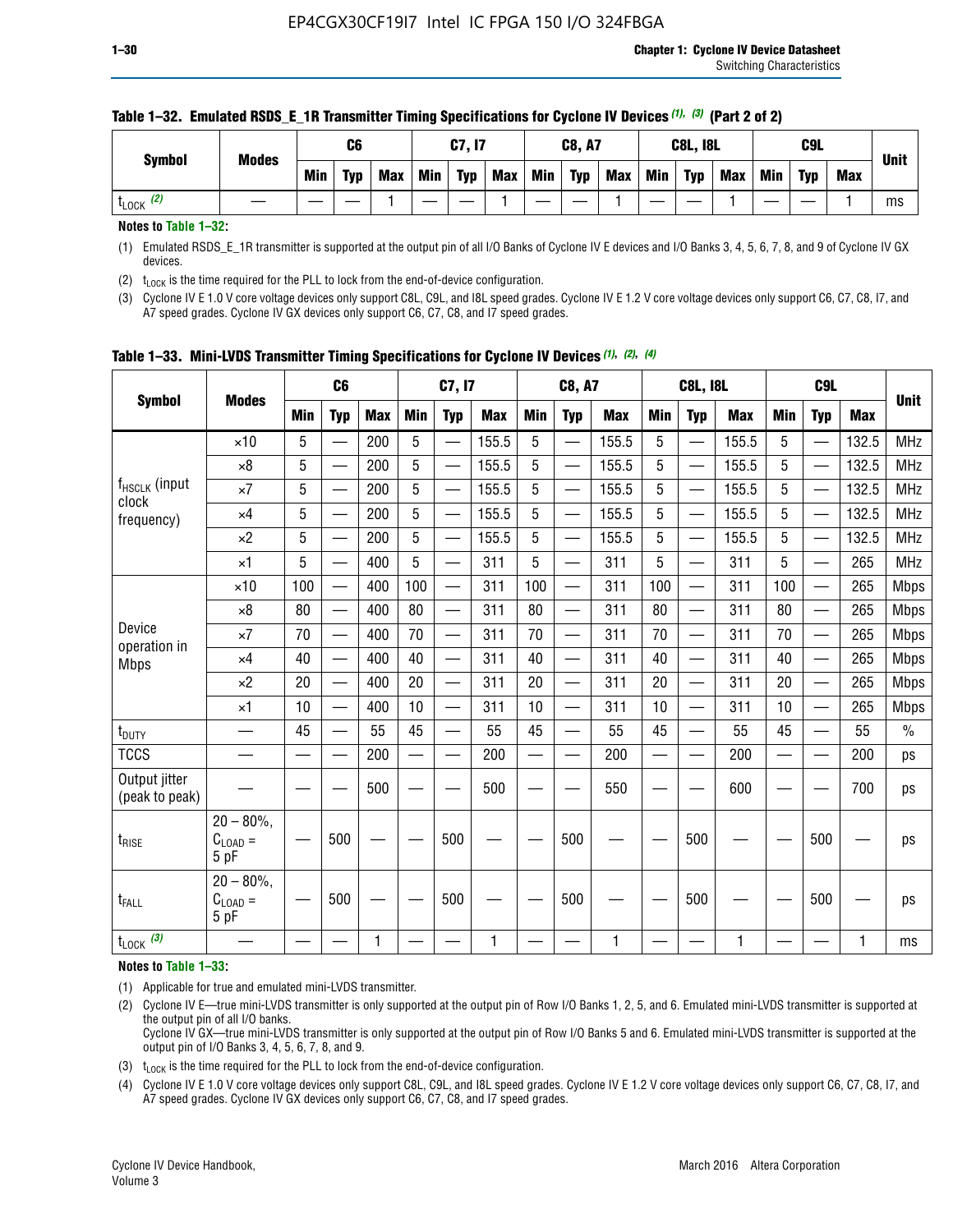|                                 |              |     | C <sub>6</sub> |     | C7, I7     |            | <b>C8, A7</b> |     | <b>C8L, I8L</b> |            | C <sub>9</sub> L |               |
|---------------------------------|--------------|-----|----------------|-----|------------|------------|---------------|-----|-----------------|------------|------------------|---------------|
| <b>Symbol</b>                   | <b>Modes</b> | Min | <b>Max</b>     | Min | <b>Max</b> | <b>Min</b> | <b>Max</b>    | Min | <b>Max</b>      | <b>Min</b> | <b>Max</b>       | <b>Unit</b>   |
|                                 | $\times$ 10  | 5   | 420            | 5   | 370        | 5          | 320           | 5   | 320             | 5          | 250              | <b>MHz</b>    |
|                                 | $\times 8$   | 5   | 420            | 5   | 370        | 5          | 320           | 5   | 320             | 5          | 250              | <b>MHz</b>    |
| f <sub>HSCLK</sub> (input       | $\times 7$   | 5   | 420            | 5   | 370        | 5          | 320           | 5   | 320             | 5          | 250              | <b>MHz</b>    |
| clock<br>frequency)             | $\times$ 4   | 5   | 420            | 5   | 370        | 5          | 320           | 5   | 320             | 5          | 250              | <b>MHz</b>    |
|                                 | $\times 2$   | 5   | 420            | 5   | 370        | 5          | 320           | 5   | 320             | 5          | 250              | <b>MHz</b>    |
|                                 | $\times$ 1   | 5   | 420            | 5   | 402.5      | 5          | 402.5         | 5   | 362             | 5          | 265              | <b>MHz</b>    |
|                                 | $\times$ 10  | 100 | 840            | 100 | 740        | 100        | 640           | 100 | 640             | 100        | 500              | <b>Mbps</b>   |
|                                 | $\times 8$   | 80  | 840            | 80  | 740        | 80         | 640           | 80  | 640             | 80         | 500              | <b>Mbps</b>   |
| <b>HSIODR</b>                   | $\times 7$   | 70  | 840            | 70  | 740        | 70         | 640           | 70  | 640             | 70         | 500              | <b>Mbps</b>   |
|                                 | $\times$ 4   | 40  | 840            | 40  | 740        | 40         | 640           | 40  | 640             | 40         | 500              | <b>Mbps</b>   |
|                                 | $\times 2$   | 20  | 840            | 20  | 740        | 20         | 640           | 20  | 640             | 20         | 500              | <b>Mbps</b>   |
|                                 | $\times$ 1   | 10  | 420            | 10  | 402.5      | 10         | 402.5         | 10  | 362             | 10         | 265              | <b>Mbps</b>   |
| t <sub>DUTY</sub>               |              | 45  | 55             | 45  | 55         | 45         | 55            | 45  | 55              | 45         | 55               | $\frac{0}{0}$ |
| <b>TCCS</b>                     |              |     | 200            |     | 200        |            | 200           |     | 200             |            | 200              | ps            |
| Output jitter<br>(peak to peak) |              |     | 500            |     | 500        |            | 550           |     | 600             |            | 700              | ps            |
| $t_{\text{LOCK}}$ (2)           |              |     | 1              |     | 1          |            | 1             |     | 1               |            | 1                | ms            |

**Table 1–34. True LVDS Transmitter Timing Specifications for Cyclone IV Devices** *(1)***,** *(3)*

**Notes to Table 1–34:**

(1) Cyclone IV E—true LVDS transmitter is only supported at the output pin of Row I/O Banks 1, 2, 5, and 6. Cyclone IV GX—true LVDS transmitter is only supported at the output pin of Row I/O Banks 5 and 6.

(2)  $t_{\text{LOCK}}$  is the time required for the PLL to lock from the end-of-device configuration.

(3) Cyclone IV E 1.0 V core voltage devices only support C8L, C9L, and I8L speed grades. Cyclone IV E 1.2 V core voltage devices only support C6, C7, C8, I7, and A7 speed grades. Cyclone IV GX devices only support C6, C7, C8, and I7 speed grades.

|  |  |  |  | Table 1–35. Emulated LVDS Transmitter Timing Specifications for Cyclone IV Devices <sup>(1),</sup> <sup>(3)</sup> (Part 1 of 2) |  |  |
|--|--|--|--|---------------------------------------------------------------------------------------------------------------------------------|--|--|
|--|--|--|--|---------------------------------------------------------------------------------------------------------------------------------|--|--|

| <b>Symbol</b>               |              | C <sub>6</sub> |            | C7, I7     |            | <b>C8, A7</b> |            | <b>C8L, I8L</b> |            | C <sub>9</sub> L |            |             |
|-----------------------------|--------------|----------------|------------|------------|------------|---------------|------------|-----------------|------------|------------------|------------|-------------|
|                             | <b>Modes</b> | Min            | <b>Max</b> | <b>Min</b> | <b>Max</b> | <b>Min</b>    | <b>Max</b> | <b>Min</b>      | <b>Max</b> | <b>Min</b>       | <b>Max</b> | <b>Unit</b> |
|                             | $\times$ 10  | 5              | 320        | 5          | 320        | 5             | 275        | 5               | 275        | 5                | 250        | <b>MHz</b>  |
|                             | $\times 8$   | 5              | 320        | 5          | 320        | 5             | 275        | 5               | 275        | 5                | 250        | <b>MHz</b>  |
| $f_{HSCLK}$ (input<br>clock | $\times 7$   | 5              | 320        | 5          | 320        | 5             | 275        | 5               | 275        | 5                | 250        | <b>MHz</b>  |
| frequency)                  | $\times$ 4   | 5              | 320        | 5          | 320        | 5             | 275        | 5               | 275        | 5                | 250        | <b>MHz</b>  |
|                             | $\times 2$   | 5              | 320        | 5          | 320        | 5             | 275        | 5               | 275        | 5                | 250        | <b>MHz</b>  |
|                             | $\times$ 1   | 5              | 402.5      | 5          | 402.5      | 5             | 402.5      | 5               | 362        | 5                | 265        | <b>MHz</b>  |
|                             | $\times$ 10  | 100            | 640        | 100        | 640        | 100           | 550        | 100             | 550        | 100              | 500        | <b>Mbps</b> |
|                             | $\times 8$   | 80             | 640        | 80         | 640        | 80            | 550        | 80              | 550        | 80               | 500        | <b>Mbps</b> |
| <b>HSIODR</b>               | $\times 7$   | 70             | 640        | 70         | 640        | 70            | 550        | 70              | 550        | 70               | 500        | <b>Mbps</b> |
|                             | $\times$ 4   | 40             | 640        | 40         | 640        | 40            | 550        | 40              | 550        | 40               | 500        | <b>Mbps</b> |
|                             | $\times 2$   | 20             | 640        | 20         | 640        | 20            | 550        | 20              | 550        | 20               | 500        | <b>Mbps</b> |
|                             | $\times$ 1   | 10             | 402.5      | 10         | 402.5      | 10            | 402.5      | 10              | 362        | 10               | 265        | <b>Mbps</b> |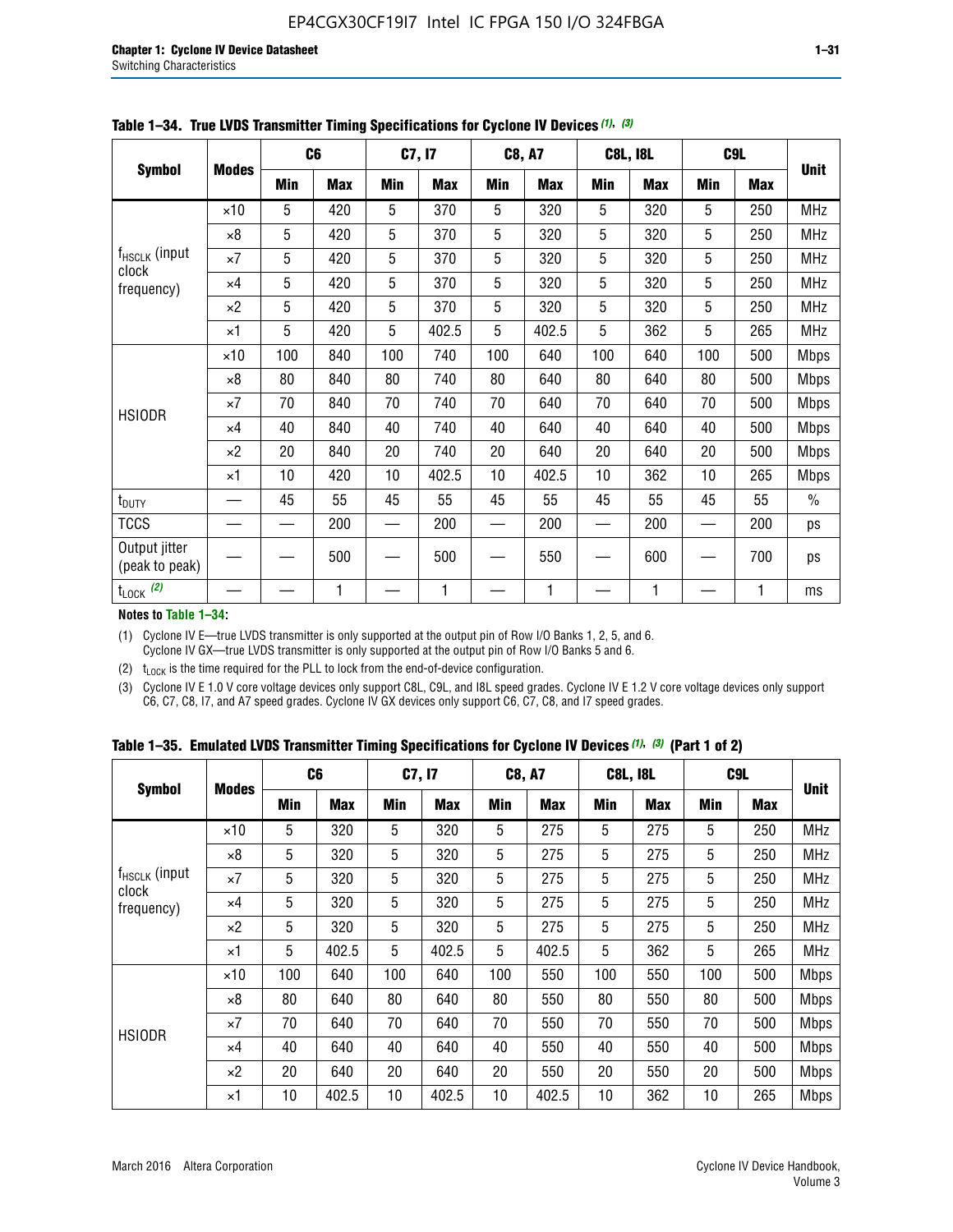| <b>Symbol</b>                   |              | C <sub>6</sub> |            | C7, I7     |            | <b>C8, A7</b> |            | <b>C8L, I8L</b> |            |         | C <sub>9</sub> L |               |
|---------------------------------|--------------|----------------|------------|------------|------------|---------------|------------|-----------------|------------|---------|------------------|---------------|
|                                 | <b>Modes</b> | Min            | <b>Max</b> | <b>Min</b> | <b>Max</b> | <b>Min</b>    | <b>Max</b> | Min             | <b>Max</b> | Min     | <b>Max</b>       | <b>Unit</b>   |
| t <sub>DUTY</sub>               |              | 45             | 55         | 45         | 55         | 45            | 55         | 45              | 55         | 45      | 55               | $\frac{0}{0}$ |
| <b>TCCS</b>                     |              |                | 200        |            | 200        |               | 200        |                 | 200        | —<br>—— | 200              | ps            |
| Output jitter<br>(peak to peak) |              |                | 500        |            | 500        |               | 550        |                 | 600        |         | 700              | ps            |
| $t_{\text{LOCK}}$ (2)           |              |                |            |            |            |               |            |                 |            |         |                  | ms            |

#### **Table 1–35. Emulated LVDS Transmitter Timing Specifications for Cyclone IV Devices** *(1)***,** *(3)* **(Part 2 of 2)**

#### **Notes to Table 1–35:**

(1) Cyclone IV E—emulated LVDS transmitter is supported at the output pin of all I/O Banks.

Cyclone IV GX—emulated LVDS transmitter is supported at the output pin of I/O Banks 3, 4, 5, 6, 7, 8, and 9.

(2)  $t_{\text{LOCK}}$  is the time required for the PLL to lock from the end-of-device configuration.

(3) Cyclone IV E 1.0 V core voltage devices only support C8L, C9L, and I8L speed grades. Cyclone IV E 1.2 V core voltage devices only support C6, C7, C8, I7, and A7 speed grades. Cyclone IV GX devices only support C6, C7, C8, and I7 speed grades.

|                                    |              |     | C <sub>6</sub> | C7, I7 |       | <b>C8, A7</b> |            |     | <b>C8L, I8L</b> | C <sub>9</sub> L |     |             |
|------------------------------------|--------------|-----|----------------|--------|-------|---------------|------------|-----|-----------------|------------------|-----|-------------|
| <b>Symbol</b>                      | <b>Modes</b> | Min | <b>Max</b>     | Min    | Max   | Min           | <b>Max</b> | Min | <b>Max</b>      | Min              | Max | <b>Unit</b> |
|                                    | $\times$ 10  | 10  | 437.5          | 10     | 370   | 10            | 320        | 10  | 320             | 10               | 250 | MHz         |
|                                    | ×8           | 10  | 437.5          | 10     | 370   | 10            | 320        | 10  | 320             | 10               | 250 | <b>MHz</b>  |
| f <sub>HSCLK</sub> (input<br>clock | ×7           | 10  | 437.5          | 10     | 370   | 10            | 320        | 10  | 320             | 10               | 250 | <b>MHz</b>  |
| frequency)                         | $\times 4$   | 10  | 437.5          | 10     | 370   | 10            | 320        | 10  | 320             | 10               | 250 | <b>MHz</b>  |
|                                    | $\times 2$   | 10  | 437.5          | 10     | 370   | 10            | 320        | 10  | 320             | 10               | 250 | <b>MHz</b>  |
|                                    | ×1           | 10  | 437.5          | 10     | 402.5 | 10            | 402.5      | 10  | 362             | 10               | 265 | <b>MHz</b>  |
|                                    | $\times$ 10  | 100 | 875            | 100    | 740   | 100           | 640        | 100 | 640             | 100              | 500 | <b>Mbps</b> |
|                                    | $\times 8$   | 80  | 875            | 80     | 740   | 80            | 640        | 80  | 640             | 80               | 500 | <b>Mbps</b> |
| <b>HSIODR</b>                      | ×7           | 70  | 875            | 70     | 740   | 70            | 640        | 70  | 640             | 70               | 500 | <b>Mbps</b> |
|                                    | $\times 4$   | 40  | 875            | 40     | 740   | 40            | 640        | 40  | 640             | 40               | 500 | <b>Mbps</b> |
|                                    | $\times 2$   | 20  | 875            | 20     | 740   | 20            | 640        | 20  | 640             | 20               | 500 | <b>Mbps</b> |
|                                    | ×1           | 10  | 437.5          | 10     | 402.5 | 10            | 402.5      | 10  | 362             | 10               | 265 | <b>Mbps</b> |
| SW                                 |              |     | 400            |        | 400   |               | 400        |     | 550             |                  | 640 | ps          |
| Input jitter<br>tolerance          |              |     | 500            |        | 500   |               | 550        |     | 600             |                  | 700 | ps          |
| $t_{\text{LOCK}}$ (2)              |              |     | 1              |        | 1     |               | 1          |     | 1               |                  | 1   | ms          |

**Table 1–36. LVDS Receiver Timing Specifications for Cyclone IV Devices** *(1)***,** *(3)*

#### **Notes to Table 1–36:**

(1) Cyclone IV E—LVDS receiver is supported at all I/O Banks.

Cyclone IV GX—LVDS receiver is supported at I/O Banks 3, 4, 5, 6, 7, 8, and 9.

(2)  $t_{\text{LOCK}}$  is the time required for the PLL to lock from the end-of-device configuration.

(3) Cyclone IV E 1.0 V core voltage devices only support C8L, C9L, and I8L speed grades. Cyclone IV E 1.2 V core voltage devices only support C6, C7, C8, I7, and A7 speed grades. Cyclone IV GX devices only support C6, C7, C8, and I7 speed grades.

#### **External Memory Interface Specifications**

The external memory interfaces for Cyclone IV devices are auto-calibrating and easy to implement.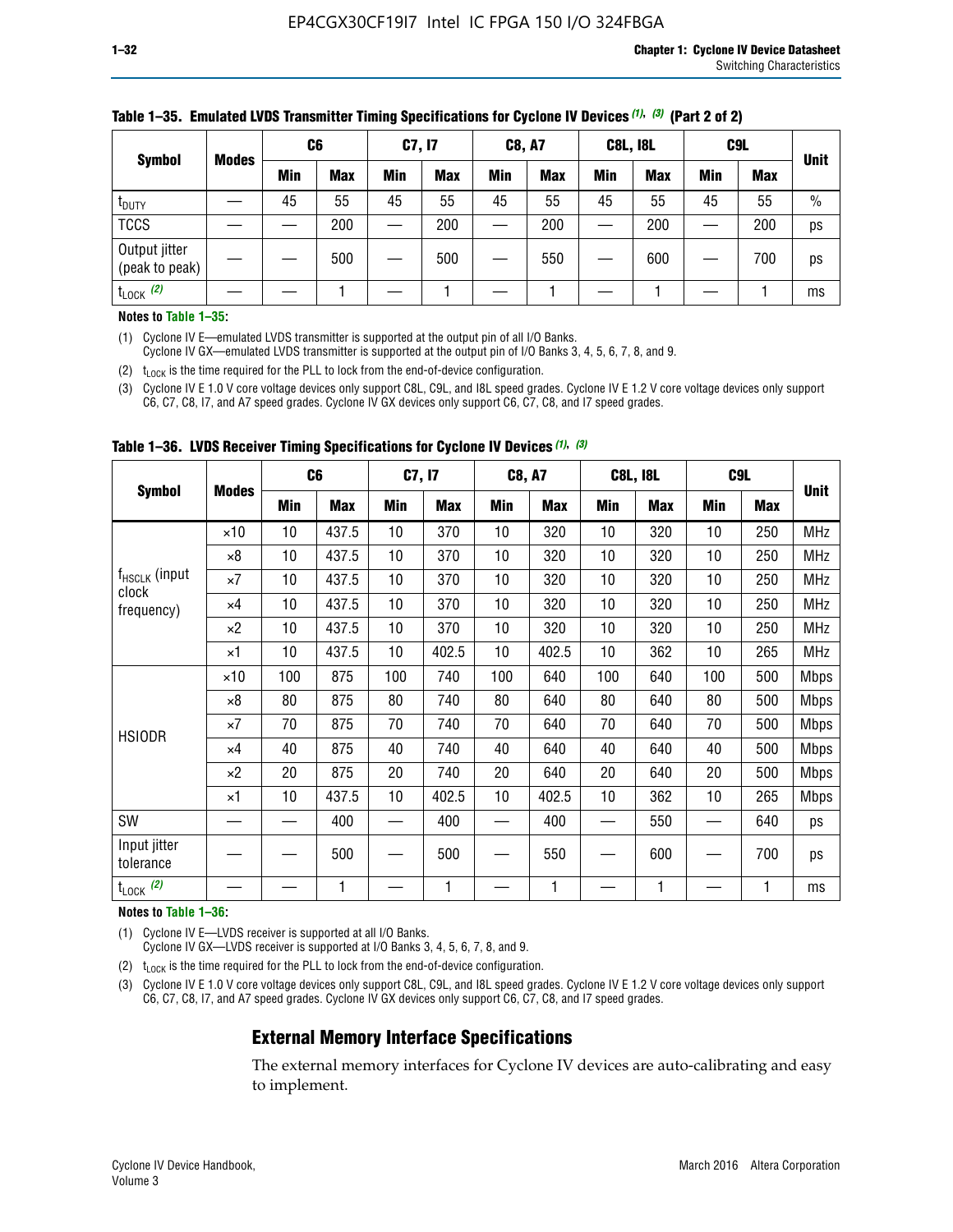**for more information about the supported maximum clock rate, device and pin** planning, IP implementation, and device termination, refer to *[Section III: System](http://www.altera.com/literature/hb/external-memory/emi_intro_specs.pdf)  [Performance Specifications](http://www.altera.com/literature/hb/external-memory/emi_intro_specs.pdf)* of the *External Memory Interface Handbook*.

Table 1–37 lists the memory output clock jitter specifications for Cyclone IV devices.

**Table 1–37. Memory Output Clock Jitter Specifications for Cyclone IV Devices** *(1)***,** *(2)*

| <b>Parameter</b>             | <b>Symbol</b>        | Min    | Max | <b>Unit</b> |
|------------------------------|----------------------|--------|-----|-------------|
| Clock period jitter          | $L$ JIT(per)         | $-125$ | 125 | ps          |
| Cycle-to-cycle period jitter | $L$ JIT $(cc)$       | $-200$ | 200 | ps          |
| Duty cycle jitter            | $L$ JIT $(du$ ty $)$ | $-150$ | 150 | ps          |

**Notes to Table 1–37:**

(1) Memory output clock jitter measurements are for 200 consecutive clock cycles, as specified in the JEDEC DDR2 standard.

## **Duty Cycle Distortion Specifications**

Table 1–38 lists the worst case duty cycle distortion for Cyclone IV devices.

**Table 1–38. Duty Cycle Distortion on Cyclone IV Devices I/O Pins** *(1)***,** *(2), (3)*

| <b>Symbol</b>     | C <sub>6</sub> |            | C7, I7     |            | <b>C8, I8L, A7</b> |            |            | C9L        | <b>Unit</b>   |  |
|-------------------|----------------|------------|------------|------------|--------------------|------------|------------|------------|---------------|--|
|                   | Min            | <b>Max</b> | <b>Min</b> | <b>Max</b> | Min                | <b>Max</b> | <b>Min</b> | <b>Max</b> |               |  |
| Output Duty Cycle | 45             | 55         | 45         | 55         | 45                 | 55         | 45         | 55         | $\frac{0}{0}$ |  |

**Notes to Table 1–38:**

(1) The duty cycle distortion specification applies to clock outputs from the PLLs, global clock tree, and IOE driving the dedicated and general purpose I/O pins.

(2) Cyclone IV devices meet the specified duty cycle distortion at the maximum output toggle rate for each combination of I/O standard and current strength.

(3) Cyclone IV E 1.0 V core voltage devices only support C8L, C9L, and I8L speed grades. Cyclone IV E 1.2 V core voltage devices only support C6, C7, C8, I7, and A7 speed grades. Cyclone IV GX devices only support C6, C7, C8, and I7 speed grades.

## **OCT Calibration Timing Specification**

Table 1–39 lists the duration of calibration for series OCT with calibration at device power-up for Cyclone IV devices.

#### **Table 1–39. Timing Specification for Series OCT with Calibration at Device Power-Up for Cyclone IV Devices** *(1)*

| Symbol  | <b>Description</b>                                            | <b>Maximum</b> | <b>Units</b> |
|---------|---------------------------------------------------------------|----------------|--------------|
| LOCTCAL | Duration of series OCT with<br>calibration at device power-up | 20             | μs           |

#### **Note to Table 1–39***:*

(1) OCT calibration takes place after device configuration and before entering user mode.

<sup>(2)</sup> The clock jitter specification applies to memory output clock pins generated using DDIO circuits clocked by a PLL output routed on a global clock (GCLK) network.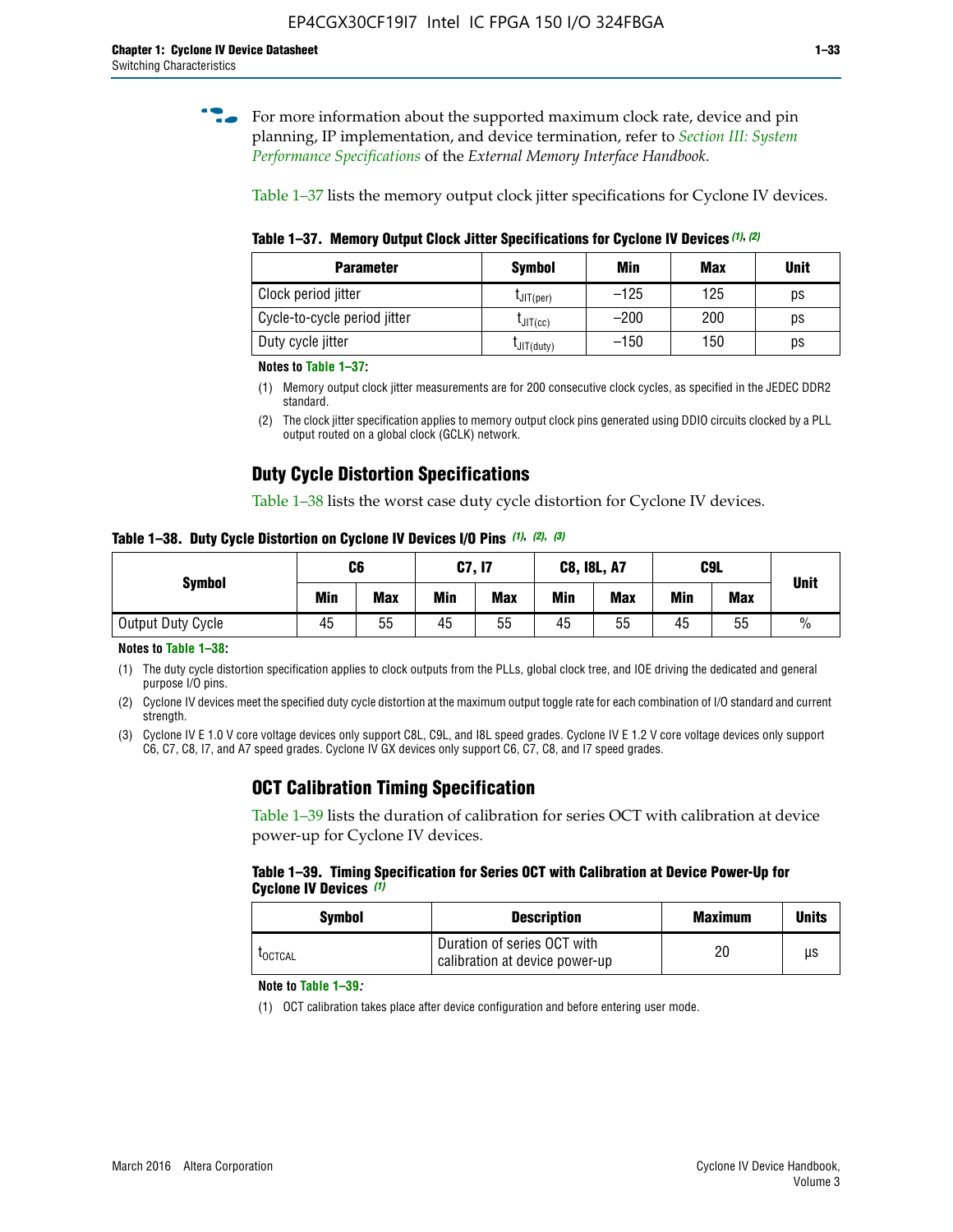## **IOE Programmable Delay**

Table 1–40 and Table 1–41 list the IOE programmable delay for Cyclone IV E 1.0 V core voltage devices.

#### **Table 1–40. IOE Programmable Delay on Column Pins for Cyclone IV E 1.0 V Core Voltage Devices** *(1)***,** *(2)*

|                                                                       |                                | <b>Number</b><br>0f | Min<br><b>Offset</b> | <b>Max Offset</b>  |            |                    |       |       |             |
|-----------------------------------------------------------------------|--------------------------------|---------------------|----------------------|--------------------|------------|--------------------|-------|-------|-------------|
| <b>Parameter</b>                                                      | <b>Paths Affected</b>          |                     |                      | <b>Fast Corner</b> |            | <b>Slow Corner</b> |       |       | <b>Unit</b> |
|                                                                       |                                | <b>Setting</b>      |                      | C8L                | <b>18L</b> | C8L                | C9L   | 18L   |             |
| Input delay from pin to<br>internal cells                             | Pad to I/O<br>dataout to core  |                     | 0                    | 2.054              | 1.924      | 3.387              | 4.017 | 3.411 | ns          |
| Input delay from pin to<br>input register                             | Pad to I/O input<br>register   | 8                   | 0                    | 2.010              | 1.875      | 3.341              | 4.252 | 3.367 | ns          |
| Delay from output register<br>to output pin                           | I/O output<br>register to pad  | 2                   | 0                    | 0.641              | 0.631      | 1.111              | 1.377 | 1.124 | ns          |
| Input delay from<br>dual-purpose clock pin to<br>fan-out destinations | Pad to global<br>clock network | 12                  | 0                    | 0.971              | 0.931      | 1.684              | 2.298 | 1.684 | ns          |

#### **Notes to Table 1–40:**

(1) The incremental values for the settings are generally linear. For the exact values for each setting, use the latest version of the Quartus II software.

(2) The minimum and maximum offset timing numbers are in reference to setting **0** as available in the Quartus II software.

| Table 1–41. IOE Programmable Delay on Row Pins for Cyclone IV E 1.0 V Core Voltage Devices (1), (2) |  |  |
|-----------------------------------------------------------------------------------------------------|--|--|
|-----------------------------------------------------------------------------------------------------|--|--|

|                                                                       |                                | <b>Number</b><br>Min<br>0f | <b>Max Offset</b> |       |                    |                    |             |       |    |
|-----------------------------------------------------------------------|--------------------------------|----------------------------|-------------------|-------|--------------------|--------------------|-------------|-------|----|
| <b>Parameter</b>                                                      | <b>Paths Affected</b>          |                            | <b>Offset</b>     |       | <b>Fast Corner</b> | <b>Slow Corner</b> | <b>Unit</b> |       |    |
|                                                                       |                                | <b>Setting</b>             |                   | C8L   | <b>18L</b>         | C8L                | C9L         | 18L   |    |
| Input delay from pin to<br>internal cells                             | Pad to I/O<br>dataout to core  |                            | 0                 | 2.057 | 1.921              | 3.389              | 4.146       | 3.412 | ns |
| Input delay from pin to<br>input register                             | Pad to I/O input<br>register   | 8                          | 0                 | 2.059 | 1.919              | 3.420              | 4.374       | 3.441 | ns |
| Delay from output register<br>to output pin                           | I/O output<br>register to pad  | 2                          | 0                 | 0.670 | 0.623              | 1.160              | 1.420       | 1.168 | ns |
| Input delay from<br>dual-purpose clock pin to<br>fan-out destinations | Pad to global<br>clock network | 12                         | 0                 | 0.960 | 0.919              | 1.656              | 2.258       | 1.656 | ns |

#### **Notes to Table 1–41:**

(1) The incremental values for the settings are generally linear. For the exact values for each setting, use the latest version of the Quartus II software.

(2) The minimum and maximum offset timing numbers are in reference to setting **0** as available in the Quartus II software.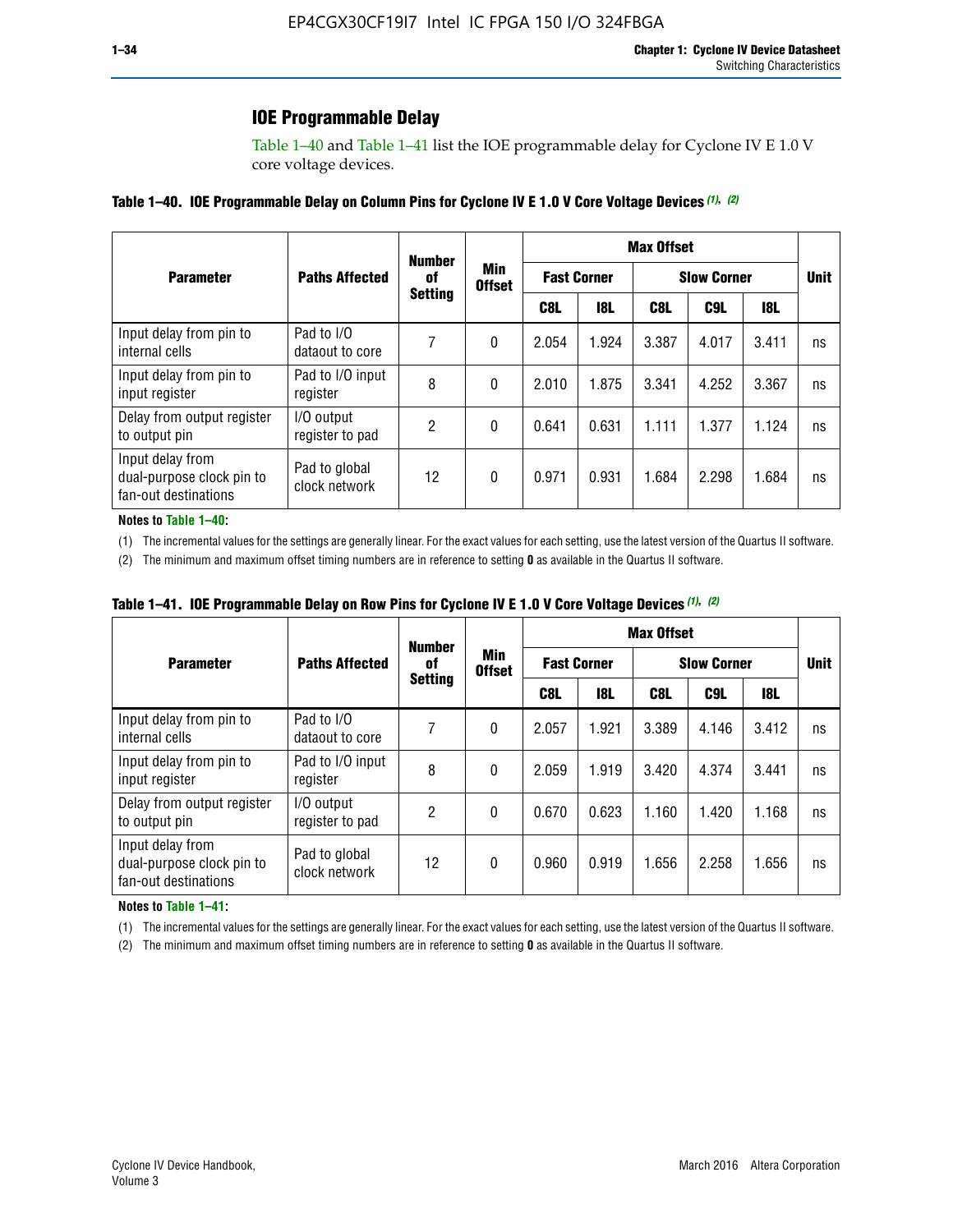Table 1–42 and Table 1–43 list the IOE programmable delay for Cyclone IV E 1.2 V core voltage devices.

|                                                                       |                                   | <b>Number</b>  | <b>Min</b><br><b>Offset</b> | <b>Max Offset</b> |                    |           |                    |       |       |               |       |             |
|-----------------------------------------------------------------------|-----------------------------------|----------------|-----------------------------|-------------------|--------------------|-----------|--------------------|-------|-------|---------------|-------|-------------|
| <b>Parameter</b>                                                      | <b>Paths</b><br><b>Affected</b>   | of             |                             |                   | <b>Fast Corner</b> |           | <b>Slow Corner</b> |       |       |               |       | <b>Unit</b> |
|                                                                       |                                   | <b>Setting</b> |                             | C <sub>6</sub>    | $\mathbf{I}$       | <b>A7</b> | C6                 | C7    | C8    | $\mathsf{I}7$ | A7    |             |
| Input delay from pin to<br>internal cells                             | Pad to I/O<br>dataout to<br>core  | 7              | 0                           | 1.314             | 1.211              | 1.211     | 2.177              | 2.340 | 2.433 | 2.388         | 2.508 | ns          |
| Input delay from pin to<br>input register                             | Pad to I/O<br>input register      | 8              | $\Omega$                    | 1.307             | 1.203              | 1.203     | 2.19               | 2.387 | 2.540 | 2.430         | 2.545 | ns          |
| Delay from output<br>register to output pin                           | I/O output<br>register to<br>pad  | 2              | 0                           | 0.437             | 0.402              | 0.402     | 0.747              | 0.820 | 0.880 | 0.834         | 0.873 | ns          |
| Input delay from<br>dual-purpose clock pin<br>to fan-out destinations | Pad to global<br>clock<br>network | 12             | 0                           | 0.693             | 0.665              | 0.665     | 1.200              | 1.379 | 1.532 | 1.393         | 1.441 | ns          |

**Table 1–42. IOE Programmable Delay on Column Pins for Cyclone IV E 1.2 V Core Voltage Devices** *(1)***,** *(2)*

**Notes to Table 1–42:**

(1) The incremental values for the settings are generally linear. For the exact values for each setting, use the latest version of the Quartus II software.

(2) The minimum and maximum offset timing numbers are in reference to setting **0** as available in the Quartus II software.

|                                                                       |                                   | <b>Number</b>  | <b>Min</b><br><b>Offset</b> | <b>Max Offset</b> |                    |           |                    |       |       |               |       |             |
|-----------------------------------------------------------------------|-----------------------------------|----------------|-----------------------------|-------------------|--------------------|-----------|--------------------|-------|-------|---------------|-------|-------------|
| <b>Parameter</b>                                                      | <b>Paths</b><br><b>Affected</b>   | 0f             |                             |                   | <b>Fast Corner</b> |           | <b>Slow Corner</b> |       |       |               |       | <b>Unit</b> |
|                                                                       |                                   | <b>Setting</b> |                             | C6                | $\mathbf{I}$       | <b>A7</b> | C6                 | C7    | C8    | $\mathsf{I}7$ | A7    |             |
| Input delay from pin to<br>internal cells                             | Pad to I/O<br>dataout to<br>core  | 7              | $\Omega$                    | 1.314             | 1.209              | 1.209     | 2.201              | 2.386 | 2.510 | 2.429         | 2.548 | ns          |
| Input delay from pin to<br>input register                             | Pad to I/O<br>input register      | 8              | $\Omega$                    | 1.312             | 1.207              | 1.207     | 2.202              | 2.402 | 2.558 | 2.447         | 2.557 | ns          |
| Delay from output<br>register to output pin                           | I/O output<br>register to<br>pad  | 2              | $\Omega$                    | 0.458             | 0.419              | 0.419     | 0.783              | 0.861 | 0.924 | 0.875         | 0.915 | ns          |
| Input delay from<br>dual-purpose clock pin<br>to fan-out destinations | Pad to global<br>clock<br>network | 12             | $\Omega$                    | 0.686             | 0.657              | 0.657     | 1.185              | 1.360 | 1.506 | 1.376         | 1.422 | ns          |

**Table 1–43. IOE Programmable Delay on Row Pins for Cyclone IV E 1.2 V Core Voltage Devices** *(1)***,** *(2)*

#### **Notes to Table 1–43:**

(1) The incremental values for the settings are generally linear. For the exact values for each setting, use the latest version of the Quartus II software.

(2) The minimum and maximum offset timing numbers are in reference to setting **0** as available in the Quartus II software.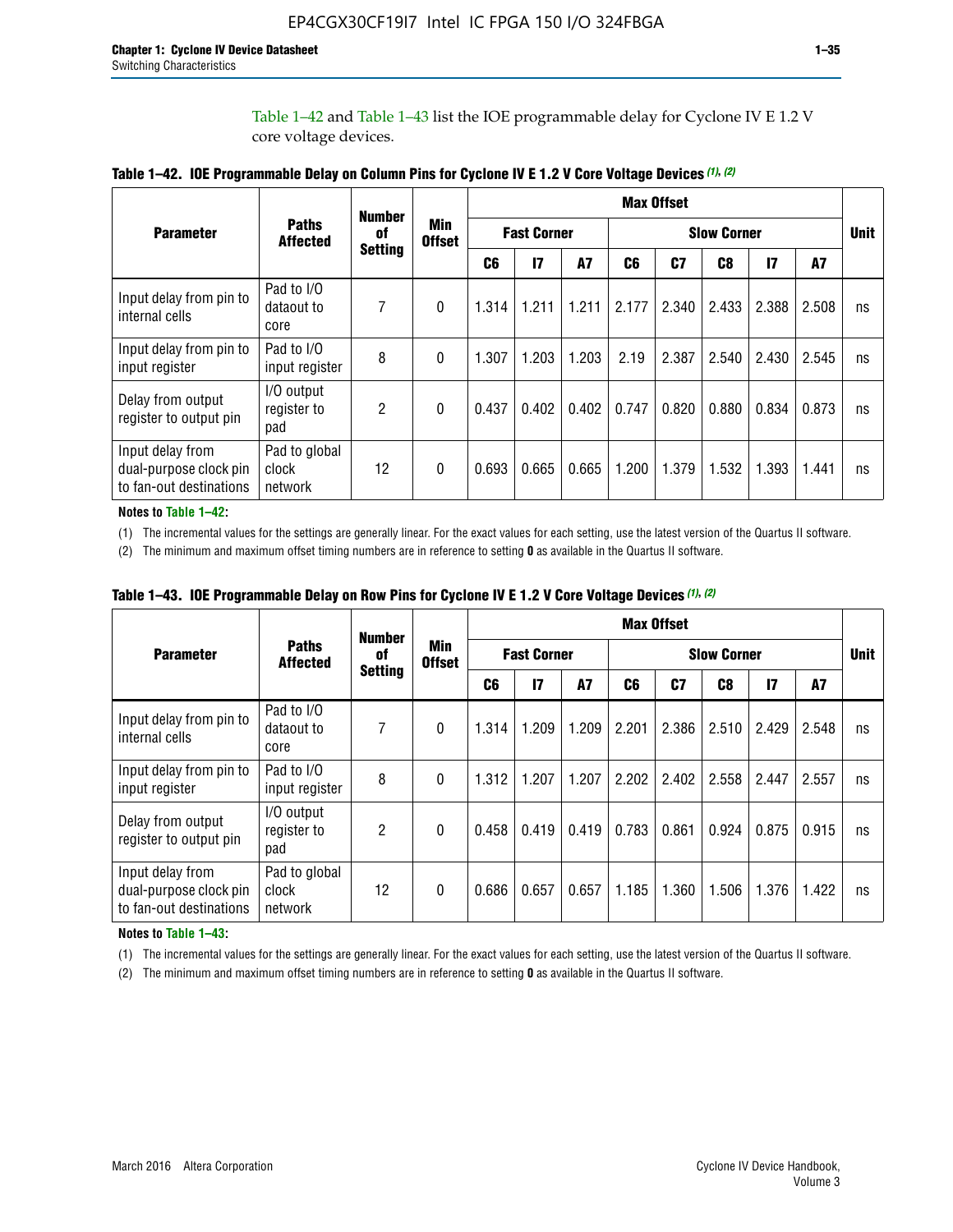Table 1–44 and Table 1–45 list the IOE programmable delay for Cyclone IV GX devices.

|                                                                       |                                   | <b>Number</b><br>0f<br><b>Settings</b> | <b>Min</b><br><b>Offset</b> | <b>Max Offset</b>  |              |       |                |                |               |    |
|-----------------------------------------------------------------------|-----------------------------------|----------------------------------------|-----------------------------|--------------------|--------------|-------|----------------|----------------|---------------|----|
| <b>Parameter</b>                                                      | <b>Paths</b><br><b>Affected</b>   |                                        |                             | <b>Fast Corner</b> |              |       | <b>Unit</b>    |                |               |    |
|                                                                       |                                   |                                        |                             | C6                 | $\mathbf{I}$ | C6    | C <sub>7</sub> | C <sub>8</sub> | $\mathsf{I}7$ |    |
| Input delay from pin to<br>internal cells                             | Pad to I/O<br>dataout to<br>core  | 7                                      | $\boldsymbol{0}$            | 1.313              | 1.209        | 2.184 | 2.336          | 2.451          | 2.387         | ns |
| Input delay from pin to<br>input register                             | Pad to I/O<br>input register      | 8                                      | $\Omega$                    | 1.312              | 1.208        | 2.200 | 2.399          | 2.554          | 2.446         | ns |
| Delay from output<br>register to output pin                           | I/O output<br>register to<br>pad  | 2                                      | $\mathbf{0}$                | 0.438              | 0.404        | 0.751 | 0.825          | 0.886          | 0.839         | ns |
| Input delay from<br>dual-purpose clock pin<br>to fan-out destinations | Pad to global<br>clock<br>network | 12                                     | 0                           | 0.713              | 0.682        | 1.228 | 1.41           | 1.566          | 1.424         | ns |

**Table 1–44. IOE Programmable Delay on Column Pins for Cyclone IV GX Devices** *(1)***,** *(2)*

**Notes to Table 1–44:**

(1) The incremental values for the settings are generally linear. For exact values of each setting, use the latest version of the Quartus II software.

(2) The minimum and maximum offset timing numbers are in reference to setting **0** as available in the Quartus II software.

|                                                                       |                                  | <b>Number</b>         | <b>Min</b><br><b>Offset</b> | <b>Max Offset</b>  |       |       |       |             |              |    |
|-----------------------------------------------------------------------|----------------------------------|-----------------------|-----------------------------|--------------------|-------|-------|-------|-------------|--------------|----|
| <b>Parameter</b>                                                      | <b>Paths</b><br><b>Affected</b>  | 0f<br><b>Settings</b> |                             | <b>Fast Corner</b> |       |       |       | <b>Unit</b> |              |    |
|                                                                       |                                  |                       |                             | C6                 | 17    | C6    | C7    | C8          | $\mathbf{I}$ |    |
| Input delay from pin to<br>internal cells                             | Pad to I/O<br>dataout to<br>core | 7                     | $\mathbf{0}$                | 1.314              | 1.210 | 2.209 | 2.398 | 2.526       | 2.443        | ns |
| Input delay from pin to<br>input register                             | Pad to I/O<br>input register     | 8                     | $\mathbf{0}$                | 1.313              | 1.208 | 2.205 | 2.406 | 2.563       | 2.450        | ns |
| Delay from output<br>register to output pin                           | I/O output<br>register to<br>pad | $\overline{2}$        | $\mathbf{0}$                | 0.461              | 0.421 | 0.789 | 0.869 | 0.933       | 0.884        | ns |
| Input delay from<br>dual-purpose clock pin<br>to fan-out destinations | Pad to global<br>clock network   | 12                    | $\mathbf{0}$                | 0.712              | 0.682 | 1.225 | 1.407 | 1.562       | 1.421        | ns |

**Table 1–45. IOE Programmable Delay on Row Pins for Cyclone IV GX Devices** *(1)***,** *(2)*

#### **Notes to Table 1–45:**

(1) The incremental values for the settings are generally linear. For exact values of each setting, use the latest version of Quartus II software.

(2) The minimum and maximum offset timing numbers are in reference to setting **0** as available in the Quartus II software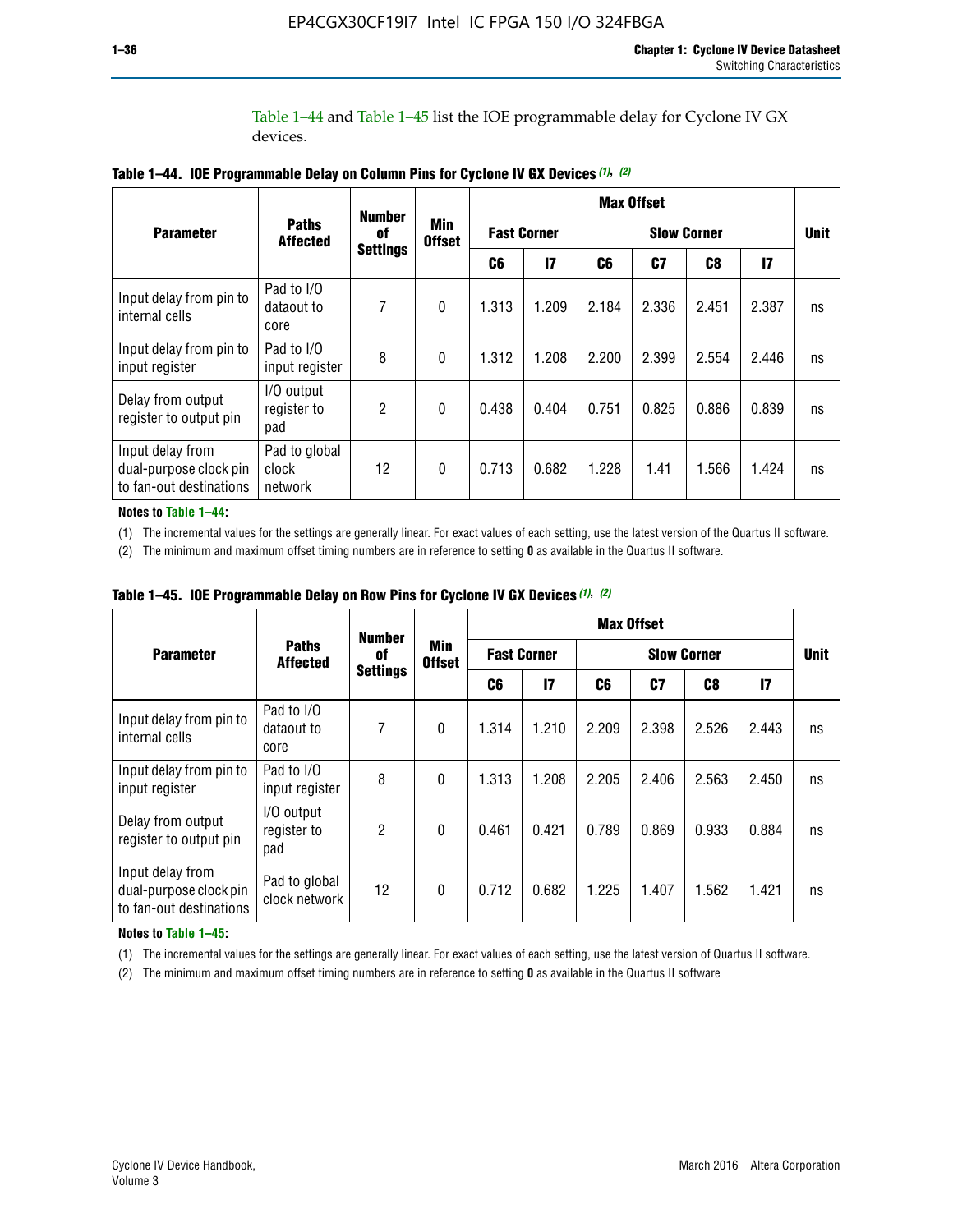## **I/O Timing**

Use the following methods to determine I/O timing:

- the Excel-based I/O Timing
- the Quartus II timing analyzer

The Excel-based I/O timing provides pin timing performance for each device density and speed grade. The data is typically used prior to designing the FPGA to get a timing budget estimation as part of the link timing analysis. The Quartus II timing analyzer provides a more accurate and precise I/O timing data based on the specifics of the design after place-and-route is complete.

**For The Excel-based I/O Timing spreadsheet is downloadable from Cyclone IV Devices** [Literature](http://www.altera.com/literature/lit-cyclone-iv.jsp) website.

## **Glossary**

Table 1–46 lists the glossary for this chapter.

| <b>Letter</b> | <b>Term</b>                                                     | <b>Definitions</b>                                                                                                                               |  |  |  |  |  |  |  |
|---------------|-----------------------------------------------------------------|--------------------------------------------------------------------------------------------------------------------------------------------------|--|--|--|--|--|--|--|
| A             |                                                                 |                                                                                                                                                  |  |  |  |  |  |  |  |
| B             |                                                                 |                                                                                                                                                  |  |  |  |  |  |  |  |
| C             |                                                                 |                                                                                                                                                  |  |  |  |  |  |  |  |
| D             |                                                                 |                                                                                                                                                  |  |  |  |  |  |  |  |
| E             |                                                                 |                                                                                                                                                  |  |  |  |  |  |  |  |
| F             | $f_{\sf HSCLK}$                                                 | High-speed I/O block: High-speed receiver/transmitter input and output clock frequency.                                                          |  |  |  |  |  |  |  |
| G             | <b>GCLK</b>                                                     | Input pin directly to Global Clock network.                                                                                                      |  |  |  |  |  |  |  |
|               | <b>GCLK PLL</b>                                                 | Input pin to Global Clock network through the PLL.                                                                                               |  |  |  |  |  |  |  |
| н             | <b>HSIODR</b>                                                   | High-speed I/O block: Maximum/minimum LVDS data transfer rate (HSIODR = 1/TUI).                                                                  |  |  |  |  |  |  |  |
|               | Input Waveforms<br>for the SSTL<br>Differential I/O<br>Standard | $\frac{1}{\sqrt{1+\frac{1}{2}}}\left\{ \frac{1}{\sqrt{1+\frac{1}{2}}}\right\}$<br><b>V</b> swing<br>$\cdots$ $V_{REF}$<br>\<br>$\sim V_{\rm IL}$ |  |  |  |  |  |  |  |

#### **Table 1–46. Glossary (Part 1 of 5)**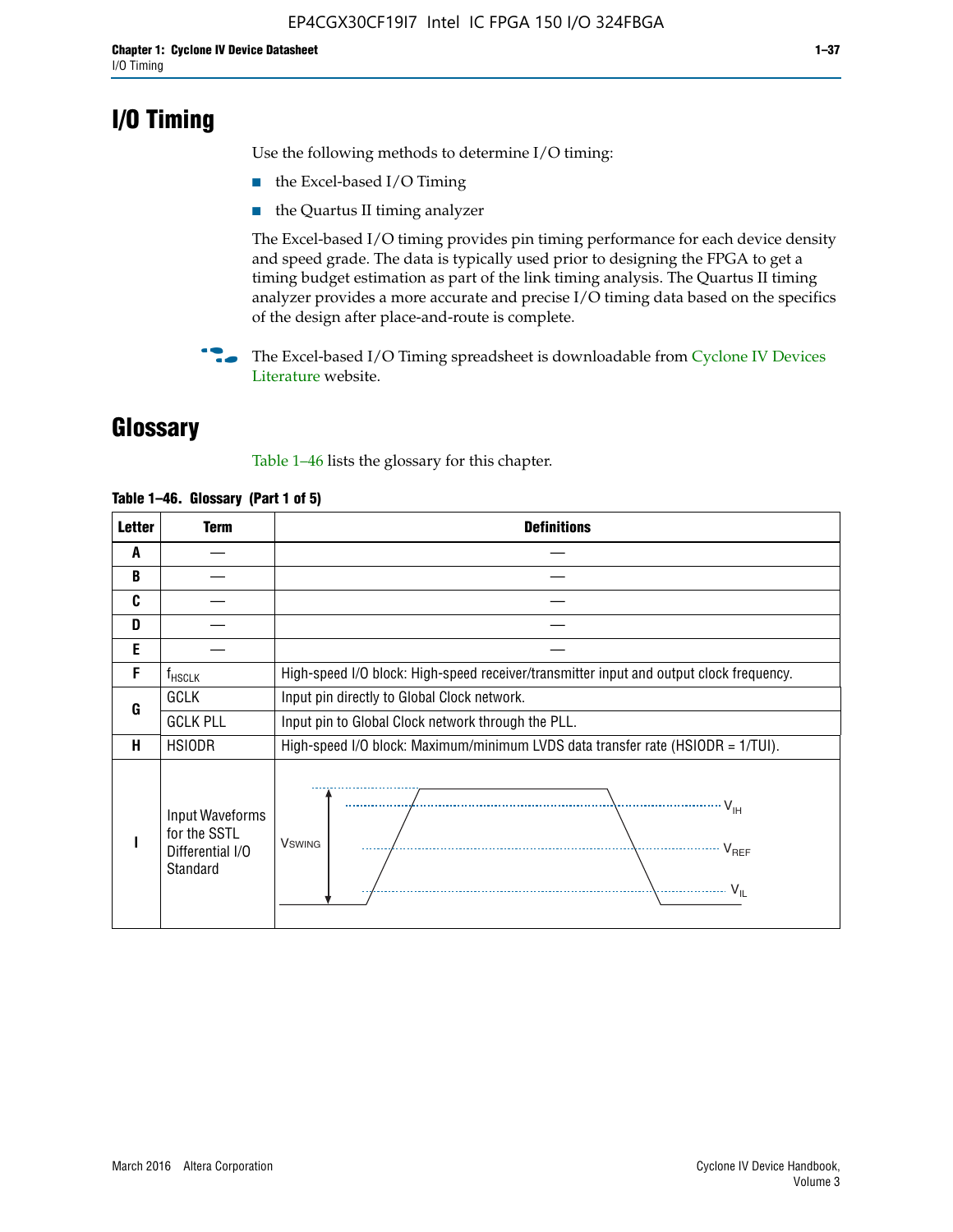### **Table 1–46. Glossary (Part 2 of 5)**

| <b>Letter</b> | <b>Term</b>      | <b>Definitions</b>                                                                                                                                                                                                                                                                                                                                                                                                                                                                                |
|---------------|------------------|---------------------------------------------------------------------------------------------------------------------------------------------------------------------------------------------------------------------------------------------------------------------------------------------------------------------------------------------------------------------------------------------------------------------------------------------------------------------------------------------------|
| J             | JTAG Waveform    | TMS <sup></sup><br>TDI<br>– t <sub>JCP</sub> .<br>t JPSU_TDI:<br>t <sub>JPSU_TMS</sub><br>– t <sub>JPH</sub> .<br>${\sf TCK}$<br>t <sub>JPZX</sub><br>$t_{\text{JPCO}}$<br>∗ t <sub>JPXZ</sub><br><b>TDO</b><br>t <sub>JSSU</sub><br>$t_{\sf JSH}$<br>Signal<br>to be<br>Captured<br>$t_{\text{JSZX}}$<br>$t_{\text{JSCO}}$<br>$t_{JSXZ}$<br>Signal<br>to be<br>Driven                                                                                                                            |
| K             |                  |                                                                                                                                                                                                                                                                                                                                                                                                                                                                                                   |
| L             |                  |                                                                                                                                                                                                                                                                                                                                                                                                                                                                                                   |
| M             |                  |                                                                                                                                                                                                                                                                                                                                                                                                                                                                                                   |
| N             |                  |                                                                                                                                                                                                                                                                                                                                                                                                                                                                                                   |
| $\pmb{0}$     |                  |                                                                                                                                                                                                                                                                                                                                                                                                                                                                                                   |
| P             | <b>PLL Block</b> | The following highlights the PLL specification parameters:<br><b>CLKOUT Pins</b><br>Switchover<br>$f_{OUT\_EXT}$<br>CLK -<br>$f_{IN}$<br>finpfd<br>$\mathsf{N}\xspace$<br>PFD<br>$\mathsf{LF}% _{\mathsf{L}}$<br>$vco$ $ f_{VCO} $<br>$\mathsf{CP}$<br><b>GCLK</b><br>$f_{\text{OUT}}$<br>Counters<br>Core Clock<br>CO., C4<br>Phase tap<br>$\mathsf{M}% _{T}=\mathsf{M}_{T}\!\left( a,b\right) ,\ \mathsf{M}_{T}=\mathsf{M}_{T}\!\left( a,b\right) ,$<br>Key<br>H<br>Reconfigurable in User Mode |
| Q             |                  |                                                                                                                                                                                                                                                                                                                                                                                                                                                                                                   |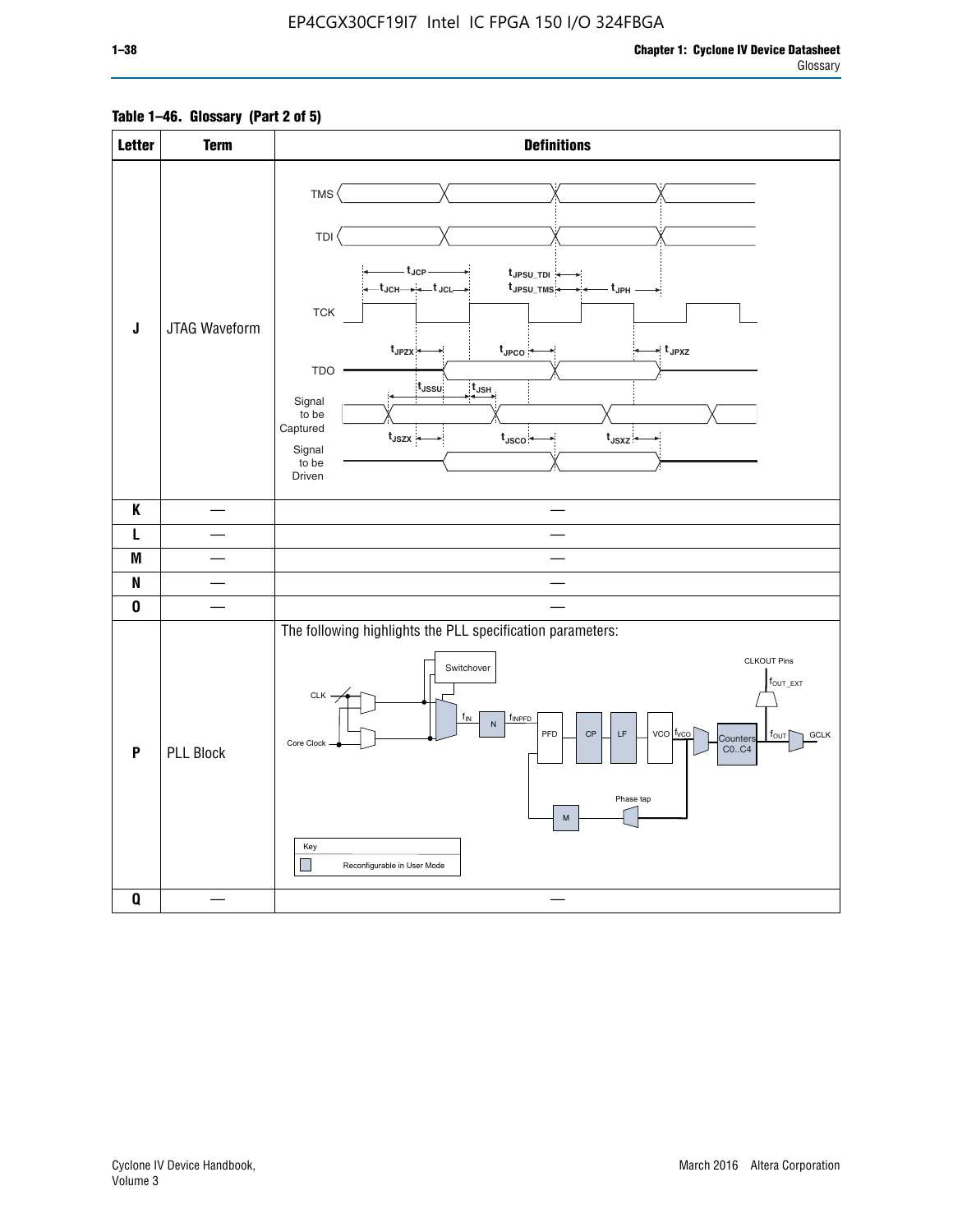#### **Table 1–46. Glossary (Part 3 of 5)**

| <b>Letter</b> | <b>Term</b>                                                            | <b>Definitions</b>                                                                                                                                                                                                                                                                                                                                                                                                                                                                                                                                                                                                                                                                                                                                                                                                                                                                                                                        |
|---------------|------------------------------------------------------------------------|-------------------------------------------------------------------------------------------------------------------------------------------------------------------------------------------------------------------------------------------------------------------------------------------------------------------------------------------------------------------------------------------------------------------------------------------------------------------------------------------------------------------------------------------------------------------------------------------------------------------------------------------------------------------------------------------------------------------------------------------------------------------------------------------------------------------------------------------------------------------------------------------------------------------------------------------|
|               | $R_L$                                                                  | Receiver differential input discrete resistor (external to Cyclone IV devices).                                                                                                                                                                                                                                                                                                                                                                                                                                                                                                                                                                                                                                                                                                                                                                                                                                                           |
|               |                                                                        | Receiver input waveform for LVDS and LVPECL differential standards:                                                                                                                                                                                                                                                                                                                                                                                                                                                                                                                                                                                                                                                                                                                                                                                                                                                                       |
|               |                                                                        | <b>Single-Ended Waveform</b>                                                                                                                                                                                                                                                                                                                                                                                                                                                                                                                                                                                                                                                                                                                                                                                                                                                                                                              |
|               |                                                                        | Positive Channel (p) = $V_{\text{H}}$                                                                                                                                                                                                                                                                                                                                                                                                                                                                                                                                                                                                                                                                                                                                                                                                                                                                                                     |
|               |                                                                        | $V_{ID}$                                                                                                                                                                                                                                                                                                                                                                                                                                                                                                                                                                                                                                                                                                                                                                                                                                                                                                                                  |
|               |                                                                        | Negative Channel (n) = $V_{\parallel}$<br>$V_{CM}$                                                                                                                                                                                                                                                                                                                                                                                                                                                                                                                                                                                                                                                                                                                                                                                                                                                                                        |
|               | Receiver Input                                                         | Ground                                                                                                                                                                                                                                                                                                                                                                                                                                                                                                                                                                                                                                                                                                                                                                                                                                                                                                                                    |
| $\mathbf{R}$  | Waveform                                                               |                                                                                                                                                                                                                                                                                                                                                                                                                                                                                                                                                                                                                                                                                                                                                                                                                                                                                                                                           |
|               |                                                                        | Differential Waveform (Mathematical Function of Positive & Negative Channel)                                                                                                                                                                                                                                                                                                                                                                                                                                                                                                                                                                                                                                                                                                                                                                                                                                                              |
|               |                                                                        |                                                                                                                                                                                                                                                                                                                                                                                                                                                                                                                                                                                                                                                                                                                                                                                                                                                                                                                                           |
|               |                                                                        | $V_{ID}$<br>0 <sup>V</sup>                                                                                                                                                                                                                                                                                                                                                                                                                                                                                                                                                                                                                                                                                                                                                                                                                                                                                                                |
|               |                                                                        | $V_{ID}$                                                                                                                                                                                                                                                                                                                                                                                                                                                                                                                                                                                                                                                                                                                                                                                                                                                                                                                                  |
|               |                                                                        | $p - n$                                                                                                                                                                                                                                                                                                                                                                                                                                                                                                                                                                                                                                                                                                                                                                                                                                                                                                                                   |
|               | Receiver input<br>skew margin                                          | High-speed I/O block: The total margin left after accounting for the sampling window and TCCS.                                                                                                                                                                                                                                                                                                                                                                                                                                                                                                                                                                                                                                                                                                                                                                                                                                            |
|               | (RSKM)                                                                 | $RSKM = (TUI - SW - TCCS) / 2.$                                                                                                                                                                                                                                                                                                                                                                                                                                                                                                                                                                                                                                                                                                                                                                                                                                                                                                           |
| S             | Single-ended<br>voltage-<br>referenced I/O<br>Standard<br>SW (Sampling | $V_{CCIO}$<br>$V_{\text{\tiny OH}}^-$<br>V <sub>IH</sub> (AC)<br>$V_{IH(DC)}$<br>V <sub>REF</sub><br>$V_{I L (DC)}$<br>$\overline{V}_{IL(AC)}$<br>$V_{OL}$<br>$\overline{V}_{\text{SS}}$<br>The JEDEC standard for SSTI and HSTL I/O standards defines both the AC and DC input signal<br>values. The AC values indicate the voltage levels at which the receiver must meet its timing<br>specifications. The DC values indicate the voltage levels at which the final logic state of the<br>receiver is unambiguously defined. After the receiver input crosses the AC value, the receiver<br>changes to the new logic state. The new logic state is then maintained as long as the input stays<br>beyond the DC threshold. This approach is intended to provide predictable receiver timing in the<br>presence of input waveform ringing.<br>High-speed I/O block: The period of time during which the data must be valid to capture it |
|               | Window)                                                                | correctly. The setup and hold times determine the ideal strobe position in the sampling window.                                                                                                                                                                                                                                                                                                                                                                                                                                                                                                                                                                                                                                                                                                                                                                                                                                           |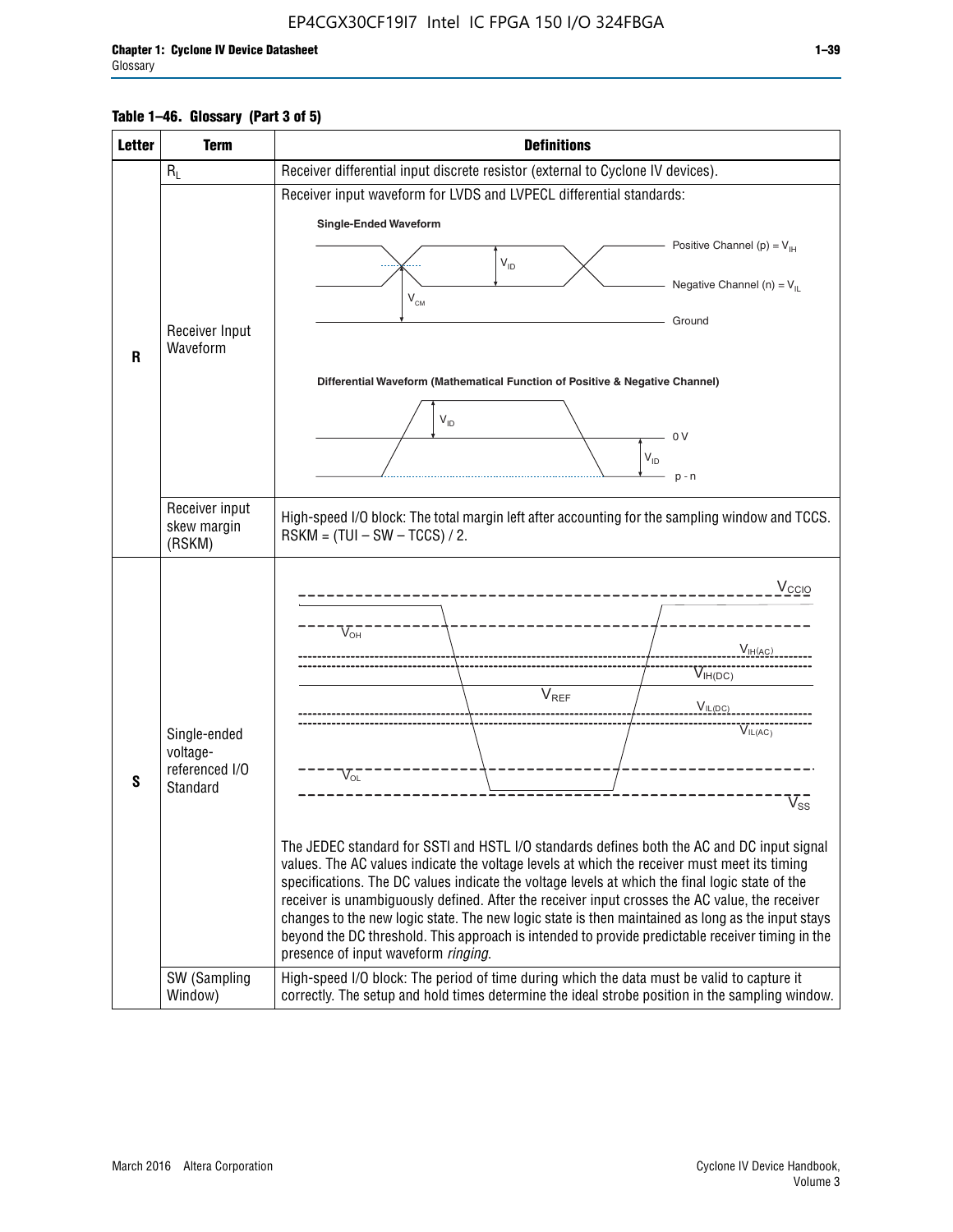| <b>Letter</b> | <b>Term</b>                           | <b>Definitions</b>                                                                                                                                                                                                                                                                                                                                                                  |  |  |  |  |  |  |
|---------------|---------------------------------------|-------------------------------------------------------------------------------------------------------------------------------------------------------------------------------------------------------------------------------------------------------------------------------------------------------------------------------------------------------------------------------------|--|--|--|--|--|--|
|               | $t_c$                                 | High-speed receiver and transmitter input and output clock period.                                                                                                                                                                                                                                                                                                                  |  |  |  |  |  |  |
|               | Channel-to-<br>channel-skew<br>(TCCS) | High-speed I/O block: The timing difference between the fastest and slowest output edges,<br>including t <sub>co</sub> variation and clock skew. The clock is included in the TCCS measurement.                                                                                                                                                                                     |  |  |  |  |  |  |
|               | $t_{\text{cin}}$                      | Delay from the clock pad to the I/O input register.                                                                                                                                                                                                                                                                                                                                 |  |  |  |  |  |  |
|               | $t_{CO}$                              | Delay from the clock pad to the I/O output.                                                                                                                                                                                                                                                                                                                                         |  |  |  |  |  |  |
|               | $\rm t_{\rm cout}$                    | Delay from the clock pad to the I/O output register.                                                                                                                                                                                                                                                                                                                                |  |  |  |  |  |  |
|               | t <sub>DUTY</sub>                     | High-speed I/O block: Duty cycle on high-speed transmitter output clock.                                                                                                                                                                                                                                                                                                            |  |  |  |  |  |  |
|               | t <sub>FALL</sub>                     | Signal high-to-low transition time (80-20%).                                                                                                                                                                                                                                                                                                                                        |  |  |  |  |  |  |
|               | $t_H$                                 | Input register hold time.                                                                                                                                                                                                                                                                                                                                                           |  |  |  |  |  |  |
|               | <b>Timing Unit</b><br>Interval (TUI)  | High-speed I/O block: The timing budget allowed for skew, propagation delays, and data<br>sampling window. (TUI = $1/($ Receiver Input Clock Frequency Multiplication Factor) = $t_c/w$ ).                                                                                                                                                                                          |  |  |  |  |  |  |
|               | t <sub>INJITTER</sub>                 | Period jitter on the PLL clock input.                                                                                                                                                                                                                                                                                                                                               |  |  |  |  |  |  |
|               | t <sub>outjitter_dedclk</sub>         | Period jitter on the dedicated clock output driven by a PLL.                                                                                                                                                                                                                                                                                                                        |  |  |  |  |  |  |
|               | t <sub>outjitter_io</sub>             | Period jitter on the general purpose I/O driven by a PLL.                                                                                                                                                                                                                                                                                                                           |  |  |  |  |  |  |
|               | t <sub>pllcin</sub>                   | Delay from the PLL inclk pad to the I/O input register.                                                                                                                                                                                                                                                                                                                             |  |  |  |  |  |  |
| Т             | $t_{\rm pllcourt}$                    | Delay from the PLL inclk pad to the I/O output register.                                                                                                                                                                                                                                                                                                                            |  |  |  |  |  |  |
|               | Transmitter<br>Output<br>Waveform     | Transmitter output waveforms for the LVDS, mini-LVDS, PPDS and RSDS Differential I/O<br>Standards:<br><b>Single-Ended Waveform</b><br>Positive Channel (p) = $V_{OH}$<br>Vop<br>Negative Channel (n) = $V_{OL}$<br>$V_{OS}$<br>Ground<br>Differential Waveform (Mathematical Function of Positive & Negative Channel)<br>$V_{OD}$<br>— 0 V<br>$\mathsf{V}_{\mathsf{OD}}$<br>$p - n$ |  |  |  |  |  |  |
|               | $t_{\text{RISE}}$                     | Signal low-to-high transition time (20-80%).                                                                                                                                                                                                                                                                                                                                        |  |  |  |  |  |  |
|               | $t_{\text{SU}}$                       | Input register setup time.                                                                                                                                                                                                                                                                                                                                                          |  |  |  |  |  |  |
| U             |                                       |                                                                                                                                                                                                                                                                                                                                                                                     |  |  |  |  |  |  |

#### **Table 1–46. Glossary (Part 4 of 5)**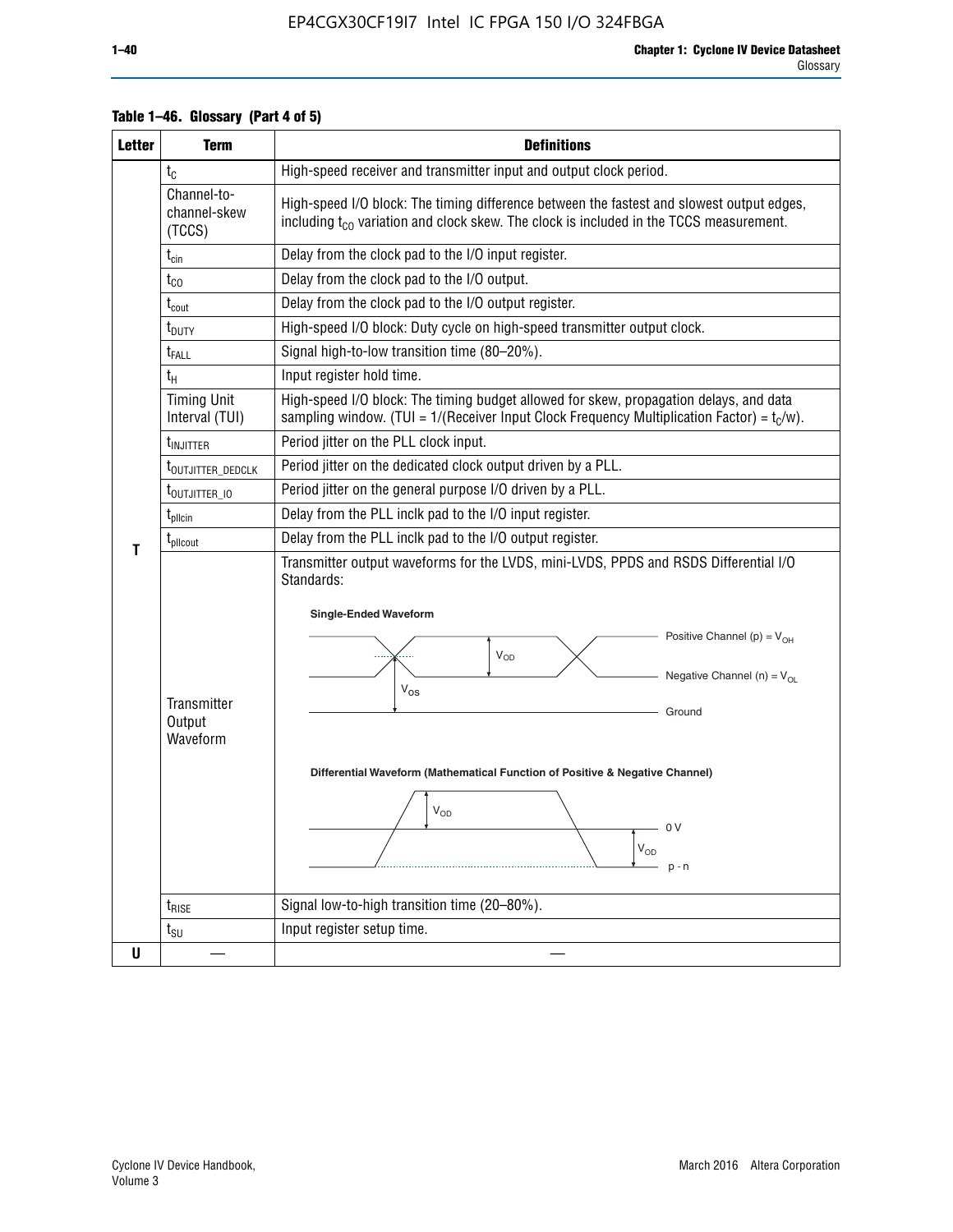#### **Table 1–46. Glossary (Part 5 of 5)**

| <b>Letter</b> | <b>Term</b>                             | <b>Definitions</b>                                                                                                                                                                                |
|---------------|-----------------------------------------|---------------------------------------------------------------------------------------------------------------------------------------------------------------------------------------------------|
|               | $V_{CM(DC)}$                            | DC common mode input voltage.                                                                                                                                                                     |
|               | $V_{DIF(AC)}$                           | AC differential input voltage: The minimum AC input differential voltage required for switching.                                                                                                  |
|               | $V_{DIF(DC)}$                           | DC differential input voltage: The minimum DC input differential voltage required for switching.                                                                                                  |
|               | V <sub>ICM</sub>                        | Input common mode voltage: The common mode of the differential signal at the receiver.                                                                                                            |
|               | $V_{ID}$                                | Input differential voltage swing: The difference in voltage between the positive and<br>complementary conductors of a differential transmission at the receiver.                                  |
|               | $V_{\text{IH}}$                         | Voltage input high: The minimum positive voltage applied to the input that is accepted by the<br>device as a logic high.                                                                          |
|               | $\mathsf{V}_{\mathsf{IH}(\mathsf{AC})}$ | High-level AC input voltage.                                                                                                                                                                      |
|               | $V_{IH(DC)}$                            | High-level DC input voltage.                                                                                                                                                                      |
|               | $V_{IL}$                                | Voltage input low: The maximum positive voltage applied to the input that is accepted by the<br>device as a logic low.                                                                            |
|               | $V_{IL(AC)}$                            | Low-level AC input voltage.                                                                                                                                                                       |
|               | $V_{IL(DC)}$                            | Low-level DC input voltage.                                                                                                                                                                       |
|               | $V_{\text{IN}}$                         | DC input voltage.                                                                                                                                                                                 |
|               | $\rm V_{\rm OCM}$                       | Output common mode voltage: The common mode of the differential signal at the transmitter.                                                                                                        |
| $\mathbf{V}$  | $V_{OD}$                                | Output differential voltage swing: The difference in voltage between the positive and<br>complementary conductors of a differential transmission at the transmitter. $V_{OD} = V_{OH} - V_{OL}$ . |
|               | $V_{OH}$                                | Voltage output high: The maximum positive voltage from an output that the device considers is<br>accepted as the minimum positive high level.                                                     |
|               | $V_{OL}$                                | Voltage output low: The maximum positive voltage from an output that the device considers is<br>accepted as the maximum positive low level.                                                       |
|               | $V_{OS}$                                | Output offset voltage: $V_{OS} = (V_{OH} + V_{OL}) / 2$ .                                                                                                                                         |
|               | $V_{OX (AC)}$                           | AC differential output cross point voltage: the voltage at which the differential output signals<br>must cross.                                                                                   |
|               | V <sub>REF</sub>                        | Reference voltage for the SSTL and HSTL I/O standards.                                                                                                                                            |
|               | $V_{REF\,(AC)}$                         | AC input reference voltage for the SSTL and HSTL I/O standards. $V_{REF(AC)} = V_{REF(DC)} +$ noise. The<br>peak-to-peak AC noise on $V_{REF}$ must not exceed 2% of $V_{REF(DC)}$ .              |
|               | $V_{REF(DC)}$                           | DC input reference voltage for the SSTL and HSTL I/O standards.                                                                                                                                   |
|               | $V_{\text{SWING (AC)}}$                 | AC differential input voltage: AC input differential voltage required for switching. For the SSTL<br>differential I/O standard, refer to Input Waveforms.                                         |
|               | $V_{SWING (DC)}$                        | DC differential input voltage: DC input differential voltage required for switching. For the SSTL<br>differential I/O standard, refer to Input Waveforms.                                         |
|               | $\text{V}_{\text{TT}}$                  | Termination voltage for the SSTL and HSTL I/O standards.                                                                                                                                          |
|               | $V_{X(AC)}$                             | AC differential input cross point voltage: The voltage at which the differential input signals must<br>cross.                                                                                     |
| W             |                                         |                                                                                                                                                                                                   |
| X             |                                         |                                                                                                                                                                                                   |
| Y             |                                         |                                                                                                                                                                                                   |
| Z             |                                         |                                                                                                                                                                                                   |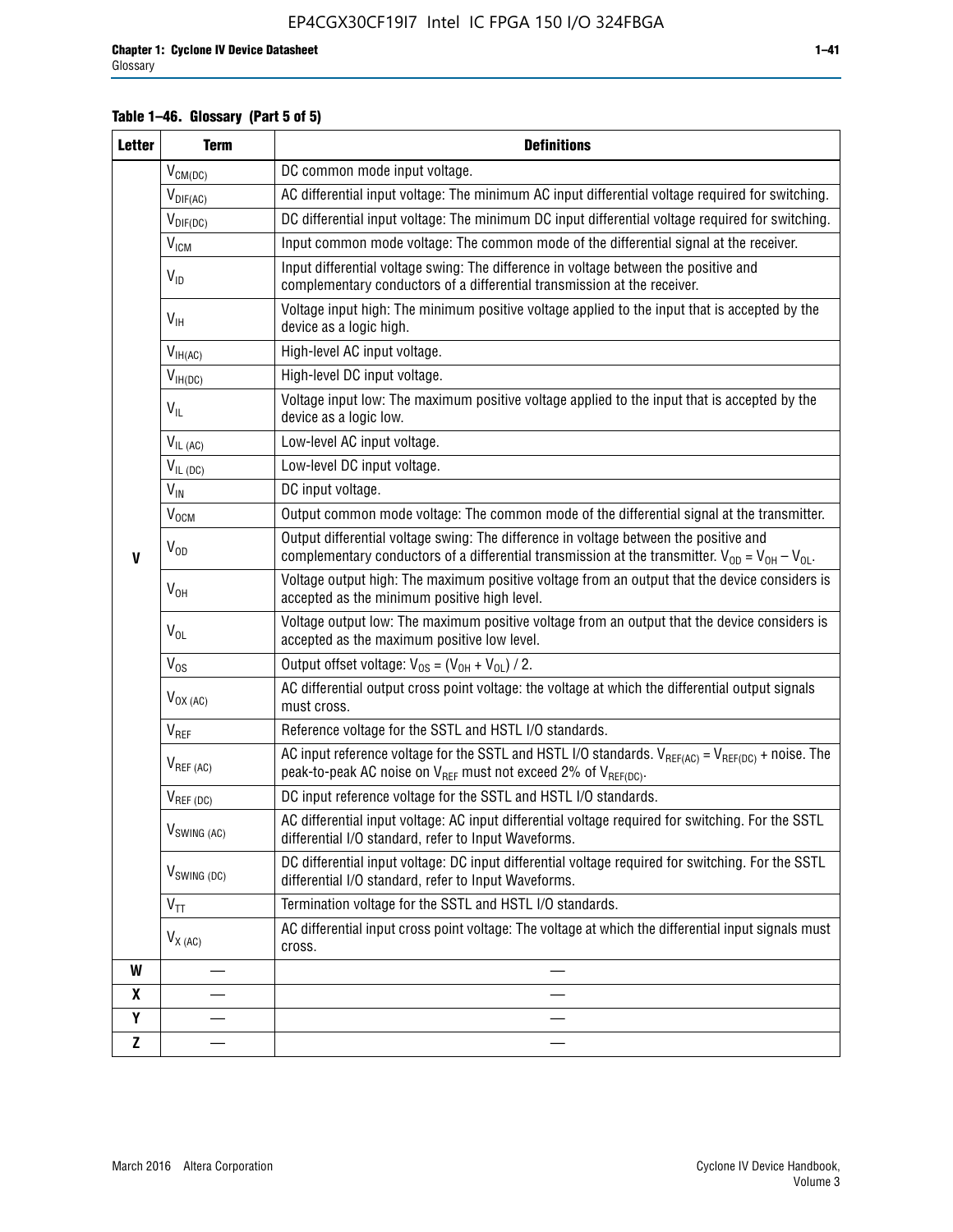## **Document Revision History**

Table 1–47 lists the revision history for this chapter.

| <b>Date</b>      | <b>Version</b> | <b>Changes</b>                                                                                                                                                                                                                            |
|------------------|----------------|-------------------------------------------------------------------------------------------------------------------------------------------------------------------------------------------------------------------------------------------|
| March 2016       | 2.0            | Updated note (5) in Table $1-21$ to remove support for the N148 package.                                                                                                                                                                  |
| October 2014     | 1.9            | Updated maximum value for $V_{CCD, PL}$ in Table 1-1.                                                                                                                                                                                     |
|                  |                | Removed extended temperature note in Table 1-3.                                                                                                                                                                                           |
| December 2013    | 1.8            | Updated Table 1-21 by adding Note (15).                                                                                                                                                                                                   |
| May 2013         | 1.7            | Updated Table 1-15 by adding Note (4).                                                                                                                                                                                                    |
| October 2012     | 1.6            | Dpdated the maximum value for $V_1$ , $V_{CCD\_PLL}$ , $V_{CC10}$ , $V_{CC\_CLKIN}$ , $V_{CCH\_GXB}$ , and $V_{CCA\_GXB}$<br>Table $1-1$ .                                                                                                |
|                  |                | $\blacksquare$ Updated Table 1-11 and Table 1-22.                                                                                                                                                                                         |
|                  |                | $\blacksquare$ Updated Table 1-21 to include peak-to-peak differential input voltage for the<br>Cyclone IV GX transceiver input reference clock.                                                                                          |
|                  |                | $\blacksquare$ Updated Table 1-29 to include the typical DCLK value.                                                                                                                                                                      |
|                  |                | <b>Updated the minimum f<sub>HSCLK</sub></b> value in Table 1-31, Table 1-32, Table 1-33,<br>Table 1-34, and Table 1-35.                                                                                                                  |
| November 2011    | 1.5            | • Updated "Maximum Allowed Overshoot or Undershoot Voltage", "Operating<br>Conditions", and "PLL Specifications" sections.                                                                                                                |
|                  |                | Updated Table 1-2, Table 1-3, Table 1-4, Table 1-5, Table 1-8, Table 1-9,<br>Table 1-15, Table 1-18, Table 1-19, and Table 1-21.                                                                                                          |
|                  |                | ■ Updated Figure $1-1$ .                                                                                                                                                                                                                  |
| December 2010    | 1.4            | • Updated for the Quartus II software version 10.1 release.                                                                                                                                                                               |
|                  |                | $\blacksquare$ Updated Table 1-21 and Table 1-25.                                                                                                                                                                                         |
|                  |                | $\blacksquare$ Minor text edits.                                                                                                                                                                                                          |
|                  | 1.3            | Updated for the Quartus II software version 10.0 release:                                                                                                                                                                                 |
| <b>July 2010</b> |                | Updated Table 1-3, Table 1-4, Table 1-21, Table 1-25, Table 1-28, Table 1-30,<br>Table 1-40, Table 1-41, Table 1-42, Table 1-43, Table 1-44, and Table 1-45.                                                                              |
|                  |                | ■ Updated Figure $1-2$ and Figure $1-3$ .                                                                                                                                                                                                 |
|                  |                | Removed SW Requirement and TCCS for Cyclone IV Devices tables.                                                                                                                                                                            |
|                  |                | $\blacksquare$ Minor text edits.                                                                                                                                                                                                          |
|                  | 1.2            | Updated to include automotive devices:                                                                                                                                                                                                    |
| March 2010       |                | • Updated the "Operating Conditions" and "PLL Specifications" sections.                                                                                                                                                                   |
|                  |                | $\blacksquare$ Updated Table 1-1, Table 1-8, Table 1-9, Table 1-21, Table 1-26, Table 1-27,<br>Table 1-31, Table 1-32, Table 1-33, Table 1-34, Table 1-35, Table 1-36,<br>Table 1-37, Table 1-38, Table 1-40, Table 1-42, and Table 1-43. |
|                  |                | Added Table 1-5 to include ESD for Cyclone IV devices GPIOs and HSSI I/Os.                                                                                                                                                                |
|                  |                | Added Table 1-44 and Table 1-45 to include IOE programmable delay for<br>Cyclone IV E 1.2 V core voltage devices.                                                                                                                         |
|                  |                | Minor text edits.                                                                                                                                                                                                                         |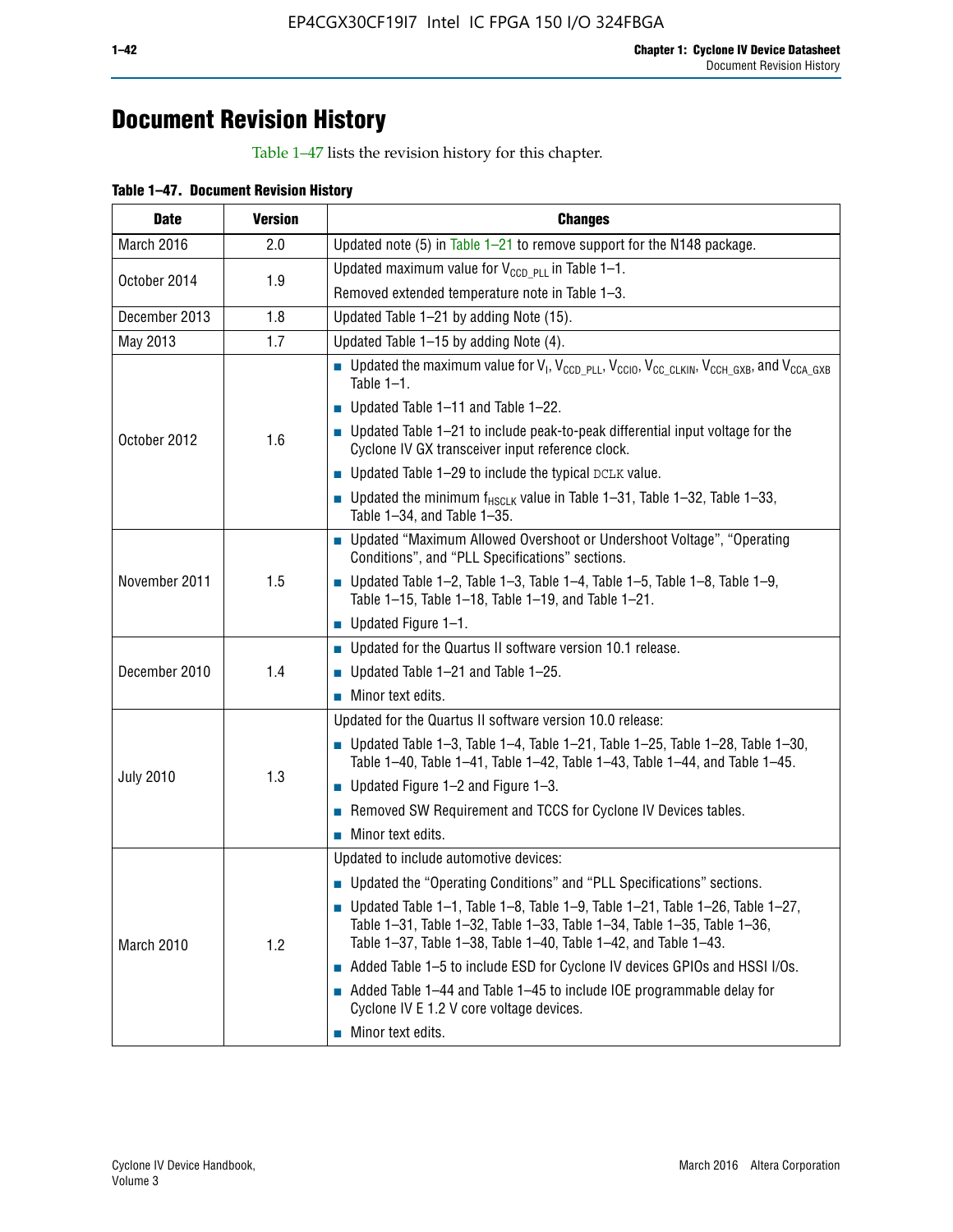#### **Table 1–47. Document Revision History**

| <b>Date</b>   | <b>Version</b> | <b>Changes</b>                                                                                                                                                                          |
|---------------|----------------|-----------------------------------------------------------------------------------------------------------------------------------------------------------------------------------------|
| February 2010 | 1.1            | Updated Table 1-3 through Table 1-44 to include information for Cyclone IV E<br>devices and Cyclone IV GX devices for Quartus II software version 9.1 SP1 release.<br>Minor text edits. |
| November 2009 | 1.0            | Initial release.                                                                                                                                                                        |